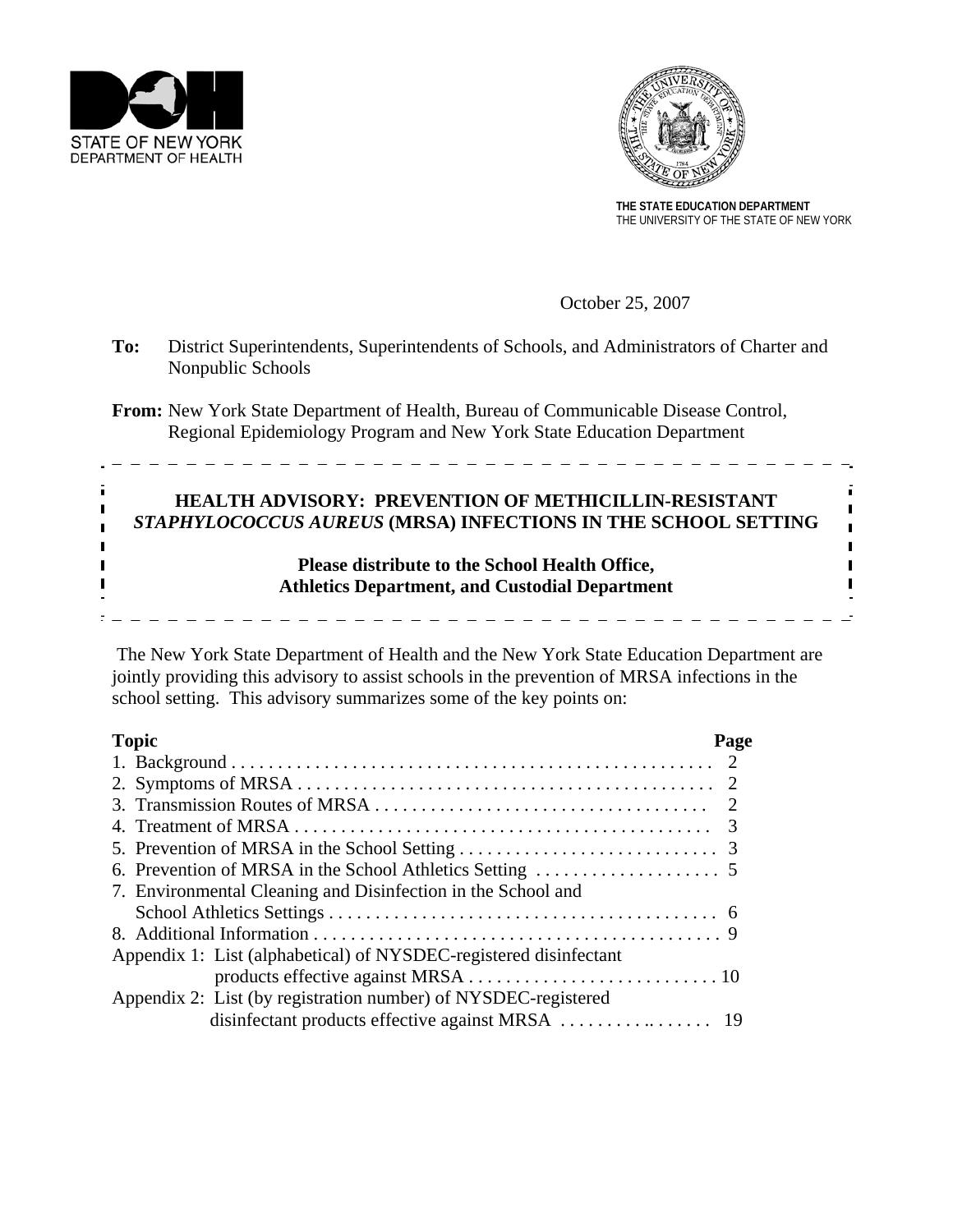## **1. Background**

- In New York State and elsewhere throughout the country, reporting of MRSA infections is becoming more common in community settings, including schools.
- MRSA infections in schools can cause anxiety for parents and school staff. This document is intended to provide information about MRSA infections in the school setting and how to prevent and control them.
- *Staphylococcus aureus*, commonly referred to as "staph," are bacteria commonly carried on the skin or in the nose of healthy people.
	- o Approximately 25% to 30% of the population carry staph bacteria on their skin and in their noses without causing infection (also known as colonization).
	- o Infections can start when staph bacteria get into a cut, scrape or other break in the skin. Staph bacteria are one of the most common causes of skin infections in the U.S.
	- o Most of these skin infections are minor (such as pimples and boils) and can be easily treated without antibiotics.
	- o Staph bacteria can also cause more serious infections, such as blood stream infections and pneumonia, which require more aggressive treatment.
	- o Some staph bacteria are resistant to antibiotics. MRSA is a type of staph that is resistant to a certain class of antibiotics. There are numerous other antibiotics to treat MRSA infection when necessary.
	- o Antibiotic resistance in general is related to inappropriate use of antibiotics such as over prescribing and failure to finish prescribed courses of antibiotics. Such inappropriate use favors the spread of antibiotic resistant organisms.

# **2. Symptoms of MRSA**

- Colonization with MRSA is similar to being colonized with other naturally-occurring bacteria and refers to the asymptomatic carriage of MRSA on the skin or in the nose.
- Most people with MRSA on their skin or in their nose are unaware they are colonized, and never develop a MRSA infection.
- When MRSA enters a break in the skin, it can cause infections that may look like a pimple or boil and can be red, swollen, painful, or have pus or other drainage.
- More serious MRSA infections include pneumonia, blood stream infections, or severe skin or wound infections.

# **3. Transmission Routes of MRSA**

 $\overline{a}$ 

- MRSA is transmitted most frequently by direct skin-to-skin contact.
- MRSA can also be transmitted by:
	- o Contact with drainage from infected scrapes, cuts, or other skin wounds.
	- o Contact with personal items contaminated with drainage from infected scrapes, cuts, or other skin wounds. These items can include contaminated bandages, towels, washcloths, soap, razors, topical preparations[∗](#page-1-0) , athletic or gym equipment, and uniforms or other clothing.
- Risk of transmission is low from environmental surfaces that are not contaminated by skin wounds or frequent direct skin contact.

<span id="page-1-0"></span><sup>∗</sup> ointments, balms, lotions, deodorants, antibiotic creams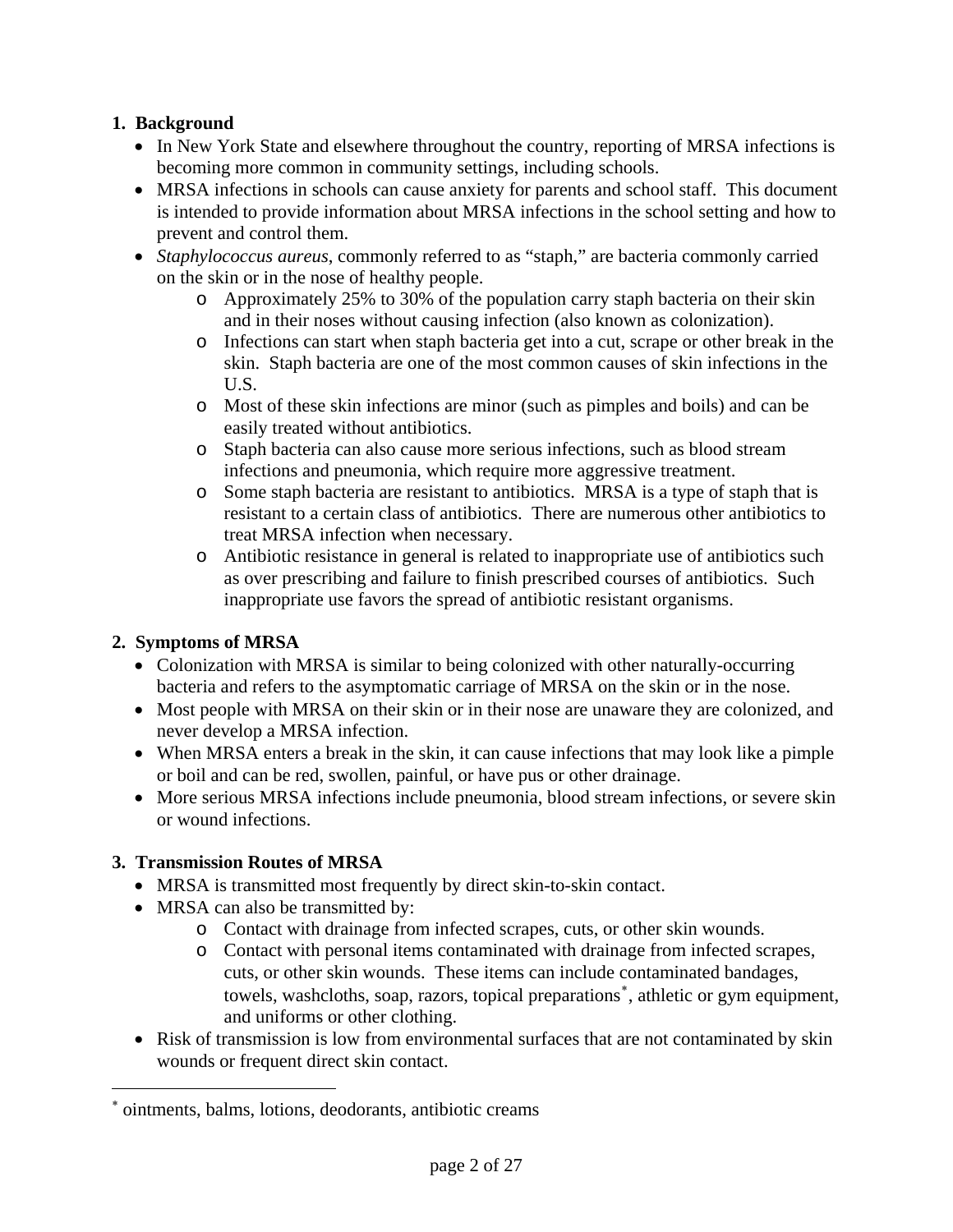- o Common sense approaches to keeping surfaces clean, such as cleaning them when they become soiled, will reduce the levels of all bacteria on environmental surfaces. See section 7 for detailed guidance regarding environmental cleaning and disinfection.
- o The use of microfiber mops has shown improved reduction of environmental bacteria levels compared to conventional loop mops, and can also substantially reduce the use of chemicals for routine cleaning.

## **4. Treatment of MRSA**

- Persons colonized with MRSA do not need to be treated. Transmission to others can be prevented by good hygiene including frequent hand washing.
- Most MRSA infections are treated by good wound and skin care:
	- o Keep the area clean and dry.
	- o Perform hand hygiene before and after caring for the area. Alcohol-based hand sanitizers should be used if soap and water is not available. Consult with the school medical director for guidance regarding the use of alcohol-based sanitizers with small children. Ensure proper supervision of children using these sanitizers. o Carefully dispose of any bandages.
- Sometimes treatment requires the use of antibiotics:
	- o Antibiotics should be used at the discretion of a healthcare provider.
	- o If antibiotics are needed, it is important for the patient to use the medication exactly as directed, including taking the complete prescribed course even if he/she is feeling better before the medication is used up.
	- o If the infection has not improved within a few days, the student's healthcare provider should be contacted for evaluation.

#### **5. Prevention of MRSA in Schools**

- Schools should provide ready access to sinks, soaps, and clean paper towels.
- Staph and MRSA infections in schools can be prevented if staff and students follow basic hygiene measures:
	- o Keep hands clean by washing thoroughly with soap (preferably not bar soap) and water or with an alcohol-based hand sanitizer if hands are not visibly soiled. Consultation with the school district medical director and proper supervision are needed when using alcohol-based hand sanitizers with children.
	- o Practice good skin care. Since staph infections start when staph enters the body through a break in the skin, keeping skin healthy and intact is an important preventive measure.
	- o Wash any cut or break in the skin with soap and water and apply a clean bandage until healed.
	- o Avoid contact with other people's wounds or bandages. If it is necessary for a staff member to assist with a student's bandage, that staff member should do so under the direction/advisement of the school health personnel. They should wear gloves, place the used bandage in the trash, and wash their hands and forearms immediately after removing gloves. (Use standard barrier precautions when exposed to body fluids.)
	- o Avoid sharing personal items such as cloth towels.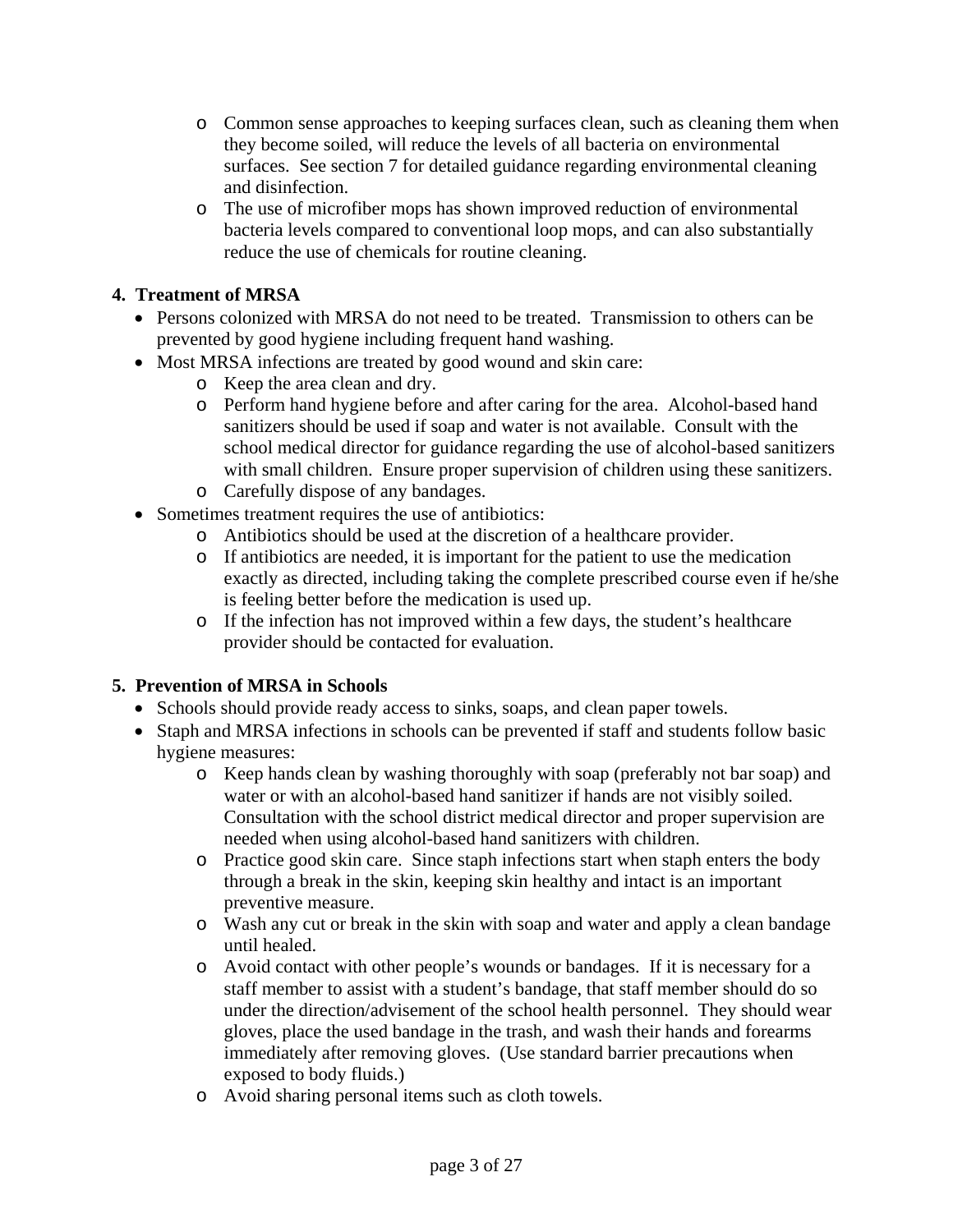- Students or staff with symptoms of MRSA should contact a healthcare provider and do the following:
	- o Keep wounds clean and covered with a bandage until healed. Change bandages as recommended by the healthcare provider or when soiled. Discard promptly used bandages or tape in the regular trash.
	- o Wash hands and forearms before and after caring for wounds and throughout the day. Wash for at least 20 seconds using soap (preferably not bar soap) and warm water and dry your hands on a clean paper towel.
	- o Do not share personal items such as towels, washcloths, soap, razors, topical preparations, uniforms, or clothing that may have had contact with an infected wound or bandage.
	- o Wash towels, washcloths, uniforms or clothes that become soiled with hot water and laundry detergent. Drying clothes in a hot dryer, rather than air-drying, also helps kill bacteria in clothes.
	- o Take all antibiotics as prescribed and for the full length of time prescribed.
	- o Report new skin sores or boils to a healthcare provider.
- The risk of transmitting MRSA in the classroom is low.
- School attendance:
	- o Unless directed by a physician, students with MRSA infections should not be excluded from attending school. According to NYSED Commissioner's Regulations [8 NYCRR 136.3 (h)], schools may only exclude those students with communicable diseases which are reportable under Public Health Law. A list of such diseases may be found at 10 NYCRR.2.1. Individual cases of MRSA infection are not reportable in New York State.
	- o Students with any open or draining wounds, such as MRSA infections, should be excluded from swimming pools, whirlpools, hot tubs, etc. until the wound has healed.
- Parent/staff notification:
	- o Typically, it is not necessary to inform the entire school community about a single MRSA infection. Schools should take care to maintain the student's right to privacy with this or any health issue.
	- o When an outbreak or an increase in MRSA infections occurs within the school population, or if transmission within a school is identified, the school should contact the local health department (LHD).
	- o Parent and staff notification should be based on consultation with LHD to the appropriate school administrators, according to the established school board policy.
- Considerations for students with immune suppression or HIV infection:
	- o Students with weakened immune systems may be at risk for more severe illness if they get infected with MRSA.
	- o These students should follow the same prevention measures as all others to prevent staph infections and should contact their healthcare provider with any specific concerns. Schools should take care to maintain the student's right to privacy and confidentiality with this or any health issue.
- Reporting requirements for MRSA infection:
	- o Clusters of MRSA infection are reportable to the LHD.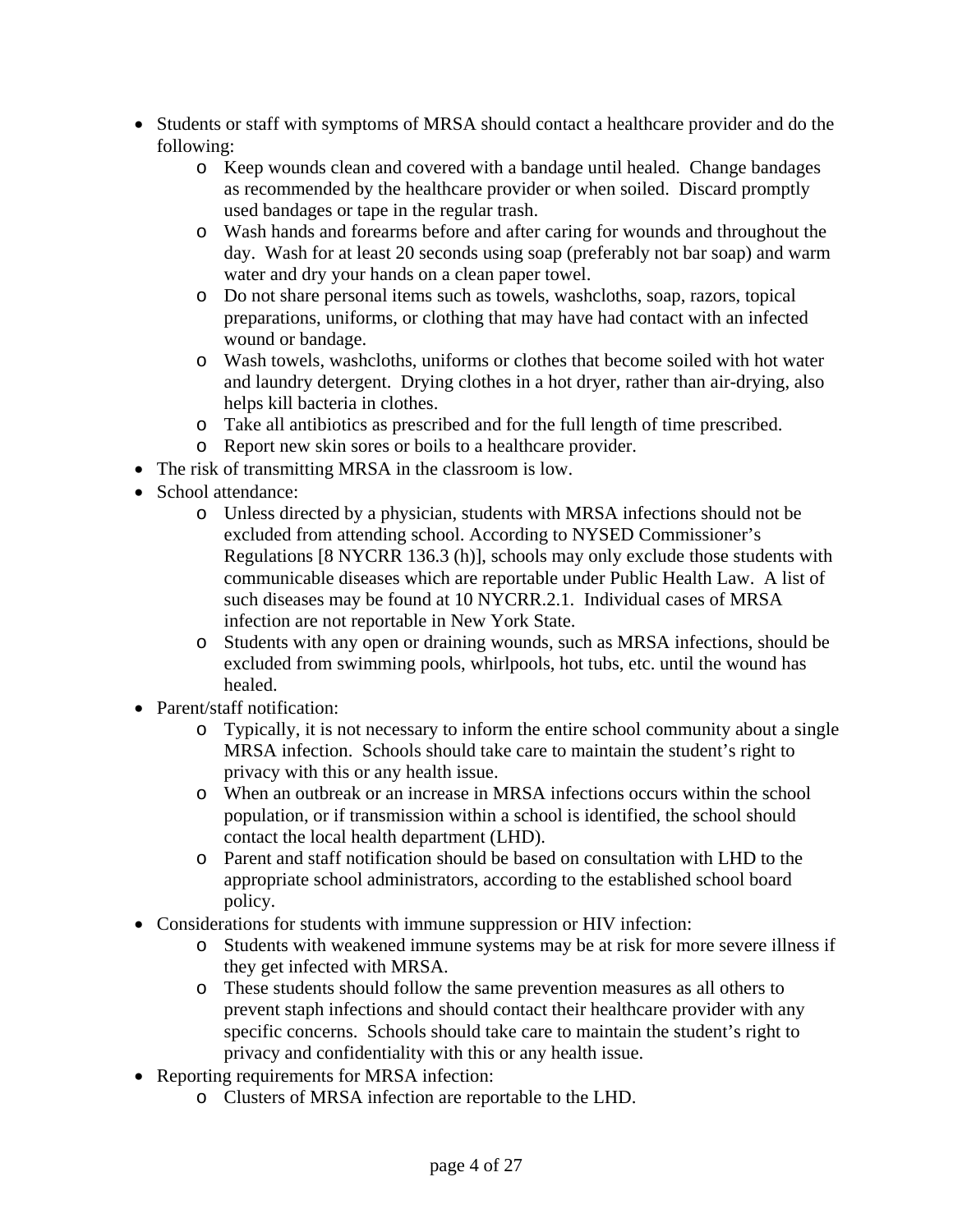- Environmental cleaning:
	- o See section 7 for detailed guidance regarding environmental cleaning and disinfection.

## **6. Prevention Measures for MRSA in the School Athletics Setting**

## • **Hygiene and Infection Control Practices**

- o Hand hygiene is the single most important factor in preventing the spread of MRSA.
- o Coaches and trainers should practice appropriate hand hygiene (use alcohol-based hand sanitizer or wash with soap and water) after contact with players, especially when changing bandages and providing care for wounds. Consult with the school medical director regarding the use of alcohol-based hand sanitizer and provide appropriate student supervision.
- o Persons other than school health personnel may assist a student with the application of clean dressings following initial approval and assessment by appropriate authorized school health staff. Such persons should wear disposable gloves, and wash their hands and forearms immediately after removing gloves using barrier precautions at all times.
- o In situations where access to sinks is limited (e.g., on playing fields), carry individual containers of alcohol-based hand sanitizer. (See note above regarding the use of alcohol-based sanitizer and appropriate supervision.)
- o Provide enough clean towels so players do not need to share them.
- o Educate players on appropriate management of all wounds.
- o Exclude players with draining lesions or open wounds (whether or not they are covered) from swimming pools, whirlpools, ice tubs, saunas and hot tubs. All excluded students should comply with their district's standard clearance process for returning to sports and physical education class.
- o All wounds (e.g., cuts, scrapes, abrasions) should be covered with a bandage until healed, especially when contact with multi-use items (i.e., weight equipment, electric stimulation cuffs) may occur.
- o Wounds (e.g., cuts, scrapes, abrasions) should be completely and securely covered during competition (e.g., bandaged and use of protective sleeve).
- o Students with active skin and soft tissue infection (e.g., draining wounds, boils, abscesses) should not participate in activities where skin-to-skin contact is likely to occur until their infections are completely healed.
- o Specific guidance for players:
	- Do not share towels (even on the sidelines of games), washcloths, soap, razors, topical preparations, or other personal hygiene items with other players.
	- Shower *with soap* (preferably not bar soap) before using the whirlpool, steam room, or sauna.
	- Shower as soon as possible after EVERY practice, game, or tournament.
	- Shower before and after sports with extensive skin-to-skin contact (e.g., wrestling, football).
	- Avoid contact with draining lesions and contaminated items (e.g., bandages) from other people.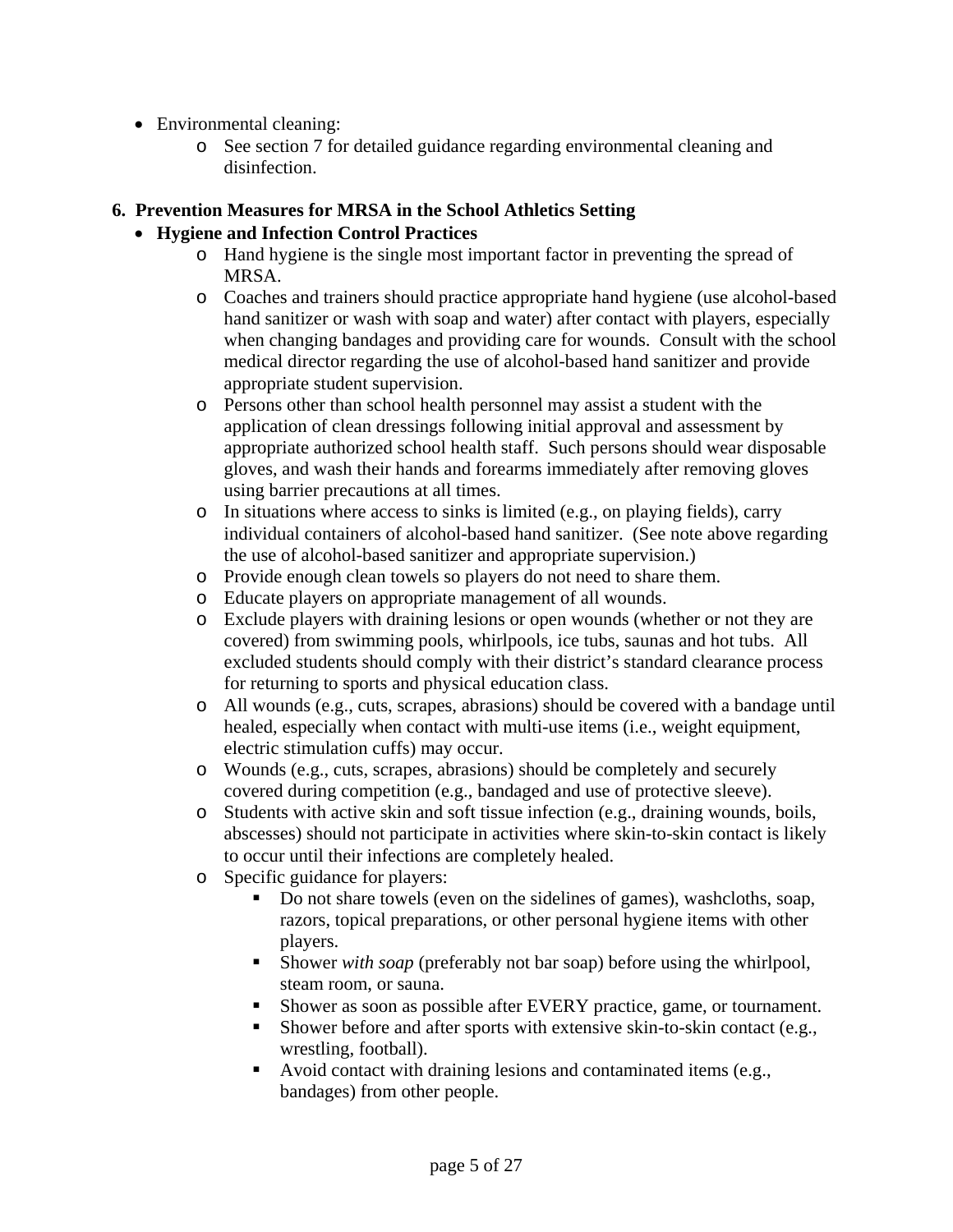- **Perform hand hygiene after using multi-use equipment (e.g., weight)** equipment) and after contact with potentially contaminated items (e.g., another person's wounds, infected skin, or soiled bandages).
- Follow good hygienic practices—hand hygiene, showering, and regularly laundering clothes.
- **Environmental Surfaces and Equipment**
	- o See section 7 for detailed guidance regarding environmental cleaning and disinfection.

## • **Disease Surveillance**

- o MRSA infections can spread quickly on athletic teams and can be difficult to control.
- o It is important for coaches and trainers to be aware of every skin infection as soon as it occurs to prevent a single case from becoming an outbreak. School employees should consult with the school's health professional(s) as needed for information and assessment as appropriate.
- o If MRSA infections occur among team members, associated students and staff should be encouraged to report skin changes such as redness, warmth, swelling, tenderness, or drainage, especially when associated with cuts, boils, or sites of skin irritation and abrasions. Coaches and staff observing open or undressed skin lesions on team members should direct the student to a healthcare provider to have the lesion evaluated.
- o If MRSA infections occur among players on children's sports teams, appropriate school officials based on school board policy should consider notifying parents of all team members to enlist their support with reinforcing hygiene measures and reporting of skin lesions to team officials.
	- Care must be taken to maintain confidentiality of players with infected wounds to avoid stigmatization and anxiety.

#### • **Diagnosis and Treatment**

- o Players with skin lesions should be referred to a healthcare provider.
- o See Section 4 for additional guidance with respect to treatment of MRSA infections.

# • **Player Exclusion from Participation**

- o Individuals with open wounds (e.g., cuts, scrapes, abrasions) need not be excluded if the wounds can be completely and securely covered with clean, dry bandages.
- o Athletes with active skin and soft tissue infection (e.g., draining wounds, boils, abscesses) should not participate in activities where skin-to-skin contact is likely to occur until their infections are completely healed. Follow the district process of clearance for students to return to sports and physical education classes.

# **7. Environmental Cleaning and Disinfection in the School and School Athletics Settings**

- **Control Measures as Part of Routine Building and Vehicle Maintenance:** 
	- o If confirmed MRSA cases in the school population have not been identified, follow routine, common sense procedures for cleaning the classroom environment and school buses.
	- o Follow New York State Office of General Services (OGS) school green cleaning guidance for routine classroom and school bus cleaning using OGS-approved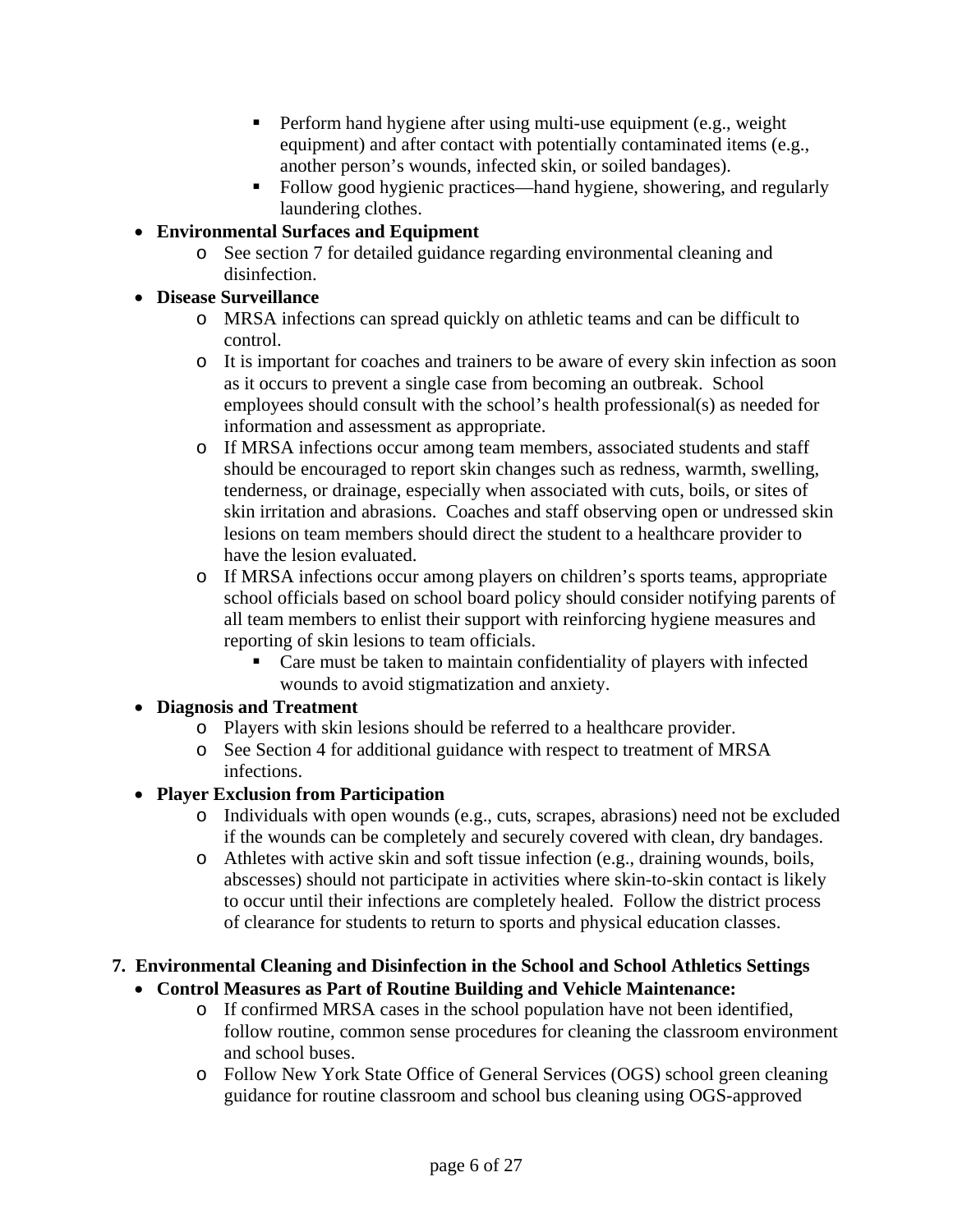green-cleaning products. Details are available on the OGS web site: [http://www.ogs.state.ny.us/bldgadmin/environmental/default.html.](http://www.ogs.state.ny.us/bldgadmin/environmental/default.html)

- o Follow regular cleaning and maintenance procedures for equipment and materials that may be shared in the classroom such as protective eyewear or clothing.
- o Use of disinfectants (see description, below) on shared environmental surfaces and equipment as part of regular facility maintenance may also be considered.
	- Most disinfectant products require proper cleaning of surfaces prior to applying disinfectant. Proper cleaning reduces levels of bacteria on environmental surfaces.
- o Clean and disinfect health room cots regularly (at least daily), and use pillow protectors.
- o If soiled linens and clothing are washed on school premises, wash with laundry detergent in hot water (minimum 160°F), add one cup of bleach if water is not 160°F and dry in a hot dryer. Consider wearing gloves when handling dirty laundry.

# • **If MRSA infection is confirmed in the school population:**

- o Disinfect limited areas, such as surfaces that are likely to be in contact with uncovered or poorly covered infections, using a NYS registered product effective against MRSA (list of such products is provided in the Appendix).
	- Environmental surfaces in the classroom(s) and shared equipment where direct-skin contact by multiple users is likely (e.g., desks, counter-tops).
	- Seats in the school bus of the individual with MRSA infection.
- o Widespread disinfection of entire buildings or vehicle fleets based on the occurrence of a single MRSA infection is not recommended.
- **Considerations for use of registered disinfectant or sanitizer products:**
	- o Disinfectants are pesticide products regulated by the U.S. Environmental Protection Agency (EPA) and the New York State Department of Environmental Conservation (DEC).
		- A list of disinfectant products that are registered in New York State as effective against MRSA is attached in Appendices 1 and 2. Since the registration status of products is subject to change, please verify NYS product registration by checking the Cornell New York State Pesticide Product, Ingredient, and Manufacturer System (PIMS) website at [http://magritte.psur.cornell.edu/pims/.](http://magritte.psur.cornell.edu/pims/)
	- o Routine use of disinfectants is not without risk.
		- Many of the active ingredients in disinfectant products can burn or irritate the skin and eyes, and, in some cases, can cause respiratory irritation.
		- Take precautions to reduce exposure to applied disinfectants to the extent practical, and follow all label directions and precautions.
	- o The school green cleaning guidelines pertain to cleaning products.
		- Disinfectant products, which are regulated as pesticides, are not specifically addressed.
		- OGS green cleaning guidance recognizes that existing laws, regulations and professional guidance regarding cleaning, maintenance and disinfection practices may apply in certain circumstances and these are not superseded by the school green cleaning guidelines.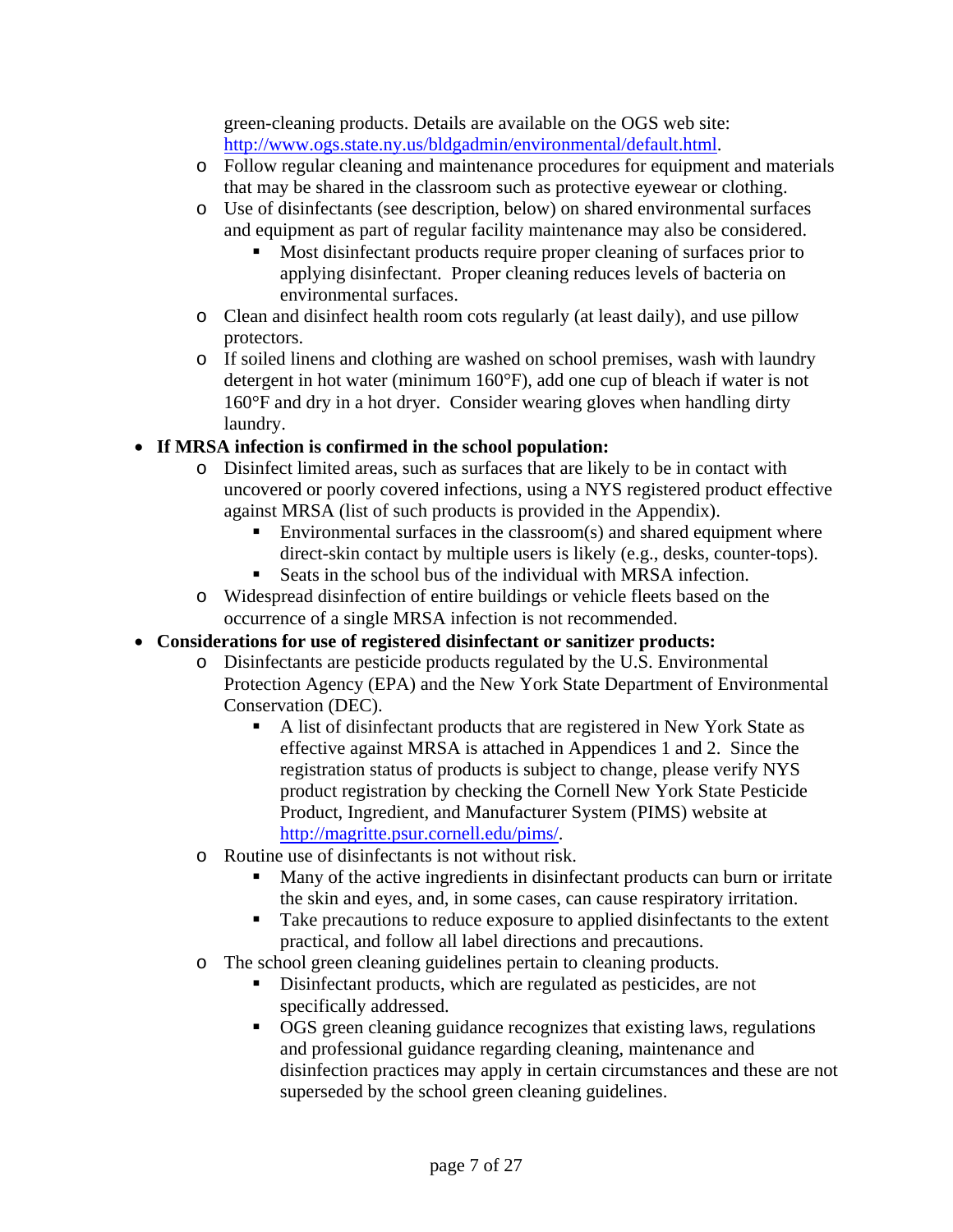- o In some cases, school athletic facilities may require special cleaning and maintenance practices.
	- If disinfectant use is deemed desirable in a setting such as for shared athletic equipment or locker-room facilities, that use is not precluded by the school green-cleaning guidelines.
	- However, personnel should be trained in proper disinfectant use, and label directions must be followed.
- **Cleaning and Disinfection of Environmental Surfaces and Equipment in the School Athletics Setting**:
	- o A regular cleaning schedule should be established for shared environmental surfaces such as wrestling mats or strength-training equipment.
		- Sanitize all skin-contact points of weight equipment at a minimum once per day.
		- Sanitize mats and other high-use equipment before each practice and several times a day throughout a tournament.
	- o Use a clean towel as a barrier between bare skin and shared surfaces (e.g., exercise equipment, sauna bench, leg supports during therapy).
		- Use of clean barriers between bare skin and shared surfaces reduces the need for frequent sanitizer application.
		- Encourage athletes to sanitize all shared surfaces that come in contact with bare skin (e.g., mats, massage tables, training tables, and therapy machines) between each use.
	- o Cover treatment tables. Discard or launder coverings after each use.
	- o Repair or discard equipment with damaged surfaces that cannot be adequately cleaned (e.g., equipment with exposed foam).
	- o If soiled linens and clothing are washed on school premises, wash with regular laundry detergent in hot water (minimum 160°F), add one cup of bleach if water is not 160°F and dry in a hot dryer. Consider wearing gloves when handling dirty laundry.
	- o Consider regular sanitizing or disinfection of shared surfaces and equipment that come into contact with bare skin.
		- Use a sanitizer or disinfectant registered for use against MRSA (see list provided in the Appendix) on surfaces, or use a freshly-mixed solution of one part bleach to 100 parts water (1 tablespoon bleach to 1 quart of water).
		- Follow the directions listed on the labels of all cleaning/disinfecting products with particular attention to the contact times for any sanitizing/disinfectant solution.
	- o Disinfection of artificial playing surfaces (e.g., artificial turf) is not recommended.
		- Artificial turf has been reported to be associated with an increased risk factor for MRSA infection, not because it is a reservoir for MRSA, but because skin abrasions are more common from falling and sliding on artificial turf ("turf burns") than from similar falls on natural turf. Turf burns provide a portal of entry for the bacterium.
		- Sunlight and weather reduce survival of bacteria on outdoor artificial turf.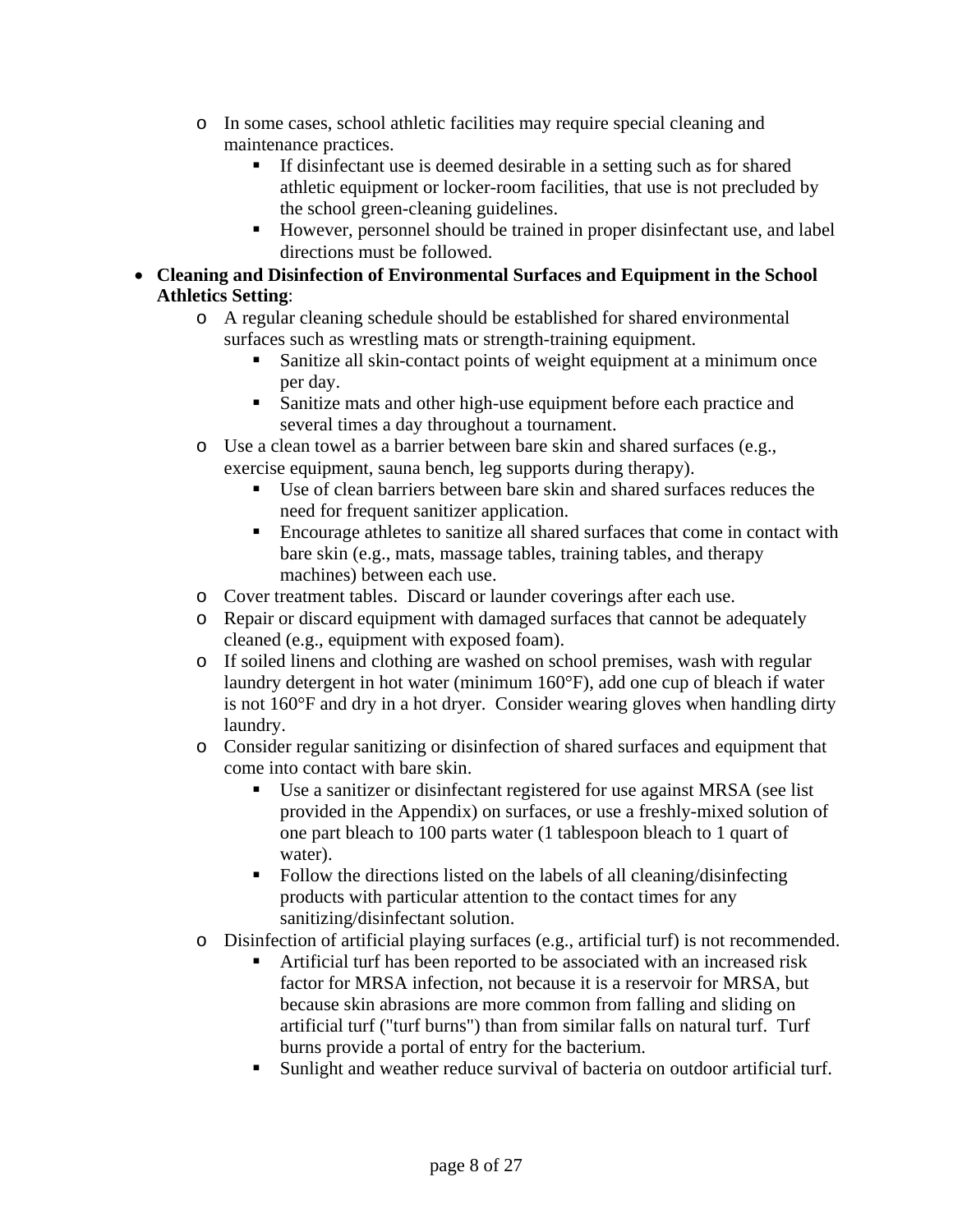An investigation of cases among a professional football team specifically failed to isolate MRSA bacteria from environmental surfaces, including artificial turf.

#### **8. Additional Information**

Additional information about MRSA can be found on the web at the following sites:

• New York State Department of Health:

[http://www.health.state.ny.us/diseases/communicable/staphylococcus\\_aureus/methicillin\\_resistant/community\\_associated/](http://www.health.state.ny.us/diseases/communicable/staphylococcus_aureus/methicillin_resistant/community_associated/)

- Centers for Disease Control and Prevention (CDC): Overview of Community-Associated MRSA: [http://www.cdc.gov/ncidod/dhqp/ar\\_mrsa\\_ca.html](http://www.cdc.gov/ncidod/dhqp/ar_mrsa_ca.html)
- CDC Questions and Answers about MRSA in Schools: <http://www.cdc.gov/Features/MRSAinSchools/>
- CDC MRSA educational materials and posters: [http://www.cdc.gov/ncidod/dhqp/ar\\_mrsa\\_ca\\_posters.html](http://www.cdc.gov/ncidod/dhqp/ar_mrsa_ca_posters.html)
- New York Statewide School Health Services Center [http://www.schoolhealthservicesny.com](http://www.schoolhealthservicesny.com/)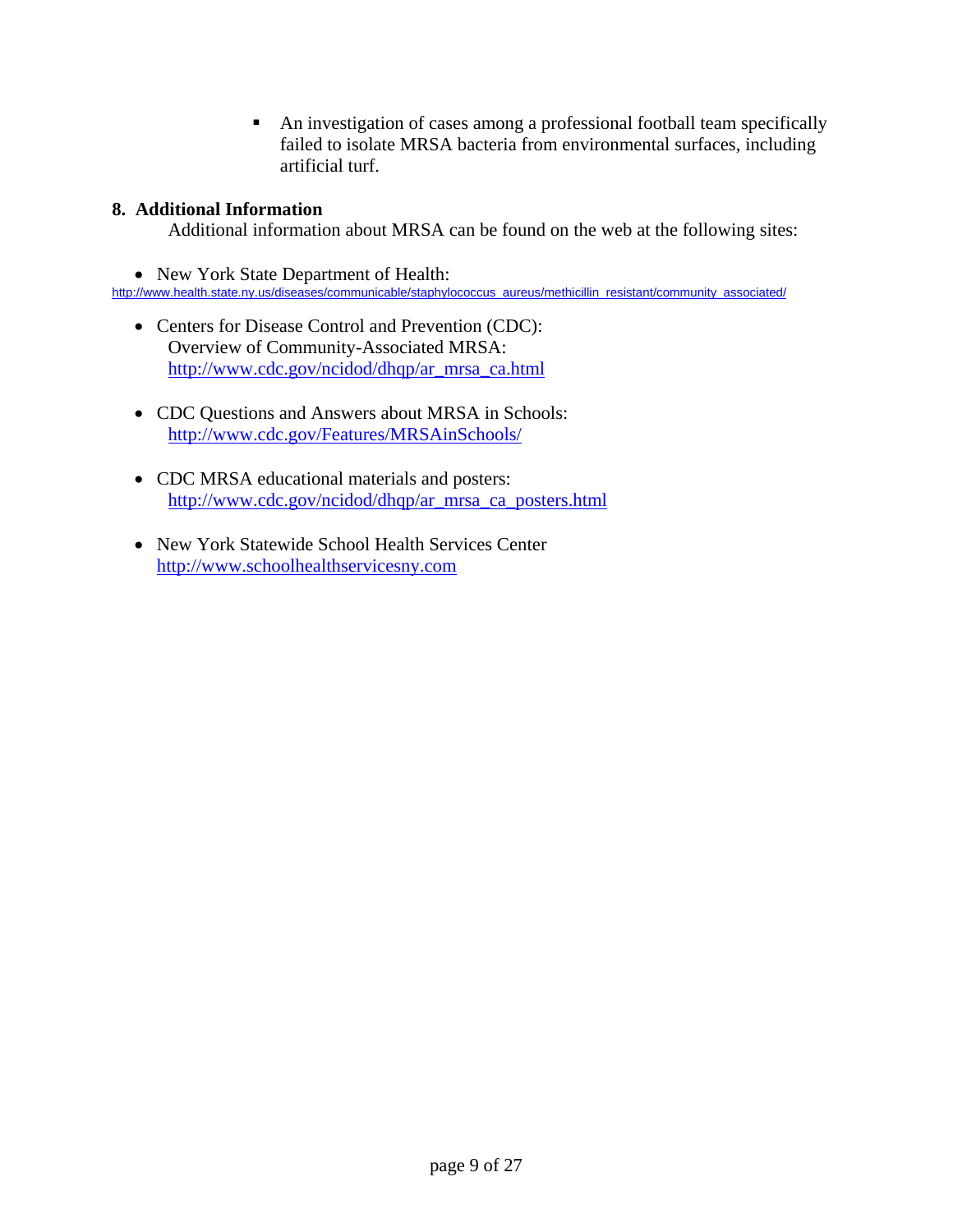## **APPENDIX 1**

**A**

# **NYS PRODUCTS REGISTERED FOR MRSA – SORTED ALPHABETICALLY BY PRODUCT**

Before applying any antimicrobial product, users must determine if the product is approved for the intended use site/pest. Check the container/package label to determine if the intended use site/pest is written on the label. Carefully read and follow all label instructions before using any product. It is against State and Federal law to use a product inconsistent with labeling instructions.

Labels for pesticide products registered in New York State can be viewed at: http://magritte.psur.cornell.edu/pims/current/

| EPA REG. NO.    | <b>PRODUCT NAME</b>                                                               |
|-----------------|-----------------------------------------------------------------------------------|
|                 |                                                                                   |
| 10324-85-62512  | 0% ACID BOWL & BATHROOM CLEANER                                                   |
| 47371-131-257   | 1 CELLO ALL PURPOSE DISINFECTANT CLEANER                                          |
| 01839-86-61409  | 10% SANITIZER                                                                     |
| 06836-244-3573  | 10X CONCENTRATE SPIC AND SPAN DISINFECTING ALL-PURPOSE SPRAY AND GLASS<br>CLEANER |
| 06836-78-1677   | <b>14 ANTIBACTERIAL ALL PURPOSE CLEANER</b>                                       |
| 00303-223-1677  | 23 TB DISINFECTANT & DEODORIZER                                                   |
| 06836-244-3573  | 3-IN-1 DISINFECTING ALL-PURPOSE SPRAY AND GLASS CLEANER                           |
| 06836-78-10350  | 3M BRAND QUAT DISINFECTANT CLEANER CONCENTRATE                                    |
| 01839-166-10350 | 3M NON-ACID DISINFECTANT BATHROOM CLEANER CONCENTRATE                             |
| 06836-78-1677   | 63 ALKALINE BATHROOM CLEANER & DISINFECTANT                                       |
| 47371-131-491   | 64-SX-91                                                                          |
| 06836-78-1677   | A-456 II DISINFECTANT CLEANER                                                     |
| 74559-1         | <b>ACCEL TB</b>                                                                   |
| 06836-73-82440  | ACTION-D DISINFECTANT CLEANER DEODORIZER                                          |
| 01839-83-63131  | <b>ACTION-D TB RTU</b>                                                            |
| 01839-83-82440  | ACTION-D TB RTU CLEANER DISINFECTANT SPRAY                                        |
| 06836-73-4170   | <b>AF79 CONCENTRATE</b>                                                           |
| 47371-131-47023 | AFFLAB AFFIL LABS NDC-64 ONE-STEP DISINFECTANT, GERM/DETERG/DEOD                  |
| 01839-83-47023  | AFFLAB AFFILIATED LABORATORIES QCNA NONACID DISINFECTANT CLEANER                  |
| 10324-63-47023  | AFFLAB AFFILIATED LABORATORIES QS-10 DISINFECTANT                                 |
| 01839-167-47023 | AFFLAB AFFILIATED LABORATORIES QUAT 256                                           |
| 01839-83-70763  | AGENT 009 SPRAY CLEANER DEODORIZER & DISINFECTANT                                 |
| 72977-3-72854   | <b>AGION SILVERCLENE24</b>                                                        |
| 47371-131-44089 | AIRX 44 PLUS (NEUTRAL PH DISINFECTANT CLEANER & ODOR COUNTERACT.                  |
| 01839-83-44089  | AIRX 75 ANTIBACTERIAL HEAVY DUTY CLEANER & ODOR COUNTERACTANT                     |
| 01839-174-44089 | AIRX 75 ANTIBACTERIAL HEAVY DUTY DISINFECTANT CLEANER WIPES                       |
| 06836-204--4582 | AJAX EXPERT DISINFECTANT CLEANER SANITIZER                                        |
| 61178-1-4582    | AJAX EXPERT DISINFECTANT CLEANER/SANITIZER                                        |
| 06836-204-4582  | AJAX QSR DISINFECTANT BATHROOM CLEANER                                            |
| 06836-73-63131  | ALLSTAR ACTION – D                                                                |
| 06836-73-63131  | ALLSTAR CHEMTROL ACTION - D                                                       |
| 47371-131-63131 | ALLSTAR CHEMTROL LEM-O-QUAT                                                       |
| 47371-131-63131 | <b>ALLSTAR LEM-O-QUAT</b>                                                         |
| 73232-1         | ALPET D <sub>2</sub>                                                              |
| 10324-108-1190  | ALTIMA 256 M                                                                      |
| 47371-131-1190  | ALTIMA 64                                                                         |
| 10324-113-1190  | <b>ALTIMA 64 M</b>                                                                |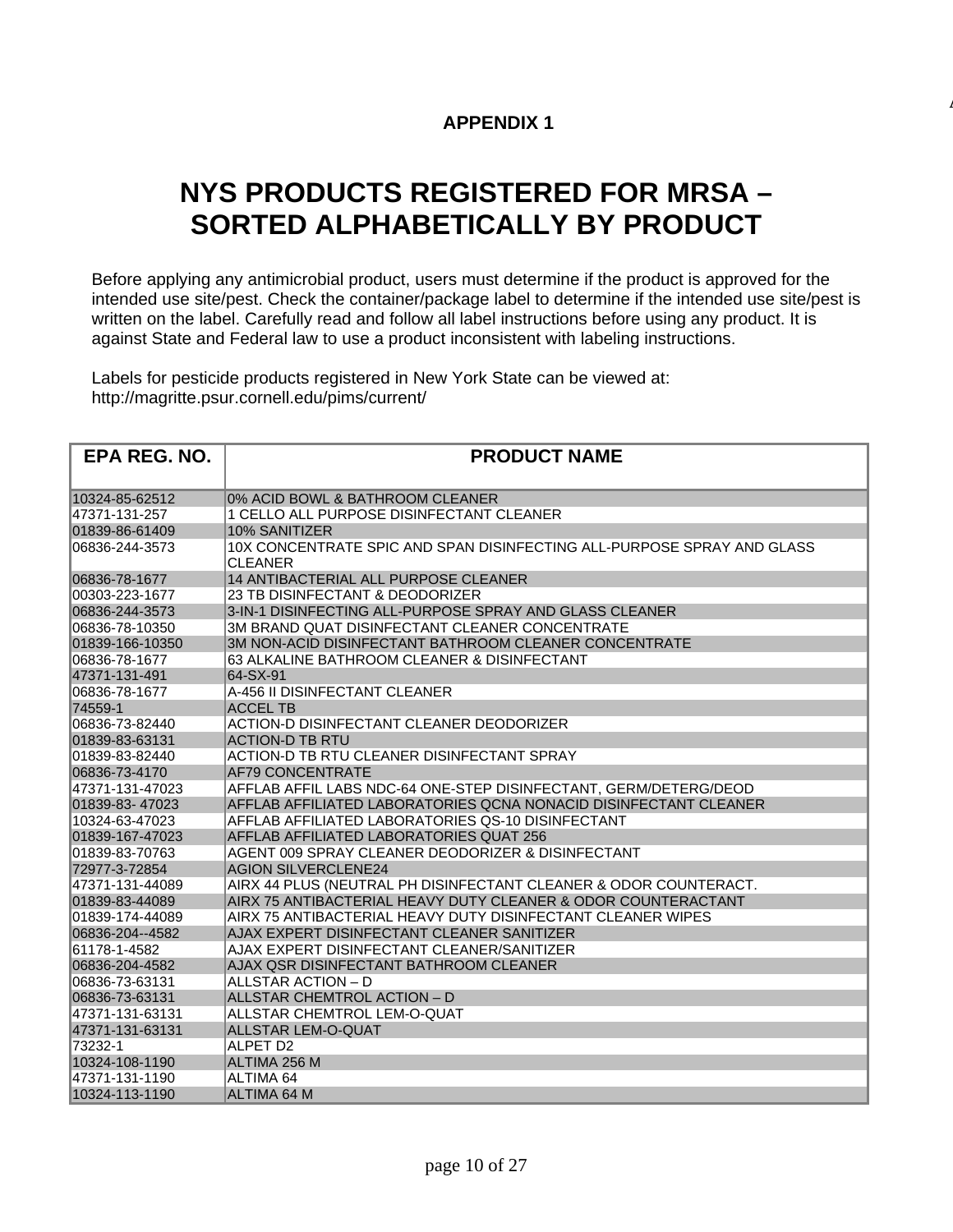| 70627-2-69920   | ALTIMA TB DISINFECTANT CLEANER                                                          |
|-----------------|-----------------------------------------------------------------------------------------|
| 06836-77-75848  | AMERI-KLEEN WHIRLPOOL PEDICURE SPA ONE-STEP DISINFECTANT                                |
| 01839-83-4170   | ANTIBACTERIAL CLEANER BETCO FIGHT-BAC RTU                                               |
| 06836-152-49827 | ANTIBACTERIAL LEMON FRESH PINE GLO (KITCHEN & BATHROOM CLEANER &<br><b>DISINFECTANT</b> |
| 01839-86-39189  | ARREX-100                                                                               |
| 11725-8-1677    | <b>ASEPTICARE 256</b>                                                                   |
| 61178-2-1677    | ASEPTI-HB                                                                               |
| 00303-223       | <b>ASEPTI-PHENE 128</b>                                                                 |
| 09480-6-1677    | <b>ASEPTI-WIPE II</b>                                                                   |
| 47371-131-49025 | ATTACK 64 NEUTRAL DISINFECTANT AND DETERGENT                                            |
| 06836-204-6243  | AUTO-FLOOR NEUTRAL DISINFECTANT CLEANER                                                 |
| 46781-6-66279   | <b>BACKSCRATCHERS CAVICIDE</b>                                                          |
| 47371-131-10637 | <b>BALL LEMON 64 CLEANER/DISINFECTANT</b>                                               |
| 47371-131-10637 | <b>BALL PINE 64 CLEANER/DISINFECTANT</b>                                                |
| 01839-86-150    | <b>BARRIER II</b>                                                                       |
| 01839-86-67941  | <b>BARRIER II</b>                                                                       |
| 06836-309-10350 | BATHROOM DISINFECTANT CLEANER CONCENTRATE                                               |
| 06836-152-2296  | BATHROOM PLUS NON-ACID DISINFECTANT BATHROOM CLEANER                                    |
| 10324-80-67212  | <b>BBJ MOLD AND MILDEW REMEDIATION CONCENTRATE</b>                                      |
| 01839-83-67212  | BBJ MOLD AND MILDEW REMOVER DISINFECTANT/CLEANER                                        |
| 70627-3         | <b>BC 101</b>                                                                           |
| 70627-5         | BC 104 CLINGING TOILET BOWL CLEANER                                                     |
| 70627-21        | <b>BC 108</b>                                                                           |
| 70627-24        | <b>BC 108-D</b>                                                                         |
| 01839-169-      | BC 109 RESTROOM FLOOR AND SURFACE CLEANER                                               |
| 00303-223       | BEAUCOUP GERMICIDAL DETERGENT                                                           |
| 10324-63-8370   | <b>BELVEDERE FRESH</b>                                                                  |
| 10324-85-64270  | BERKLEY & JENSEN GLASS & SURFACE ANTIBACTERIAL CLEANER                                  |
| 01839-83-51003  | BIOSEPT HARD SURFACE DISINFECTANT SPRAY                                                 |
| 06836-206-18305 | BLEND RITE DISINFECTANT CLEANER #6                                                      |
| 70627-35-7176   | BRIGHT DISINFECTANT FOAM CLEANER                                                        |
| 01839-83-62512  | <b>BRIGHT N FRESH</b>                                                                   |
| 10324-85-64270  | <b>BRILLO DISINFECTANT MULTI PURPOSE CLEANER</b>                                        |
| 71847-2-106     | <b>BRU-CLEAN TBC</b>                                                                    |
| 11725-8-106     | <b>BRUPHENE 256</b>                                                                     |
| 03862-178-106   | BRUPHENE 256 CLEANER-DISINFECTANT-DEODORIZER                                            |
| 3862-178-106    | BRUPHENE 256 CLEANER-DISINFECTANT-DEODORIZER                                            |
| 47371-131-559   | <b>BUCKEYE SANICARE LEMON QUAT</b>                                                      |
| 47371-131-559   | <b>BUCKEYE SANICARE MINT QUAT</b>                                                       |
| 47371-131-559   | <b>BUCKEYE SANICARE PINE QUAT</b>                                                       |
| 01839-83-559    | <b>BUCKEYE SANICARE TBX</b>                                                             |
| 03862-178-559   | <b>BUCKEYE SUPERGARD</b>                                                                |
| 3862-178-559    | BUCKEYE SUPERGARD                                                                       |
| 06836-75-559    | <b>BUCKEYE TERMINATOR</b>                                                               |
| 47371-131-7176  | <b>BUTCHER'S BLUE SKIES II DISINFECTANT CLEANER</b>                                     |
| 47371-131-7176  | <b>BUTCHER'S LEMON FIELDS II DISINFECTANT CLEANER</b>                                   |
| 01839-169-7176  | BUTCHER'S MORNING MIST NEUTRAL DISINFECTANT CLEANER                                     |
| 47371-131-7176  | BUTCHER'S PINE MOUNTAIN II DISINFECTANT CLEANER                                         |
| 101839-167-7176 | BUTCHER'S QUEST 256 NEUTRAL DISINFECTANT CLEANER                                        |
| 06836-73-57761  | CASTLE H-110                                                                            |
| 46781-6         | CAVICIDE SURFACE DISINFECTANT/DECONTAMINANT CLEANER                                     |
| 10324-81-1677   | CD-634                                                                                  |
| 01839-83-42048  | CELESTE SANI-SHINE MULTI-SURFACE DISINFECTANT CLEANER PUMP SPRAY                        |
| 01839-83-257    | <b>CELLO GLADIATOR</b>                                                                  |
| 61178-1-257     | CELLO SOLARCIDE HBV                                                                     |
| 06836-75-45556  | <b>CEN-KLEEN IV</b>                                                                     |
| 10324-141-5449  | CENTURY Q 256                                                                           |
| 61178-1-3150    | <b>CETYLCIDE II</b>                                                                     |
| 70627-5-7176    | CHARGE CLINGING TOILET BOWL CLEANER                                                     |
| 10324-85-82671  | <b>CHOMP PRO MILDEW CLEANER</b>                                                         |
| 01839-83-67454  | CITRIGUARD II HOSPITAL DISINFECTANT CLEANER                                             |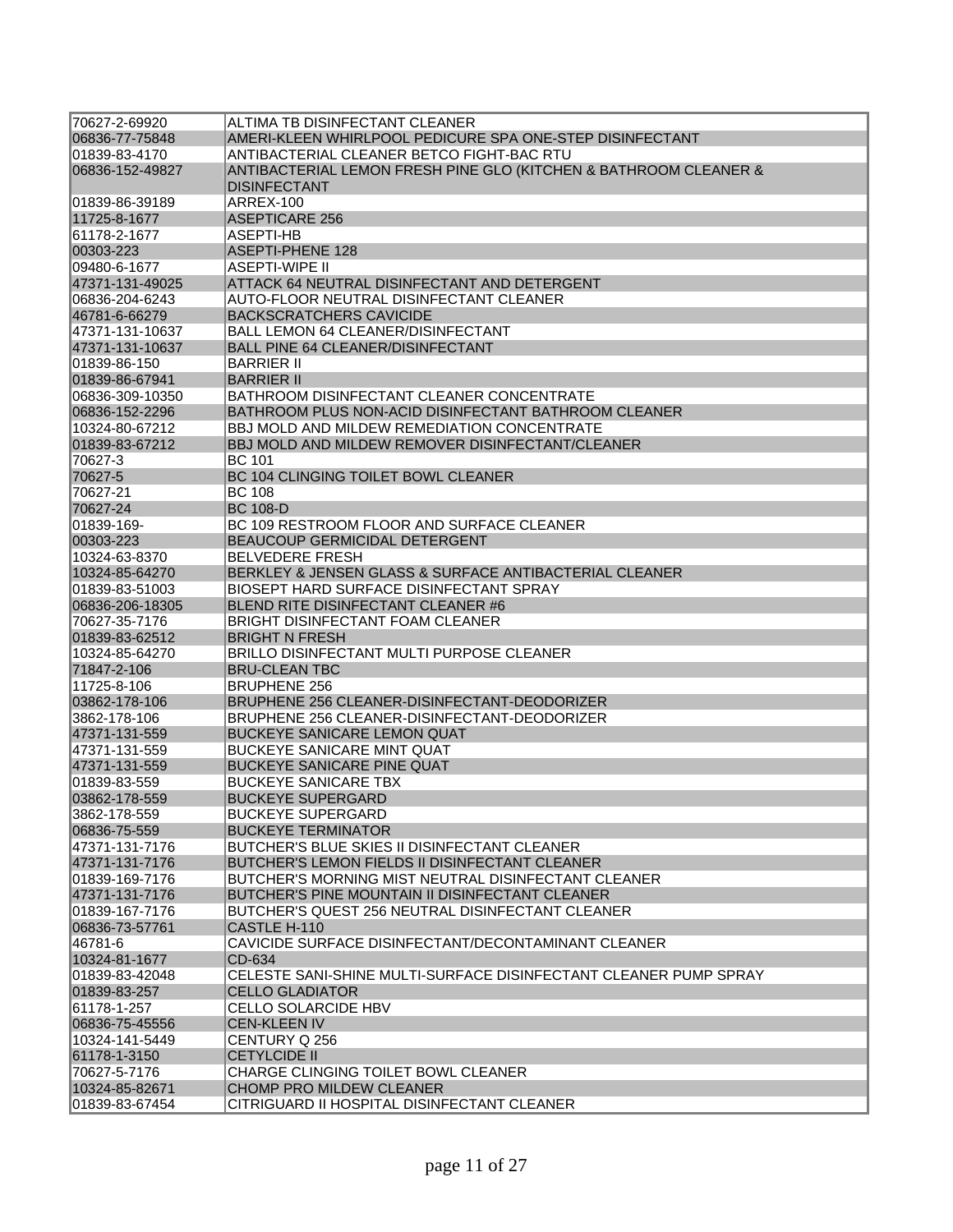| 01839-83-68939  | CITRUS II HOSPITAL GERMICIDAL DEODORIZING CLEANER                          |
|-----------------|----------------------------------------------------------------------------|
| 06836-204-32970 | <b>CLEAN &amp; SHINE DISINFECTANT CLEANER</b>                              |
| 47371-131-541   | <b>CLEAN FORCE BATHROOM CLEANER</b>                                        |
| 01839-86-45447  | <b>CLENESCO CLEAR</b>                                                      |
| 01839-86-7176   | <b>CLOCKWORK II SANITIZER</b>                                              |
| 67619-13        | CLOROX COMMERCIAL SOLUTIONS CLOROX GERMICIDAL SPRAY                        |
| 67619-12        | CLOROX COMMERCIAL SOLUTIONS CLOROX GERMICIDAL WIPES                        |
| 67619-8         | CLOROX COMMERCIAL SOLUTIONS ULTRA CLOROX GERMICIDAL BLEACH                 |
| 10324-85-81229  | CLUBHOUSE KIT PROTECTIVE HEADGEAR DISINFECTANT                             |
| 67619-3         | COMMERCIAL SOLUTIONS CLOROX DISINFECTING SPRAY                             |
| 67619-3         | COMMERCIAL SOLUTIONS CLOROX DISINFECTING SPRAY (FRESH SCENT)               |
| 67619-8         | COMMERCIAL SOLUTIONS ULTRA CLOROX GERMICIDAL BLEACH 1                      |
| 10324-63-84424  | <b>COMPEER SANI QUAT</b>                                                   |
| 06836-78-10350  | COMPUBLEND II BASE V WITH FRAGRANCE                                        |
| 06836-244-3573  | CONCENTRATE SPIC AND SPAN DISINFECTING ALL-PURPOSE SPRAY AND GLASS CLEANER |
| 01839-83-56753  | CONFLIKT                                                                   |
| 01839-86-40208  | <b>CONQUER</b>                                                             |
| 01839-83-68562  | <b>CONQUER TBD</b>                                                         |
| 06836-152-32970 | <b>CONQUEROR</b>                                                           |
| 01839-83-32970  | CONTROL 5115                                                               |
| 69687-1-1043    | <b>COVERAGE BLEACH WIPE</b>                                                |
| 01839-174-1043  | COVERAGE GERMICIDAL SURFACE WIPE                                           |
| 61178-1-1043    | <b>COVERAGE HB</b>                                                         |
| 06836-78-1043   | <b>COVERAGE PLUS</b>                                                       |
| 06836-139-1043  | <b>COVERAGE PLUS NPD</b>                                                   |
| 61178-2-1043    | <b>COVERAGE SPRAY HB</b>                                                   |
| 06836-152-1043  | <b>COVERAGE SPRAY HB PLUS</b>                                              |
| 01839-83-1043   | <b>COVERAGE SPRAY TB</b>                                                   |
| 70627-5         | CREW CLINGING TOILET BOWL CLEANER                                          |
| 06836-73-70627  | CREW NA SC NON-ACID BOWL & BATHROOM DISINFECTANT CLEANER                   |
| 70627-3         | <b>CREW NEUTRAL NA</b>                                                     |
| 01839-169-70627 | CREW RESTROOM FLOOR & SURFACE NON-ACID DISINFECTANT CLEANER                |
| 01839-167-70627 | CREW RESTROOM FLOOR & SURFACE SC NON-ACID DISINFECTANT CLEANER             |
| 10324-63-73671  | CRIMSON QUAT 10                                                            |
| 10324-85-75190  | CRYPTON SUPER FABRICS DISINFECTANT & DEODORIZER                            |
| 06836-206-67322 | CYCLE-DISINFECTANT "128" (PH NEUTRAL)                                      |
| 06836-57-68959  | DECON-QUAT 100                                                             |
| 10324-63-4482   | DICAL-2                                                                    |
| 70627-24-7176   | <b>DIMENSION III</b>                                                       |
| 01839-83-40208  | <b>DISARM</b>                                                              |
| 10492-5         | DISCIDE ULTRA DISINFECTING SPRAY                                           |
| 01839-83-10492  | DISCIDE- V INSTITUTIONAL (READY TO USE) DETERGENT DISINFECTANT             |
| 01839-83-10492  | DISCIDE-TB READY TO USE DETERGENT DISINFECTANT                             |
| 06836-73-70627  | <b>DISINFECTANT CLEANER</b>                                                |
| 70627-3         | DISINFECTANT NEUTRAL BATHROOM & BOWL CLEANER                               |
| 09480-6-1677    | <b>DISINFECTANT WIPES</b>                                                  |
| 56392-8         | DISPATCH HOSPITAL CLEANER DISINFECTANT TOWELS WITH BLEACH                  |
| 56392-7         | DISPATCH HOSPITAL CLEANER DISINFECTANT WITH BLEACH                         |
| 01839-83-7546   | DISPRAY DISINFECTANT CLEANER (MISCO INTERNATIONAL)                         |
| 61178-1-541     | DIS-TROY ADVANTAGE                                                         |
| 05741-20        | DMQ DAMP MOP NEUTRAL DISINFECTANT CLEANER                                  |
| 01839-174-11694 | DO-IT ALL SCRUBS GERMICIDAL CLEANER WIPES                                  |
| 66243-2-40208   | DOUBLE DARE                                                                |
| 66243-1-40208   | DOUBLE DARE READY-TO-USE                                                   |
| 60142-1-71654   | DUPONT RELYON DISINFECTANT SOLUTION AND INSTRUMENT PRE-SOAK                |
| 60142-3-71654   | DUPONT RELYON DISINFECTANT WIPES                                           |
| 71654-7         | DUPONT RELYON MULTI-PURPOSE DISINFECTANT CLEANER                           |
| 06836-139-71654 | DUPONT SENTRAMAX BROAD-SPECTRUM DISINFECTANT                               |
| 01839-166-36795 | <b>DUQUAT</b>                                                              |
| 01839-83-1124   | <b>DUTCH PLUS</b>                                                          |
| 61178-1-70799   | <b>ECOLUTION DISINFECTANT</b>                                              |
| 47371-131-8325  | ELEMENTS NEUTRAL DISINFECTANT CLEANER                                      |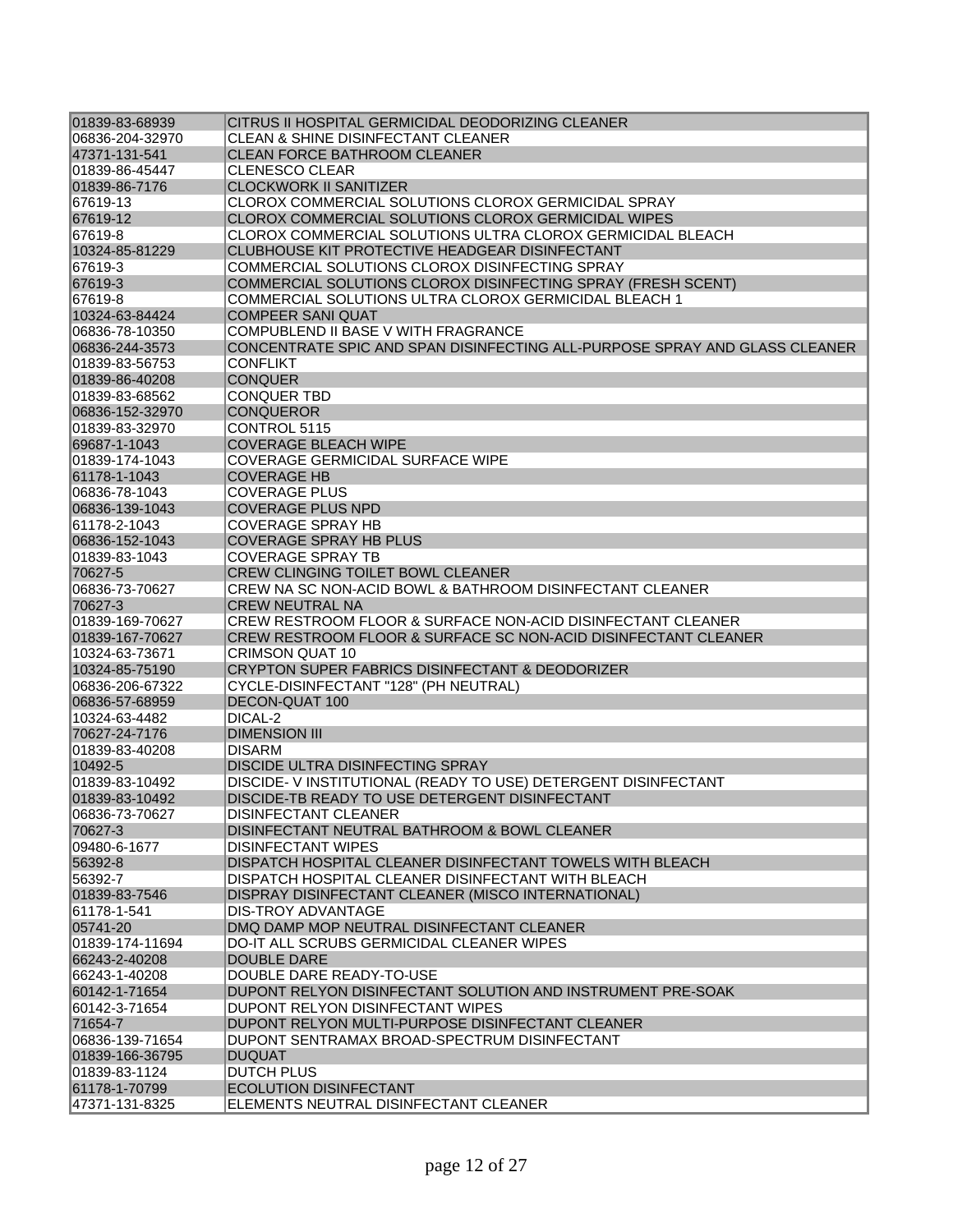| 06836-77-2212   | <b>ELIMSTAPH</b>                                                     |
|-----------------|----------------------------------------------------------------------|
| 01839-83-19     | <b>EMULSO SPRAY 77</b>                                               |
| 01839-83-1677   | <b>ENVERROS SANIMASTER Q</b>                                         |
| 47371-131-527   | ENVIRO CARE NEUTRAL DISINFECTANT                                     |
| 10324-157-34462 | ENVIRO MINT ONE STEP DISINFECTANT GERMICIDAL DETERGENT AND DEODORANT |
| 47371-131-527   | ENVIROCARE NEUTRAL DISINFECTANT                                      |
| 46781-6         | ENVIROCIDE SURFACE DISINFECTANT/DECONTAMINANT CLEANER                |
| 06836-204-68138 | ENVIRO-SOLUTIONS #64                                                 |
| 01839-86-68138  | ENVIRO-SOLUTIONS 512 SANITIZER                                       |
| 172977-3-69268  | <b>ENVIROX CRITICAL CARE</b>                                         |
| 70627-35        | ENVY FOAMING DISINFECTANT CLEANER                                    |
| 70627-33        | <b>ENVY LIQUID DISINFECTANT CLEANER</b>                              |
| 01839-83-65516  | EVAP-FRESH EVAPORATOR COIL CLEANER & DISINFECTANT                    |
| 70627-6         | EXPOSE II 256                                                        |
| 11725-8-70627   | EXPOSE II CLEANER DISINFECTANT DEODORANT                             |
| 47371-131-7546  | EXTRA SPEARMENT SCENTED GERMICIDAL DETERGENT AND DEODORANT           |
| 10324-117-527   | $F-29$                                                               |
| 06836-138-4170  | FAST DRAW CHEMICAL MANAGEMENT SYSTEM 18 SANIBET 256                  |
| 01839-83-73884  | FIBERLOCK IAQ 2500                                                   |
| 01839-83-73884  | <b>FIBERLOCK RECON DISINFECTANT CLEANER</b>                          |
| 01839-166-73884 | FIBERLOCK RECON NEUTRAL DISINFECTANT CONCENTRATE                     |
| 01839-86-70627  | FINAL STEP 512 SANITIZER                                             |
| 01839-86-1533   | <b>FIRST MATE</b>                                                    |
| 05813-67        | <b>FLORAL FRESH CLOROX DISINFECTING SPRAY</b>                        |
| 10324-94-32258  | FLORALIFE MICROBLOC GREENHOUSE DISINFECTANT                          |
| 00303-223-541   | <b>FLORAPHENE</b>                                                    |
| 01839-86-875    | <b>FORMULA C</b>                                                     |
| 01839-86-875    | FORMULA C                                                            |
| 70627-10        | <b>FORWARD DC</b>                                                    |
| 06836-152-63836 | FOSTER 40-80 DISINFECTANT                                            |
| 70627-24-69920  | <b>FREQUENCY 256</b>                                                 |
| 01839-83-8325   | FRESH BREEZE TB R-T-U DETERGENT DISINFECTANT                         |
| 06836-152-74518 | FRESH CITRUS SCENT SPIC & SPAN EVERYDAY ANTIBACTERIAL SPRAY CLEANER  |
| 05813-67        | FRESH SCENT CLOROX DISINFECTING SPRAY                                |
| 01839-174-68562 | <b>FULL SPECTRUM DISINFECTANT WIPES</b>                              |
| 10324-80-5449   | <b>FUL-TROLE 64</b>                                                  |
| 05813-67        | GARDEN BOUQUET CLOROX DISINFECTING SPRAY                             |
| 47371-131-42666 | GERM CONTROL                                                         |
| 72977-3-66243   | <b>GERM CONTROL 24 - SILVER FORMULA</b>                              |
| 06836-75-1606   | <b>GERMATROL S-21</b>                                                |
| 70627-24-45133  | <b>GERMICIDAL CLEANER D</b>                                          |
| 10324-155-8722  | GERMICIDAL DETERGENT                                                 |
| 10324-157-8722  | <b>GERMICIDAL DETERGENTQ</b>                                         |
| 09480-6-1043    | <b>GERMICIDAL WIPE</b>                                               |
| 01839-83-2296   | <b>GERMI-KLEEN NON-ACID BOWL &amp; BATHROOM DISINFECTANT CLEANER</b> |
| 10324-80-527    | GERM-O-SOLV 2                                                        |
| 10324-85-10634  | GLASS AND MULTI-SURFACE CLEANER DISINFECTANT                         |
| 01839-86-79687  | <b>GLIDERINSE 4</b>                                                  |
| 69687-1         | GLUCO-CHLOR                                                          |
| 10492-5-73041   | GRAND TECHNOLOGY TURBA-NEX ULTRA SPRAY DISINFECTANT                  |
| 10324-80-106    | <b>GREEN BATHROOM CLEANER</b>                                        |
| 10324-85-106    | <b>GREEN RTU NON-ACID BATHROOM CLEANER</b>                           |
| 01839-167-5741  | <b>GREEN SOLUTIONS HIGH DILUTION DISINFECTANT 256</b>                |
| 01839-169-5741  | GREEN SOLUTIONS NEUTRAL DISINFECTANT CLEANER                         |
| 06836-152-1190  | GSC (GERMICIDAL SPRAY CLEANER)                                       |
| 10324-113-421   | GUARD+                                                               |
| 06836-73-65596  | <b>H-42 DISINFECTANT CLEANER</b>                                     |
| 01839-86-45133  | HARD SURFACE SANITIZER H                                             |
| 61178-1-42964   | <b>HB QUAT</b>                                                       |
| 61178-5-10350   | HB QUAT DISINFECTANT CLEANER CONCENTRATE                             |
| 01839-169-5741  | HDQC2                                                                |
| 70627-5         | HEAVY DUTY DISINFECTANT BOWL CLEANER                                 |
|                 |                                                                      |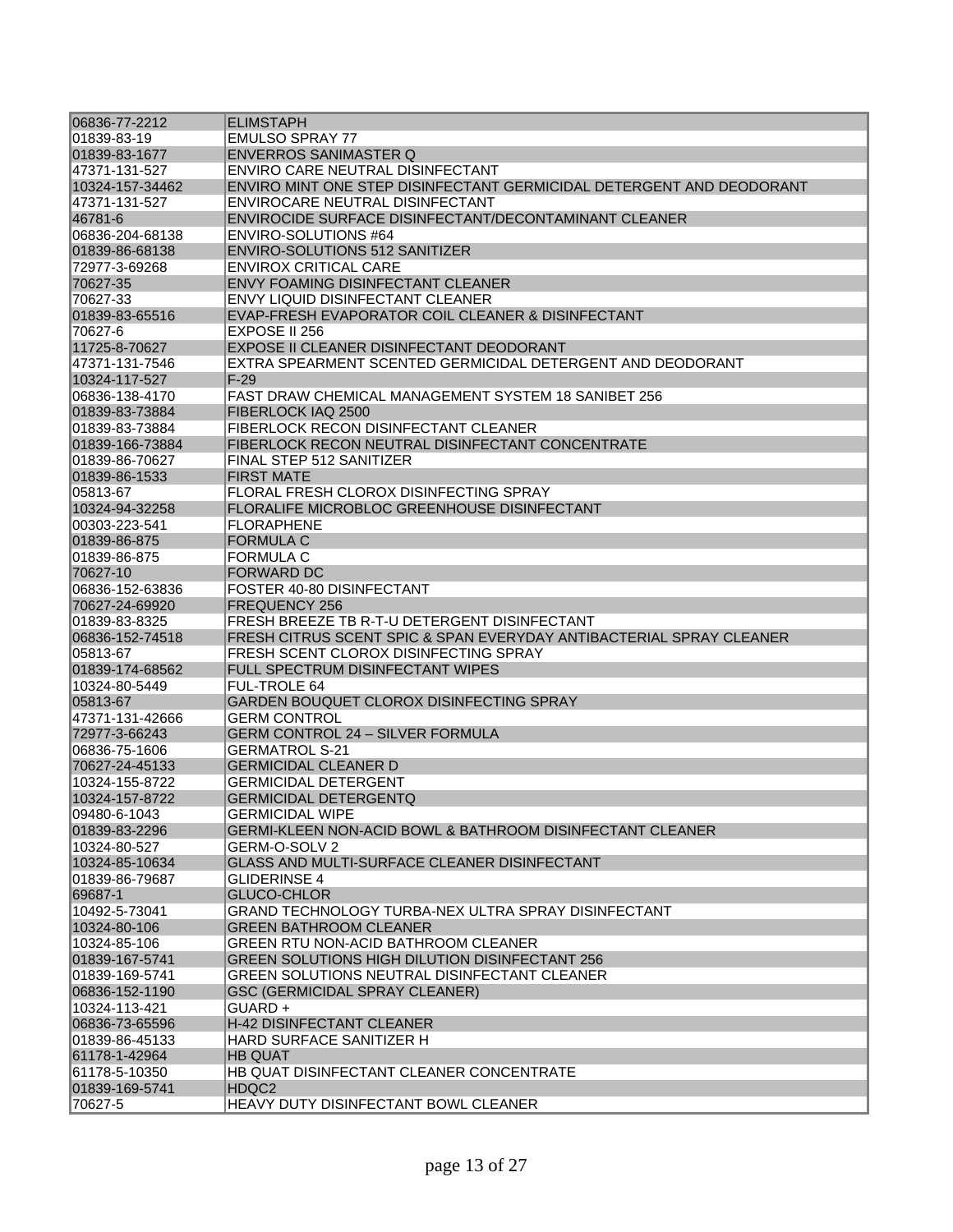| 05741-18        | <b>HEPACIDE QUAT II</b>                                                     |
|-----------------|-----------------------------------------------------------------------------|
| 70627-2-7176    | <b>HEPTAGON II DISINFECTANT SPRAY</b>                                       |
| 47371-131-18305 | <b>HERBAL 64</b>                                                            |
| 06836-152-8284  | HOME CHOICE LEMON SCENTED CLEANER                                           |
| 06836-152-8284  | HOME CHOICE PINE SCENTED CLEANER                                            |
| 70590-1         | HYPF-WIPF                                                                   |
| 61178-1-8325    | IMPERIAL CARPET SANITIZING EXTRACTION/BONNET CLEANER                        |
| 03862-178-62296 | ISABEL CRISTINA LET'S DANCE CLEAR "N" FRESH CLEANER-DISINFECTANT-DEODORIZER |
| 3862-178-62296  | ISABEL CRISTINA LET'S DANCE CLEAR "N" FRESH CLEANER-DISINFECTANT-DEODORIZER |
| 01839-86-70627  | J-512 SANITIZER                                                             |
| 06836-138-5389  | <b>KAY RESTROOM CLEANER</b>                                                 |
| 01839-86-5389   | KAYQUAT                                                                     |
| 06836-138-5389  | <b>KAYQUAT-L SANITIZER</b>                                                  |
| 62472-2         | KENNELSOL HC                                                                |
| 06836-78-2212   | LEGCIDE .5                                                                  |
| 01839-83-2212   | LEGCIDE HB PLUS RTU - DISINFECTANT SPRAY                                    |
| 47371-131-18305 | <b>LEMON ALL</b>                                                            |
| 47371-131-7546  | <b>LEMON CLEANER DISINFECTANT</b>                                           |
| 47371-131-81867 | <b>LEMON COVE</b>                                                           |
| 47371-131-82105 | <b>LEMON DISINFECTANT CLEANER</b>                                           |
| 47371-131-257   | LEMON EXTRA NEUTRAL DISINFECTANT CLEANER                                    |
| 06836-73-75821  | LEMON FRESH DISINFECTANT CLEANER                                            |
| 47371-131-82440 | LEM-O-QUAT DISINFECTANT CLEANER DEODORIZER                                  |
| 11725-8-62296   | LET'S DANCE CLEAN 'N' FRESH CLEANER DISINFECTANT DEODORIZER                 |
| 47371-131-40208 | LIFEGUARD ONE STEP GERMICIDAL DETERGENT AND DEODORANT                       |
| 61178-1-8325    | LOCK & FILL LF5, NON-ACID DISINFECTANT RESTROOM CLEANER                     |
| 00777-96        | LYSOL BRAND DISINFECTANT SPRAY FOR KITCHENS - (CITRUS SCENT)                |
| 01839-174-675   | LYSOL BRAND I.C. DISINFECTANT WIPES                                         |
| 01839-83-11703  | MADACIDE-1 HOSPITAL DISINFECTANT/DECONTAMINANT CLEANER RTU                  |
| 10324-85-65595  | MAGNUM POWER LEMON SCENTED CLEANER                                          |
| 10324-85-65595  | <b>MAGNUM POWER PINE CLEANER</b>                                            |
| 10324-81-58001  | MANITOWOC ICE MACHINE SANITIZER                                             |
| 06659-3         | <b>MARINE SPRAY NINE</b>                                                    |
| 10324-120-3640  | MARK 11                                                                     |
| 10324-108-3640  | MARK E II ONE-STEP DISINFECTANT, GERMICIDAL DETERGENT & DEODORANT           |
| 00303-225       | MATAR GERMICIDAL DETERGENT                                                  |
| 10324-157-45745 | MAXIM FRESH SCENT NDC DISINFECTANT DS 408                                   |
| 10324-157-45745 | MAXIM LEMON DISINFECTANT CLEANER DISINFECTANT DS 402                        |
| 46781-6-10597   | <b>MAXISPRAY PLUS</b>                                                       |
| 09480-4-10597   | <b>MAXIWIPE GERMICIDAL CLOTH</b>                                            |
| 70060-19-46269  | <b>MB-10 TABLETS</b>                                                        |
| 10324-63-5449   | M-C 10 SANITIZER                                                            |
| 01839-174-37549 | <b>MEDLINE MICRO-KILL</b>                                                   |
| 01839-83-82772  | MERFIN MATES SANIMATE DISINFECTANT LIQUID                                   |
| 46781-6         | METRIGUARD SURFACE DISINFECTANT/DECONTAMINANT CLEANER                       |
| 01839-86-10778  | <b>METRO SANITIZER 110</b>                                                  |
| 01839-83-5449   | MICOCIDE TB DISINFECTANT CLEANER                                            |
| 01839-83-41632  | MICRO-CIDE R.T.U. DETERGENT DISINFECTANT PUMP SPRAY                         |
| 01839-83-70799  | MIGHTY SPARKLE DISINFECTANT                                                 |
| 00303-223-1677  | MIKRO-BAC 3 GERMICIDAL DETERGENT                                            |
| 47371-131-18305 | <b>MINT ALL</b>                                                             |
| 47371-131-81867 | <b>MINT COVE</b>                                                            |
| 47371-131-15124 | MINT QUAT ONE STEP GERMICIDAL DETERGENT AND DEODORANT                       |
| 06836-204-72747 | <b>MIRACLE DISINFECTANT</b>                                                 |
| 01839-83-10807  | <b>MISTY BIODET APC</b>                                                     |
| 01839-166-10807 | MISTY BIODET ND 128                                                         |
| 01839-169-10807 | <b>MISTY BIODET ND64</b>                                                    |
| 47371-131-7546  | MIXMATE SANITATION SYSTEM GERMICIDAL CLEANER                                |
| 01839-86-7546   | <b>MIXMATE SHURGUARD PLUS</b>                                               |
| 10324-85-82480  | MOLDEX THE MOLD INHIBITOR                                                   |
| 10324-72-9367   | <b>MOLDSTAT PLUS</b>                                                        |
| 05813-67        | MORNING DEW CLOROX DISINFECTING SPRAY                                       |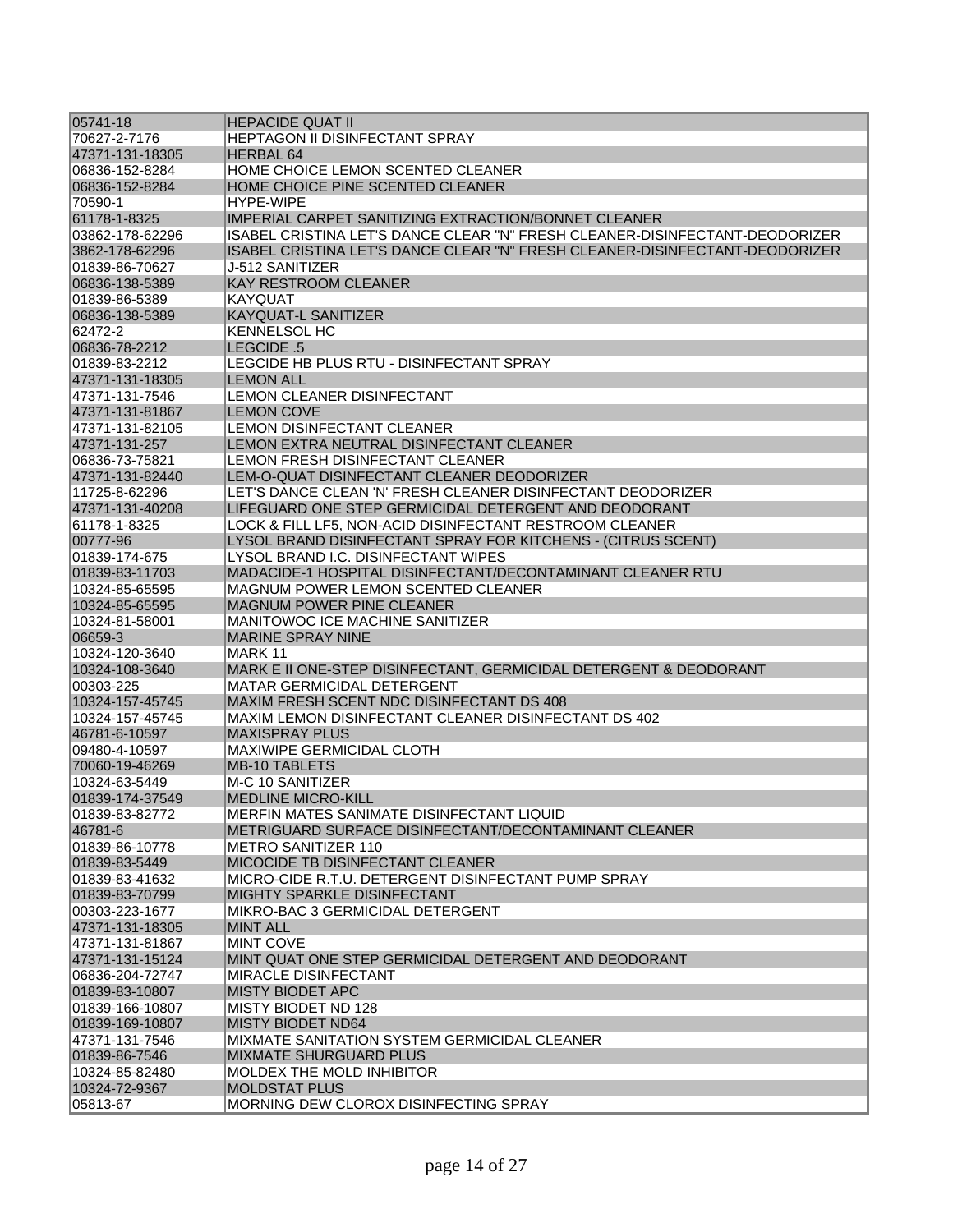| 47371-131-8325  | MPC MAINT. SOLUTIONS LEMON HI-CON 64 NEUTRAL DISINFECT. & DETERG      |
|-----------------|-----------------------------------------------------------------------|
| 47371-131-8325  | MPC MAINT, SOLUTIONS MINT HI-CON 64 NEUTRAL DISINFECT.&DETERGENT      |
| 47371-131-8325  | MPC MAINT. SOLUTIONS PINE HI-CON 64 NEUTRAL DISINFECT. & DETERG.      |
| 10324-63-8325   | MPC MAINTENANCE SOLUTIONS SANI-512                                    |
| 06836-245-3573  | MR. CLEAN ANTIBACTERIAL MULTI-SURFACE (LEMON SCENT)                   |
| 06836-245-3573  | MR. CLEAN ANTIBACTERIAL MULTI-SURFACE (ORANGE SCENT)                  |
| 06836-245-3573  | MR. CLEAN MULTI-SURFACES ANTIBACTERIAL SPRAY (LEMON SCENT)            |
| 06836-245-3573  | MR. CLEAN MULTI-SURFACES ANTIBACTERIAL SPRAY (ORANGE SCENT)           |
| 10324-63-4313   | <b>MULTI-Q SANITIZER</b>                                              |
| 01839-169-70627 | MULTI-SURFACE DISINFECTANT CLEANER                                    |
| 05741-20        | <b>NABC CONCENTRATE</b>                                               |
| 05741-18        | NABC NON-ACID DISINFECTANT BATHROOM CLEANER                           |
| 10324-63-2021   | NAMICIDE A 723 DISINFECTANT-SANITIZER, FUNGICIDE-VIRUCIDE-DEODORIZ.ER |
| 01839-169-70799 | NDC APPLE ORCHARD NEUTRAL DISINFECTANT CLEANER                        |
| 01839-169-70799 | NDC MORNING FRESH NEUTRAL DISINFECTANT CLEANER                        |
| 47371-131-41567 | NEUTRA QUAT DETERGENT AND DEODORANT                                   |
| 01839-169-70627 | NEUTRAL DISINFECTANT CLEANER                                          |
| 10324-154-83914 | NEUTRAL DISINFECTANT CLEANER                                          |
| 01839-166-3838  | NEUTRAL GERMICIDAL CLEANER                                            |
| 10324-155-3838  | NEUTRAL GERMICIDAL CLEANER                                            |
| 47371-131-45133 | NEUTRAL QUAT DISINFECTANT                                             |
| 47371-131-2296  | NEUTRAL-Q DISINFECTANT CLEANER DEODORANT                              |
| 01839-86-12192  | <b>NEW GR GERMICIDAL RINSE</b>                                        |
| 01839-169-42666 | NI-712 DISINFECTING CLEANING CONCENTRATE                              |
| 10324-80-64405  | <b>NISUS DSV</b>                                                      |
| 01839-83-70799  | NO-MIX TERG-O-CIDE                                                    |
| 47371-131-1658  | NON-ACID RESTROOM DISINFECTANT/CLEANER                                |
| 01839-86-7546   | NR QUAT SANITIZER                                                     |
| 47371-131-68613 | NU-QUAT NEUTRAL DISINFECTANT                                          |
| 06836-206-18305 | <b>NUTRA</b>                                                          |
| 06836-78-1677   | OASIS 499 HBV DISINFECTANT                                            |
| 01677-199       | OCTASURE                                                              |
| 66243-2         | <b>ODO-BAN</b>                                                        |
| 66243-1         | <b>ODO-BAN READY-TO-USE</b>                                           |
| 66243-1-29055   | ODOR ELIMINATOR & DISINFECTANT                                        |
| 01839-83-4313   | OMNI-Q DETERGENT DISINFECTANT                                         |
| 01839-168-7546  | ONE SHOT 3 RESTROOM CLEANER DISINFECTANT                              |
| 70627-24        | ONE-STEP DISINFECTANT CLEANER                                         |
| 06836-77-70397  | OPI SPA COMPLETE                                                      |
| 74559-1-83259   | OPTIM 33 TB                                                           |
| 06836-152-49827 | ORANGE FRESH PINE GLO ANTIBACTERIAL KITCHEN & BATHROOM CLEANER &      |
|                 | <b>DISINFECTANT</b>                                                   |
| 06836-204-541   | OUT BAC                                                               |
| 01839-83-2915   | P.T.B. ULTRA PORCELAIN, TILE & BOWL CLEANER                           |
| 01839-83-134    | PARVOSOL II RTU DISINFECTANT                                          |
| 47371-131-4313  | PC 752 NEUTRACIDE 64 ONE-STEP GERMICIDAL, DETERGENT AND DEODORANT     |
| 10324-117-53992 | PCS PROMIX CLEANING SYSTEM #3803 FOOD SERVICE SANITIZER               |
| 46781-6-43100   | PDCARE SURFACE DISINFECTANT DECONTAMINANT CLEANER                     |
| 06836-77-82713  | PEDI-GIENE                                                            |
| 01839-168-46347 | PERFORMANCE PLUS SYSTEMS LEMON Q LEMON ODOR DISINFECTANT              |
| 47371-131-4170  | PH7Q                                                                  |
| 70627-6-7176    | PHENEX N.S. PHENOLIC DISINFECTANT CLEANER                             |
| 47371-131-18305 | <b>PINE ALL</b>                                                       |
| 47371-131-7546  | PINE CLEANER DISINFECTANT                                             |
| 47371-131-81867 | PINE COVE                                                             |
| 06836-152-49827 | PINE GLO ANTIBACTERIAL KITCHEN & BATHROOM CLEANER AND DISINFECTANT    |
| 06836-204-70799 | PLUM SENSE NON-ACID TOILET BOWL DISINFECTANT                          |
| 70627-24-7546   | POWER BLEND CONCENTRATES D GERMICIDAL CLEANER                         |
| 01839-86-7546   | POWER BLEND CONCENTRATES H HARD SURFACE SANITIZER                     |
| 61178-1-40208   | <b>POWERHOUSE</b>                                                     |
| 01839-83-56392  | PRECISE QTB HOSPITAL CLEANER DISINFECTANT                             |
| 47371-131-75672 | PREMIER VALUE ANTIBACTERIAL ALL PURPOSE CLEANER (LEMON SCENT)         |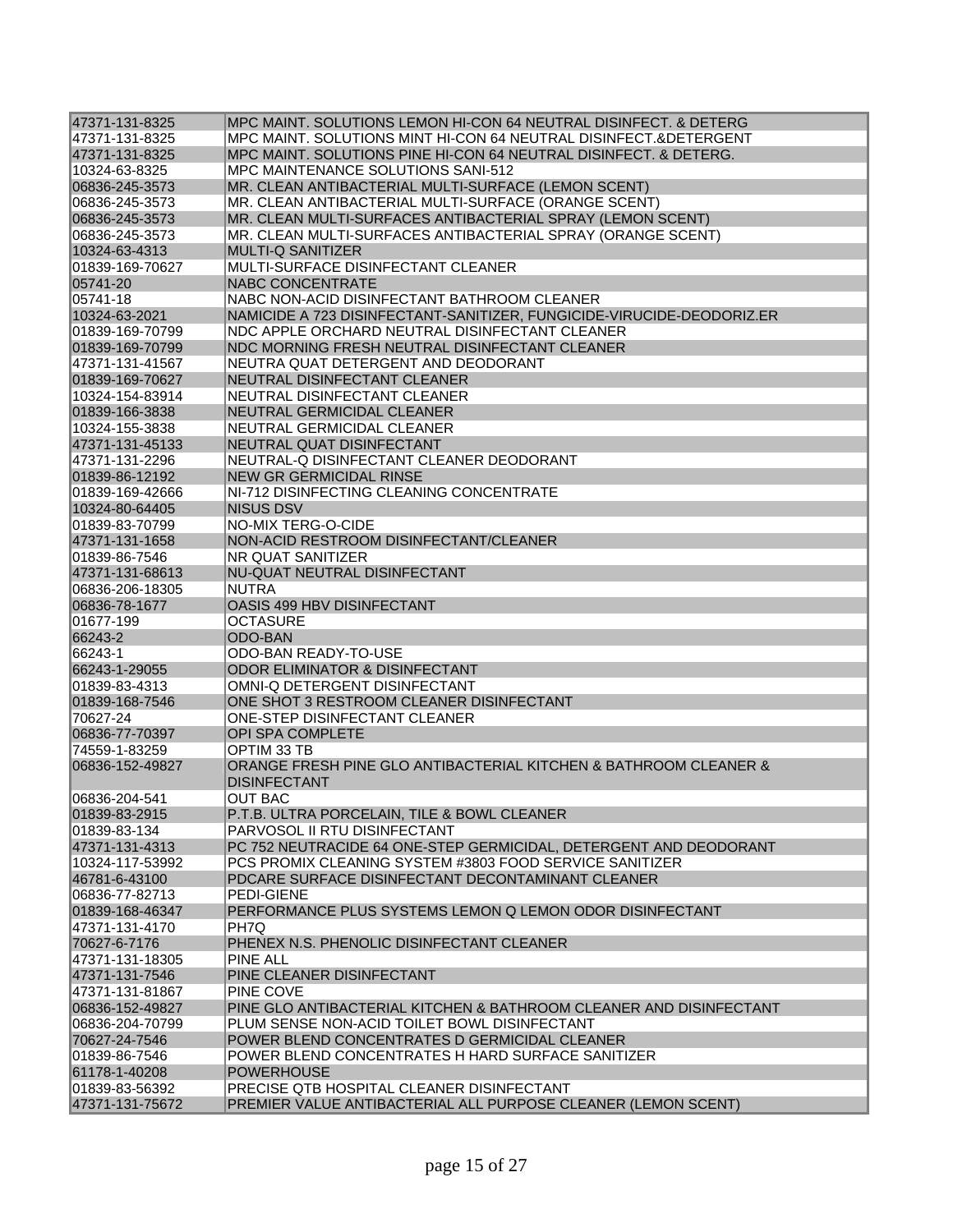| 10324-63-68613  | PREMIUM PLUS PS-512 DISINFECTANT-SANITIZER-FUNGICIDE-VIRUCIDE        |
|-----------------|----------------------------------------------------------------------|
| 10324-108-62512 | PRO-LINK BROADBAND Q256                                              |
| 01839-83-2296   | PRONTO TB READY TO USE FOAMING DISINFECTANT CLEANER                  |
| 01839-83-75686  | PROPOWER BOWL-CLEAN NON-ACID BOWL CLEANER RTU                        |
| 82075-3         | PS DISINFECTING SURFACE CLEANER                                      |
| 82075-1         | PS DISINFECTING SURFACE WIPES                                        |
| 06836-152-83064 | PUREWORKS ONE-STEP DISINFECTANT                                      |
| 06836-204-42666 | PURPLE ACTION NON-ACID TOILET BOWL DISINFECTANT                      |
| 06836-138-6718  | <b>PURSUE DISINFECTANT CLEANER</b>                                   |
| 10324-140-8325  | <b>PVO 39 VETERINARY DISINFECTANT CLEANER</b>                        |
| 10324-63-12120  | Q PRO DISINFECTANT, SANITIZER, FUNGICIDE-VIRUCIDE-DEODORIZER         |
| 06836-77-1658   | Q.T. PLUS                                                            |
| 01839-83-34273  | Q-BOWL                                                               |
| 01839-83-1658   | QT-TB                                                                |
| 01677-199       | <b>QUANTUM TB DISINFECTANT</b>                                       |
| 10324-164-3838  | QUAT 256                                                             |
| 01839-86-46104  | <b>QUAT AMO</b>                                                      |
| 10324-117-106   | <b>QUAT CLEAN IV</b>                                                 |
| 01839-86-82440  | <b>QUAT GUARD SANITIZER</b>                                          |
| 01839-83-527    | <b>QUAT PLUS TB</b>                                                  |
| 10324-63-3838   | <b>QUAT RINSE</b>                                                    |
| 06836-78-4170   | <b>QUAT STAT SC</b>                                                  |
| 01839-83-8155   | QUAT TUBERCULOCIDAL HUSKY 814 *Q/T TUBERCULOCIDAL SPRAY DISINFECTANT |
|                 | <b>CLEANER</b>                                                       |
| 06836-138-29055 | <b>QUATERNARY DISINFECTANT</b>                                       |
| 06836-78-1677   | <b>QUATERNARY DISINFECTANT CLEANER</b>                               |
| 01839-86-75686  | <b>QUATERNARY SANITIZER</b>                                          |
| 47371-131-8714  | <b>QUATRICIDE PV</b>                                                 |
| 01839-83-8714   | <b>QUATRICIDE TB</b>                                                 |
| 01839-86-5905   | <b>QUATRO</b>                                                        |
| 01839-166-46270 | <b>QUATRO CLEAN</b>                                                  |
| 47371-131-69920 | RAMSEY FREQUENCY 64 NEUTRAL DISINFECTANT CLEANER                     |
| 06836-75-69920  | RAMSEY WIDE RANGE II NON-ACID DISINFECTANT WASHROOM CLEANER CONC     |
| 01839-83-12007  | READICIDE DETERGENT DISINFECTANT PUMP SPRAY                          |
| 10324-85-3838   | <b>READIQUAT</b>                                                     |
| 47371-131-1658  | <b>RE-JUV-NAL</b>                                                    |
| 61178-1-1658    | <b>RE-JUV-NAL HBV</b>                                                |
| 47371-131-64935 | RELIABLE GERMICIDAL DETERGENT AND DEODORANT                          |
| 01839-83-64935  | RELIABLE POWER CLEAN DETERGENT DISINFECTANT PUMP SPRAY               |
| 101839-166-6243 | ROOMSENSE 200 DISINFECTANT CLEANER                                   |
| 01839-83-40849  | RUBBERMAID ANTIBACTERIAL ALL PURPOSE CLEANER WITH LEMON              |
| 01839-83-39468  | RUHOF BIOCIDE DETERGENT DISINFECTANT PUMP SPRAY                      |
| 01839-167-875   | <b>RX-256</b>                                                        |
| 01839-167-875   | RX-256 NEUTRAL CLEANER DISINFECTANT                                  |
| 09480-6-72956   | <b>SANI CART WIPE</b>                                                |
| 09480-6         | SANI CLOTH PLUS GERMICIDAL DISPOSABLE CLOTH                          |
| 01839-86-4170   | <b>SANIBET</b>                                                       |
| 61178-1-559     | SANICARE QUAT 64                                                     |
| 61178-4-9480    | <b>SANI-CLOTH HB</b>                                                 |
| 01839-83-11547  | SANI-DET                                                             |
| 47371-131-7546  | SANIFECT PLUS 1 (MISCO INTERNATIONAL)                                |
| 47371-131-7546  | SANIFECT PLUS 2 FRESH 'N CLEAN                                       |
| 47371-131-7546  | <b>SANIFECT PLUS 3 MINT</b>                                          |
| 61178-2-72802   | SANI-MIST READY TO USE                                               |
| 01839-86-2296   | SANIQUAT DISINFECTANT SANITIZER DEODORIZER                           |
| 10324-63-68613  | <b>SANI-RINSE</b>                                                    |
| 09480-6-72956   | SANI-SURFACE BATHROOM DISINFECTANT WIPES                             |
| 01839-86-36330  | SAN-IT                                                               |
| 09480-6-64285   | SANITEX PLUS GERMICIDAL DISPOSABLE WIPES                             |
| 01839-86-29055  | SANITIZER                                                            |
| 10324-63-61354  | <b>SANITIZER</b>                                                     |
| 10324-117-1190  | <b>SANITIZER</b>                                                     |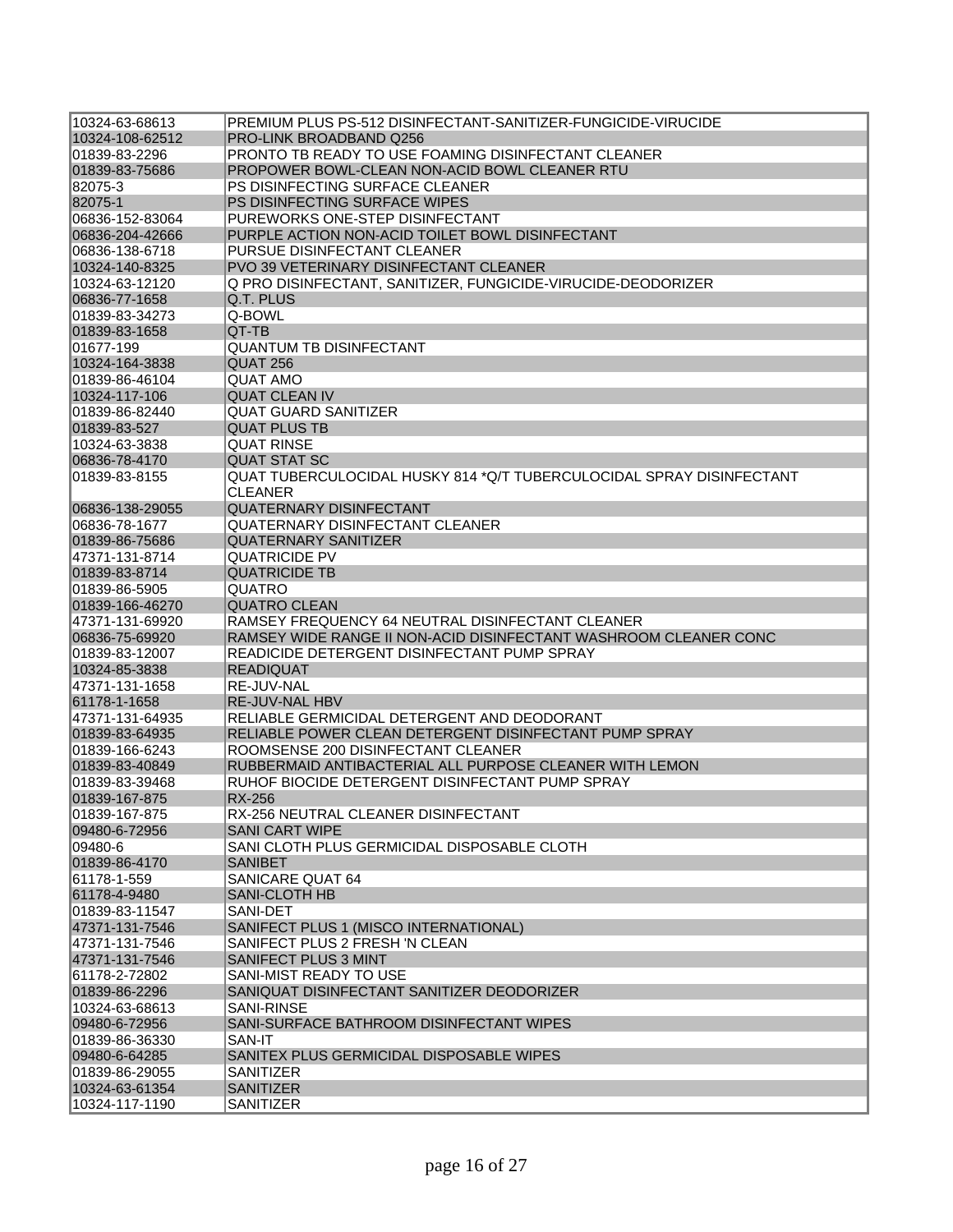| 10324-117-8722  | <b>SANITIZER</b>                                                          |
|-----------------|---------------------------------------------------------------------------|
| 01839-83-2296   | SANI-TURGE NON-ACID BOWL & BATHROOM DISINFECTANT CLEANER                  |
| 01839-83-67161  | SANIZIDE PLUS GERMICIDAL SOLUTION                                         |
| 61178-1-13051   | SANTASTIC                                                                 |
| 10324-85-9519   | <b>SAVOGRAN MOLD MAGIC</b>                                                |
| 01839-83-10772  | SCRUB FREE DISINFECTANT BATHROOM CLEANER                                  |
| 01839-174-11694 | SCRUBS DO-IT ALL GERMICIDAL CLEANER WIPES                                 |
| 06836-57-18305  | <b>SELECT</b>                                                             |
| 47371-131-527   | <b>SELECT PLUS</b>                                                        |
| 74986-5         | <b>SELECTROCIDE 12G</b>                                                   |
| 74986-4         | SELECTROCIDE(R)2L500                                                      |
| 01839-83-40849  | SELIG SINCE 1896 BATHROOM ANTIBACTERIAL CLEANER & DISINFECTANT WITH LEMON |
| 00303-223-1677  | SHEAR X-TB                                                                |
| 61178-1-73884   | <b>SHOCK WAVE</b>                                                         |
| 61178-2-73884   | <b>SHOCKWAVE RTU</b>                                                      |
| 01839-86-7546   | <b>SHURGUARD PLUS</b>                                                     |
| 06836-140-56782 | SIMPLE GREEN D PRO 5                                                      |
| 61178-1-8325    | SOLUTION DEPOT #5 NON-ACID DISINFECTANT RESTROOM CLEANER                  |
| 10324-63-8325   | SOLUTION DEPOT 14 SANITIZER                                               |
| 01839-86-6243   | SOLUTION QA ULTRA                                                         |
| 01839-86-6186   | <b>SPARKLE 10% SANITIZER</b>                                              |
| 01839-166-134   | SPECTRASOL DISINFECTANT                                                   |
| 01839-167-4313  | SPECTRUM 256                                                              |
| 61178-2-8325    | SPECTRUM HBV (READY TO USE)                                               |
| 61178-1-8325    | SPECTRUM HBV HOSPITAL VIRUCIDAL DISINFECTANT                              |
| 06836-245-3573  | SPIC AND SPAN DISINFECTING ALL-PURPOSE SPRAY AND GLASS CLEANER            |
| 08383-3         | SPORICIDIN BRAND DISINFECTANT SOLUTION                                    |
| 08383-7         | SPORICIDIN BRAND DISINFECTANT TOWELETTES                                  |
| 01839-83-75686  | SPRAY CLEANER AND DISINFECTANT                                            |
| 101839-83-2915  | SPRAY 'N SAN ULTRA                                                        |
| 06659-3         | <b>SPRAY NINE</b>                                                         |
| 06659-3         | SPRAY NINE BBQ GRILL CLEANER                                              |
| 06659-3         | SPRAY NINE PATIO FURNITURE CLEANER                                        |
| 01839-83-32970  | SPRAY-TIME MULTI-PURPOSE CLEANER/DISINFECTANT RTU                         |
| 05813-67        | SPRING MIST CLOROX DISINFECTING SPRAY                                     |
| 10324-85-5768   | SPUR TEX BATHROOM CLEANER/DISINFECTANT                                    |
| 01839-86-5768   | SPUR-TEX 813 DUAL-QUAT SANITIZER                                          |
| 10324-63-5768   | SPUR-TEX 813M DUAL-QUAT SANITIZER                                         |
| 72977-3-83062   | <b>STAPH ATTACK</b>                                                       |
| 01839-86-41567  | STARSHINE DISINFECTANT SANITIZER                                          |
| 47371-131-70799 | STATE FORMULA 236 TERG-O-CIDE                                             |
| 61178-1-70799   | <b>STATE SPECTR-O-CIDE</b>                                                |
| 46781-6-48930   | STERALL PLUS SPRAY                                                        |
| 10324-63-47023  | <b>STERAMINE</b>                                                          |
| 05813-67        | SUNSHINE BREEZE CLOROX DISINFECTING SPRAY                                 |
| 47371-131-49025 | SUPER CONCENTRATE TROPICAL BREEZE CLEANER DISINFEC. & DEODORIZER          |
| 01839-167-5741  | <b>SUPER HDQL10</b>                                                       |
| 01839-86-41632  | SUPER QUAT 5 IN 1                                                         |
| 09480-4         | SUPER SANI CLOTH GERMICIDAL DISPOSABLE WIPE                               |
| 69687-1         | SUPER-CHLOR                                                               |
| 61178-1-42666   | <b>SUPERCIDE</b>                                                          |
| 01839-86-81867  | <b>SURF QUAT SANITIZER</b>                                                |
| 03862-177-43591 | SYNPHENOL-3 SYNTHETIC PHENOLIC DISINFECTANT                               |
| 3862-177-43591  | SYNPHENOL-3 SYNTHETIC PHENOLIC DISINFECTANT                               |
| 10324-85-29055  | SYSCO DISINFECTANT GLASS & MULTI-SURFACE CLEANER                          |
| 01839-83-45133  | T B QUAT                                                                  |
| 06836-204-13938 | TASKI NEUTRAL DISINFECTANT CLEANER                                        |
| 01839-83-1677   | TB DISINFECTANT CLEANER READY-TO-USE                                      |
| 01839-83-10350  | TB QUAT DISINFECTANT READY TO USE CLEANER                                 |
| 01839-83-46270  | TB-3000 DISINFECTANT CLEANER                                              |
| 01839-83-491    | TBC READY-TO-USE DETERGENT DISINFECTANT                                   |
| 11725-8-5741    | TB-CIDE PLUS                                                              |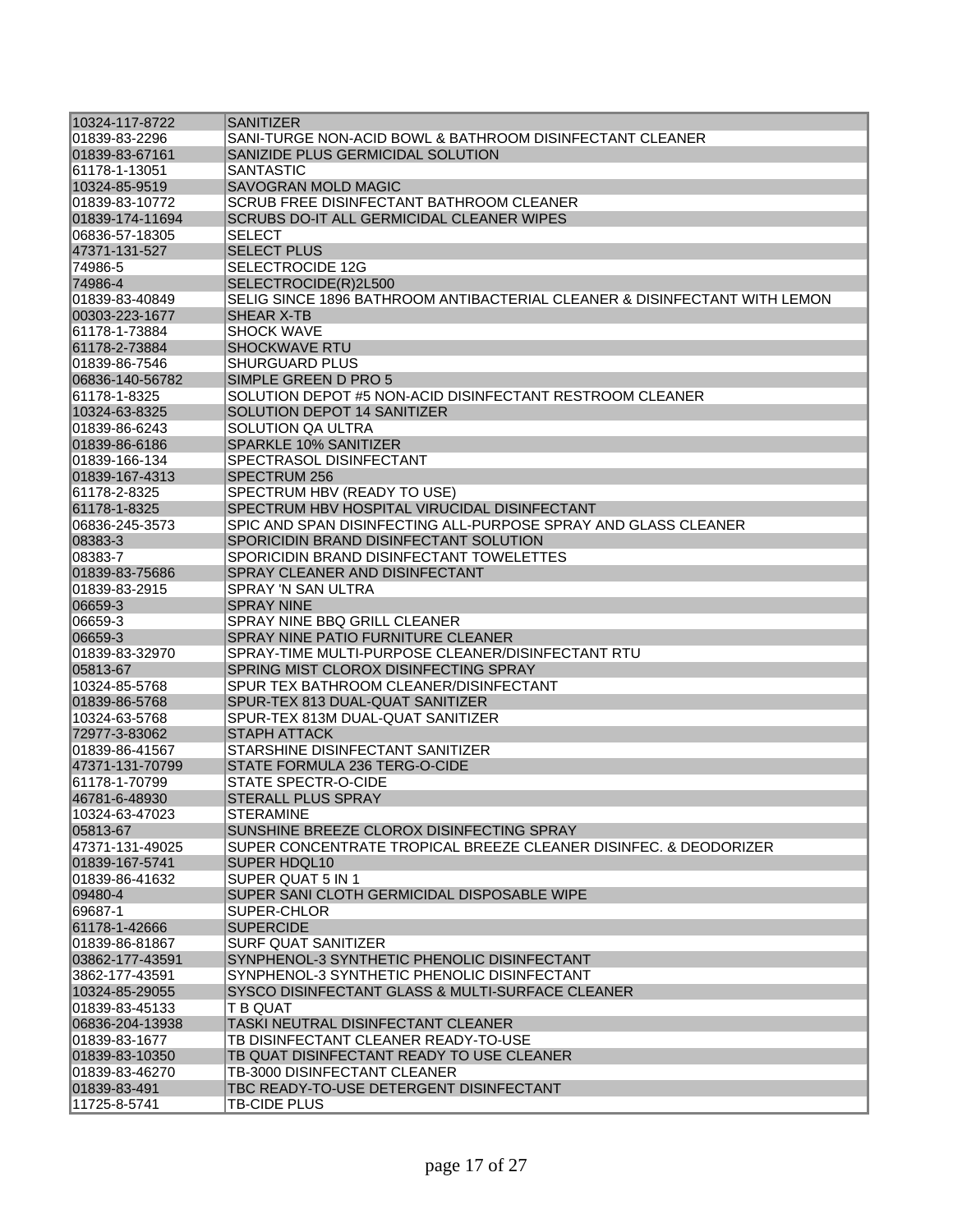| 01839-83-5741   | <b>TB-CIDE QUAT</b>                                             |
|-----------------|-----------------------------------------------------------------|
| 06836-77-10648  | TEC-QUAT 128                                                    |
| 01839-83-10648  | <b>TEC-SURF II</b>                                              |
| 03862-178-82278 | TEK-PHENE CLEANER-DISINFECTANT-DEODORANT                        |
| 3862-178-82278  | TEK-PHENE CLEANER-DISINFECTANT-DEODORANT                        |
| 03862-177-82278 | TEK-TROL DISINFECTANT-CLEANER-CONCENTRATE                       |
| 3862-177-82278  | TEK-TROL DISINFECTANT-CLEANER-CONCENTRATE                       |
| 09480-6-372     | THERACIDE PLUS HARD SURFACE DISINFECTANT                        |
| 09480-6-67168   | THERACIDE PLUS HARD SURFACE DISINFECTANT                        |
| 01839-86-26601  | THETFORD FRESH WATER TANK SANITIZER (CO-PACK)                   |
| 61178-1-303     | <b>TOR-HB</b>                                                   |
| 06836-73-70627  | TRIAD II DISINFECTANT CLEANER                                   |
| 47371-131-15748 | TRIPLE CROWN DISINFECTANT CLEANER                               |
| 47371-131-541   | TRIPLE PLAY                                                     |
| 01839-83-42666  | <b>TRIPLE QUICK</b>                                             |
| 01839-83-42666  | TRIPLE QUICK LAVENDER MEADOW DISINFECTING CLEANER               |
| 10324-113-12120 | TRIPLE SANITIZING/DEODORIZING CARPET CLEANER                    |
| 01839-83-49025  | TROPICAL BREEZE TB RTU DETERGENT/DISINFECTANT                   |
| 05813-67        | TROPICAL DREAM CLOROX DISINFECTING SPRAY                        |
| 61178-1-63562   | ULTRONICS ULTRACARE DISINFECTANT CLEANER/DEODORIZER CONCENTRATE |
| 10324-108-106   | UNIQUAT NEUTRAL DISINFECTANT 256                                |
| 61178-1-9250    | UNITED 262 HEPACIDE                                             |
| 10324-85-59224  | VANGUARD GLASS & MULTI-SURFACE CLEANER DISINFECTANT             |
| 70627-35        | VANISH DISINFECTANT BATHROOM CLEANER III                        |
| 70627-3         | VANISH NON-ACID BOWL & BATHROOM CLEANER II                      |
| 70627-5         | VANISH THICK LIQUID DISINFECTANT BOWL CLEANER                   |
| 06836-75-68562  | <b>VANQUISH</b>                                                 |
| 06836-140-68562 | VANQUISH                                                        |
| 60142-1         | VIRAGUARD HOSPITAL DISINFECTANT/CLEANER & INSTRUMENT PRESOAK    |
| 60142-3         | VIRAGUARD HOSPITAL SURFACE DISINFECTANT TOWELETTE               |
| 60142-3         | <b>VIRAGUARD TOILET SEAT WIPES</b>                              |
| 70627-21        | <b>VIREX II 128</b>                                             |
| 70627-24        | <b>VIREX II 256</b>                                             |
| 70627-2         | <b>VIREX TB</b>                                                 |
| 06836-75-11547  | <b>VIRO-STAT</b>                                                |
| 06836-152-11547 | VIRO-STAT RTU                                                   |
| 05736-102-82440 | VORTEX NON-ACID DISINFECTANT BOWL AND RESTROOM CLEANER          |
| 47371-131-53570 | WEGMANS FRESH SCENT DEODORIZING CLEANER DISINFECTANT            |
| 70627-2         | WHISTLE DEGREASER/DISINFECTANT TB                               |
| 46781-6-35659   | <b>Z3 SURFACE DISINFECTANT</b>                                  |
| 01839-83-40849  | ZEP ANTIBACTERIAL DISINFECTANT & CLEANER WITH LEMON             |
| 06836-152-1270  | <b>ZEP AVIATION RTU CLEANER DISINFECTANT</b>                    |
| 01839-174-1270  | ZEP CLEAN'EMS SPIRIT II DISINFECTANT TOWELS                     |
| 01839-168-1270  | ZEP DZ-7 NEUTRAL DISINFECTANT CLEANER                           |
| 10324-117-1270  | ZEP FS AMINE-Z                                                  |
| 73232-1-1270    | ZEP FS RTU-D2 SURFACE SANITIZER                                 |
| 01839-86-1270   | <b>ZEP FS SUPERMARKET SANITIZER</b>                             |
| 01839-86-1270   | ZEP MEASURE-UP SANITIZER                                        |
| 01839-168-40849 | ZEP NO-RINSE FLOOR DISINFECTANT                                 |
|                 | <b>ZEP SPIRIT II</b>                                            |
| 01839-83-1270   | ZEP TACKLE EFFECTIVE AGAINST MRSA                               |
| 01839-168-1270  |                                                                 |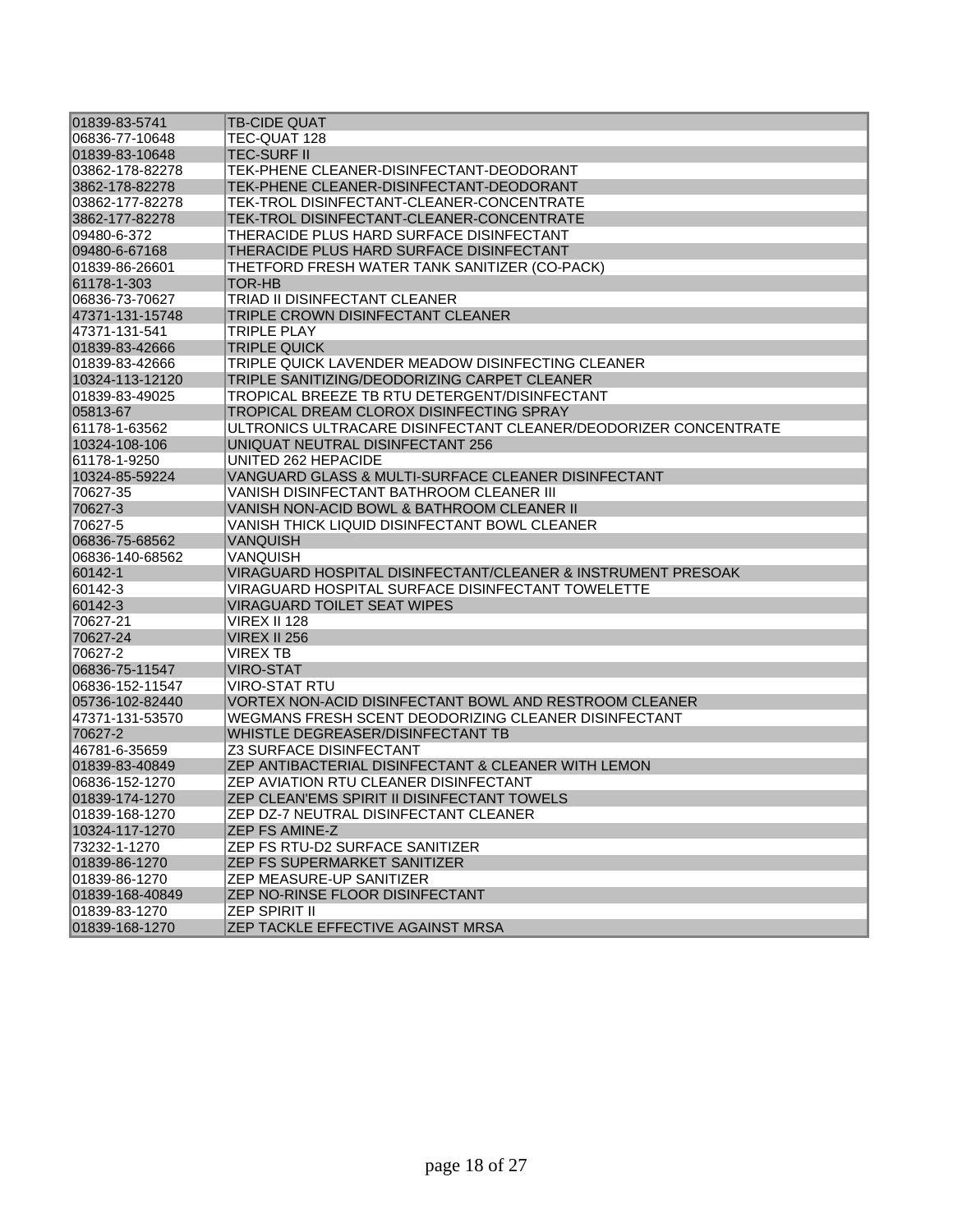## **APPENDIX 2**

# **NYS PRODUCTS REGISTERED FOR MRSA – SORTED BY EPA REGISTRATION NUMBER**

Before applying any antimicrobial product, users must determine if the product is approved for the intended use site/pest. Check the container/package label to determine if the intended use site/pest is written on the label. Carefully read and follow all label instructions before using any product. It is against State and Federal law to use a product inconsistent with labeling instructions.

Labels for pesticide products registered in New York State can be viewed at: http://magritte.psur.cornell.edu/pims/current/

| <b>EPA REG. NO.</b> | <b>PRODUCT NAME</b>                                              |
|---------------------|------------------------------------------------------------------|
| 00303-223-1677      | 23 TB DISINFECTANT & DEODORIZER                                  |
| 00303-223           | <b>ASEPTI-PHENE 128</b>                                          |
| 00303-223           | <b>BEAUCOUP GERMICIDAL DETERGENT</b>                             |
| 00303-223-541       | <b>FLORAPHENE</b>                                                |
| 00303-223-1677      | MIKRO-BAC 3 GERMICIDAL DETERGENT                                 |
| 00303-223-1677      | SHEAR X-TB                                                       |
| 00303-225           | MATAR GERMICIDAL DETERGENT                                       |
| 00777-96            | LYSOL BRAND DISINFECTANT SPRAY FOR KITCHENS - (CITRUS SCENT)     |
| 01677-199           | <b>OCTASURE</b>                                                  |
| 01677-199           | <b>QUANTUM TB DISINFECTANT</b>                                   |
| 01839-83-63131      | <b>ACTION-D TB RTU</b>                                           |
| 01839-83-82440      | ACTION-D TB RTU CLEANER DISINFECTANT SPRAY                       |
| 01839-83-47023      | AFFLAB AFFILIATED LABORATORIES QCNA NONACID DISINFECTANT CLEANER |
| 01839-83-70763      | AGENT 009 SPRAY CLEANER DEODORIZER & DISINFECTANT                |
| 01839-83-44089      | AIRX 75 ANTIBACTERIAL HEAVY DUTY CLEANER & ODOR COUNTERACTANT    |
| 01839-83-4170       | ANTIBACTERIAL CLEANER BETCO FIGHT-BAC RTU                        |
| 01839-83-67212      | BBJ MOLD AND MILDEW REMOVER DISINFECTANT/CLEANER                 |
| 01839-83-51003      | BIOSEPT HARD SURFACE DISINFECTANT SPRAY                          |
| 01839-83-62512      | <b>BRIGHT N FRESH</b>                                            |
| 01839-83-559        | <b>BUCKEYE SANICARE TBX</b>                                      |
| 01839-83-42048      | CELESTE SANI-SHINE MULTI-SURFACE DISINFECTANT CLEANER PUMP SPRAY |
| 01839-83-257        | CELLO GLADIATOR                                                  |
| 01839-83-67454      | CITRIGUARD II HOSPITAL DISINFECTANT CLEANER                      |
| 01839-83-68939      | CITRUS II HOSPITAL GERMICIDAL DEODORIZING CLEANER                |
| 01839-83-56753      | <b>CONFLIKT</b>                                                  |
| 01839-83-68562      | <b>CONQUER TBD</b>                                               |
| 01839-83-32970      | <b>CONTROL 5115</b>                                              |
| 01839-83-1043       | <b>COVERAGE SPRAY TB</b>                                         |
| 01839-83-40208      | <b>DISARM</b>                                                    |
| 01839-83-10492      | DISCIDE- V INSTITUTIONAL (READY TO USE) DETERGENT DISINFECTANT   |
| 01839-83-10492      | DISCIDE-TB READY TO USE DETERGENT DISINFECTANT                   |
| 01839-83-7546       | DISPRAY DISINFECTANT CLEANER (MISCO INTERNATIONAL)               |
| 01839-83-1124       | <b>DUTCH PLUS</b>                                                |
| 01839-83-19         | <b>EMULSO SPRAY 77</b>                                           |
| 01839-83-1677       | <b>ENVERROS SANIMASTER Q</b>                                     |
| 01839-83-65516      | EVAP-FRESH EVAPORATOR COIL CLEANER & DISINFECTANT                |
| 01839-83-73884      | FIBERLOCK IAQ 2500                                               |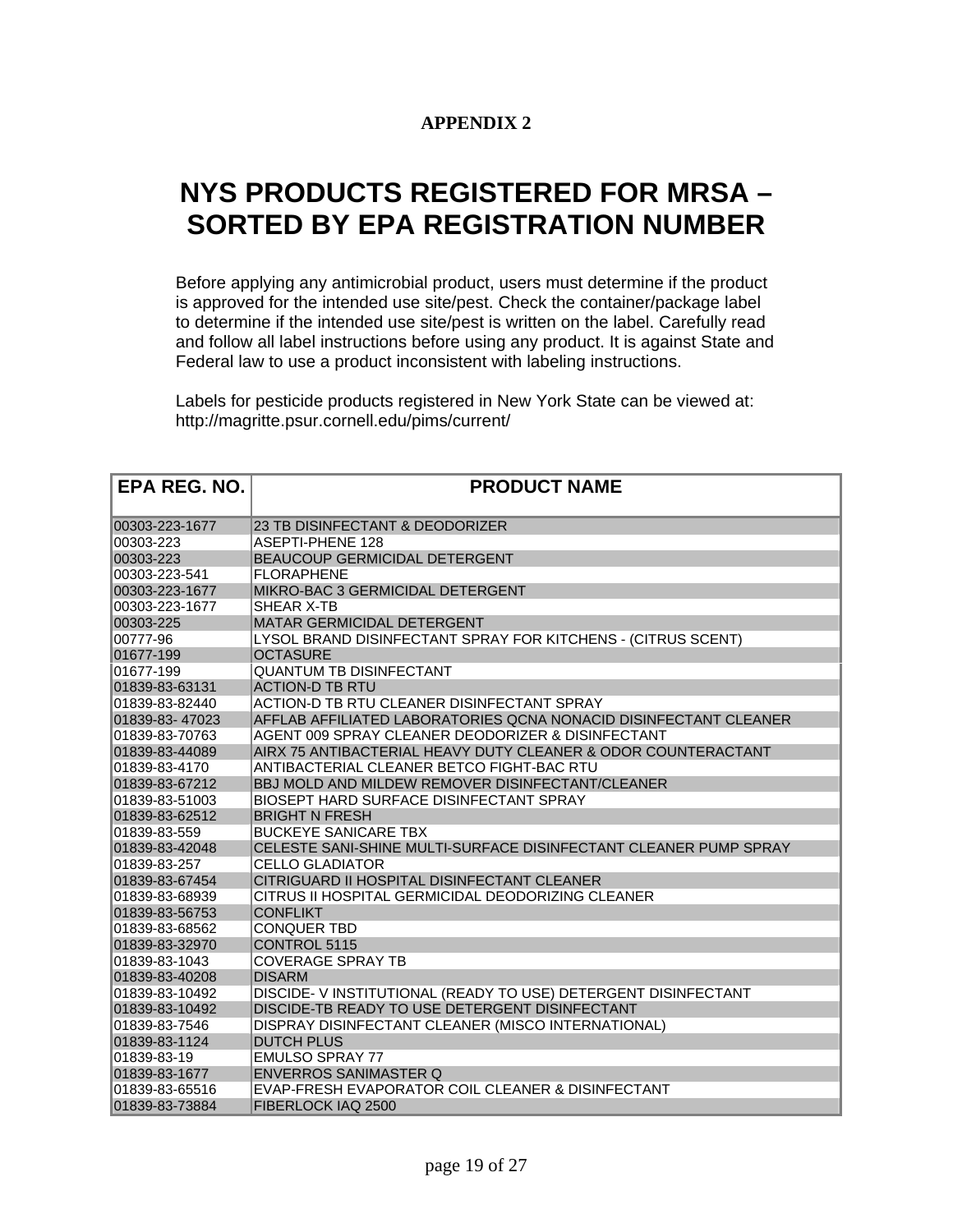| 01839-83-73884                  | FIBERLOCK RECON DISINFECTANT CLEANER                                      |
|---------------------------------|---------------------------------------------------------------------------|
| 01839-83-8325                   | FRESH BREEZE TB R-T-U DETERGENT DISINFECTANT                              |
| 01839-83-2296                   | <b>GERMI-KLEEN NON-ACID BOWL &amp; BATHROOM DISINFECTANT CLEANER</b>      |
| 01839-83-2212                   | LEGCIDE HB PLUS RTU - DISINFECTANT SPRAY                                  |
| 01839-83-11703                  | MADACIDE-1 HOSPITAL DISINFECTANT/DECONTAMINANT CLEANER RTU                |
| 01839-83-82772                  | MERFIN MATES SANIMATE DISINFECTANT LIQUID                                 |
| 01839-83-5449                   | MICOCIDE TB DISINFECTANT CLEANER                                          |
| 01839-83-41632                  | MICRO-CIDE R.T.U. DETERGENT DISINFECTANT PUMP SPRAY                       |
| 01839-83-70799                  | <b>MIGHTY SPARKLE DISINFECTANT</b>                                        |
| 01839-83-10807                  | <b>MISTY BIODET APC</b>                                                   |
| 01839-83-70799                  | <b>NO-MIX TERG-O-CIDE</b>                                                 |
| 01839-83-4313                   | OMNI-Q DETERGENT DISINFECTANT                                             |
| 01839-83-2915                   | P.T.B. ULTRA PORCELAIN, TILE & BOWL CLEANER                               |
| 01839-83-134                    | PARVOSOL II RTU DISINFECTANT                                              |
| 01839-83-56392                  | PRECISE QTB HOSPITAL CLEANER DISINFECTANT                                 |
| 01839-83-2296                   | PRONTO TB READY TO USE FOAMING DISINFECTANT CLEANER                       |
| 01839-83-75686                  | <b>PROPOWER BOWL-CLEAN NON-ACID BOWL CLEANER RTU</b>                      |
| 01839-83-34273                  | Q-BOWL                                                                    |
| 01839-83-1658                   | QT-TB                                                                     |
| 01839-83-527                    | <b>QUAT PLUS TB</b>                                                       |
| 01839-83-8155                   | QUAT TUBERCULOCIDAL HUSKY 814 *Q/T TUBERCULOCIDAL SPRAY DISINFECTANT      |
|                                 | CLEANER                                                                   |
| 01839-83-8714                   | <b>QUATRICIDE TB</b>                                                      |
| 01839-83-12007                  | READICIDE DETERGENT DISINFECTANT PUMP SPRAY                               |
| 01839-83-64935                  | RELIABLE POWER CLEAN DETERGENT DISINFECTANT PUMP SPRAY                    |
| 01839-83-40849                  | RUBBERMAID ANTIBACTERIAL ALL PURPOSE CLEANER WITH LEMON                   |
| 01839-83-39468                  | RUHOF BIOCIDE DETERGENT DISINFECTANT PUMP SPRAY                           |
| 01839-83-11547                  | SANI-DET                                                                  |
| 01839-83-2296                   | SANI-TURGE NON-ACID BOWL & BATHROOM DISINFECTANT CLEANER                  |
| 01839-83-67161                  | SANIZIDE PLUS GERMICIDAL SOLUTION                                         |
| 01839-83-10772                  | <b>SCRUB FREE DISINFECTANT BATHROOM CLEANER</b>                           |
| 01839-83-40849                  | SELIG SINCE 1896 BATHROOM ANTIBACTERIAL CLEANER & DISINFECTANT WITH       |
|                                 | <b>LEMON</b>                                                              |
| 01839-83-75686                  | SPRAY CLEANER AND DISINFECTANT                                            |
| 01839-83-2915                   |                                                                           |
| 01839-83-32970                  | SPRAY 'N SAN ULTRA<br>SPRAY-TIME MULTI-PURPOSE CLEANER/DISINFECTANT RTU   |
|                                 |                                                                           |
| 01839-83-45133<br>01839-83-1677 | T B QUAT<br>TB DISINFECTANT CLEANER READY-TO-USE                          |
| 01839-83-10350                  |                                                                           |
| 01839-83-46270                  | TB QUAT DISINFECTANT READY TO USE CLEANER<br>TB-3000 DISINFECTANT CLEANER |
|                                 |                                                                           |
| 01839-83-5741                   | TB-CIDE QUAT                                                              |
| 01839-83-491                    | TBC READY-TO-USE DETERGENT DISINFECTANT                                   |
| 01839-83-10648                  | TEC-SURF II                                                               |
| 01839-83-42666                  | <b>TRIPLE QUICK</b>                                                       |
| 01839-83-42666                  | TRIPLE QUICK LAVENDER MEADOW DISINFECTING CLEANER                         |
| 01839-83-49025                  | TROPICAL BREEZE TB RTU DETERGENT/DISINFECTANT                             |
| 01839-83-40849                  | ZEP ANTIBACTERIAL DISINFECTANT & CLEANER WITH LEMON                       |
| 01839-83-1270                   | <b>ZEP SPIRIT II</b>                                                      |
| 01839-86-61409                  | 10% SANITIZER                                                             |
| 01839-86-39189                  | ARREX-100                                                                 |
| 01839-86-150                    | <b>BARRIER II</b>                                                         |
| 01839-86-67941                  | <b>BARRIER II</b>                                                         |
| 01839-86-45447                  | <b>CLENESCO CLEAR</b>                                                     |
| 01839-86-7176                   | <b>CLOCKWORK II SANITIZER</b>                                             |
| 01839-86-40208                  | <b>CONQUER</b>                                                            |
| 01839-86-68138                  | <b>ENVIRO-SOLUTIONS 512 SANITIZER</b>                                     |
| 01839-86-70627                  | FINAL STEP 512 SANITIZER                                                  |
| 01839-86-1533                   | <b>FIRST MATE</b>                                                         |
| 01839-86-875                    | <b>FORMULA C</b>                                                          |
| 01839-86-875                    | <b>FORMULA C</b>                                                          |
| 01839-86-79687                  | GLIDERINSE 4                                                              |
| 01839-86-45133                  | HARD SURFACE SANITIZER H                                                  |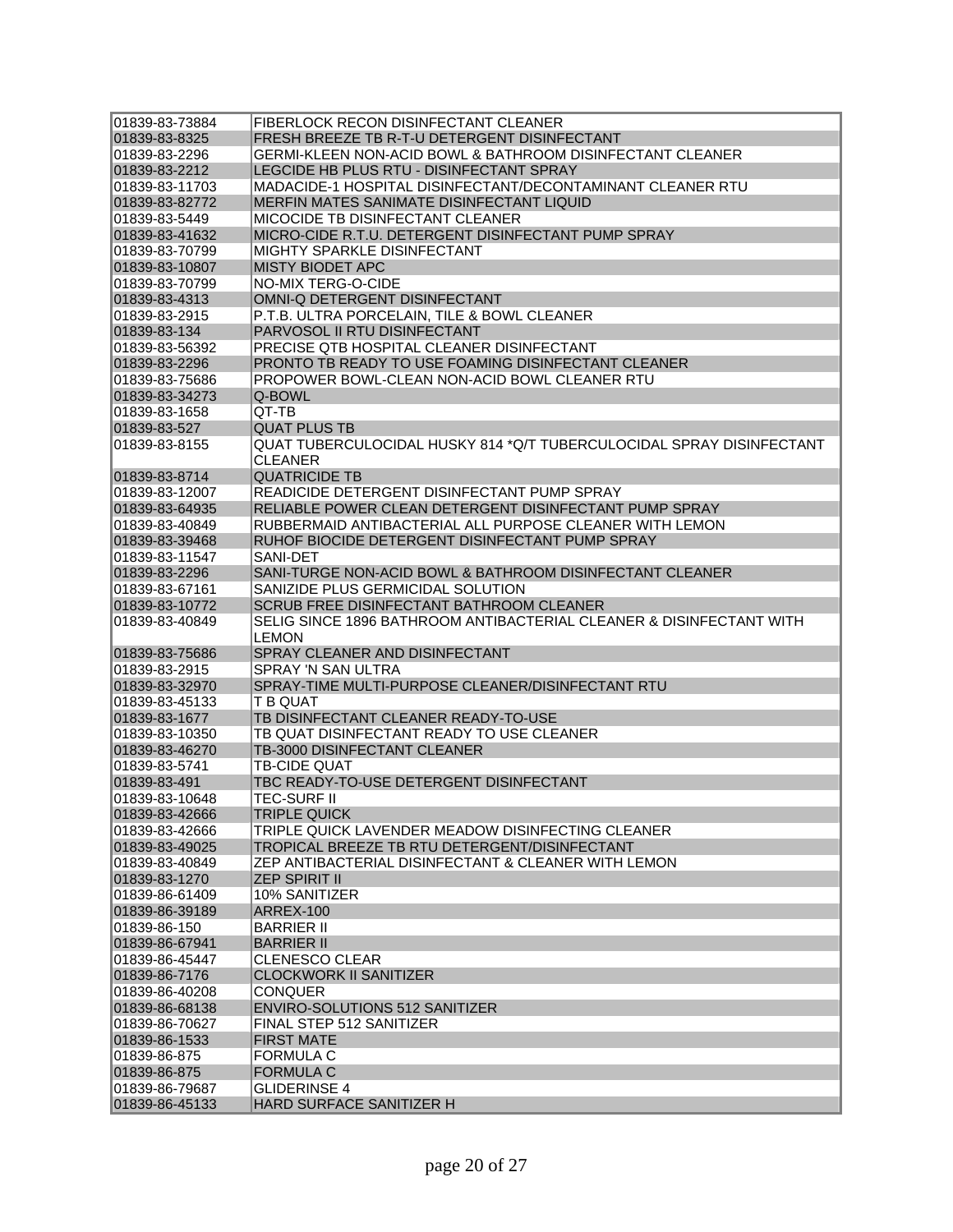| 01839-86-70627   | J-512 SANITIZER                                                |
|------------------|----------------------------------------------------------------|
| 01839-86-5389    | <b>KAYQUAT</b>                                                 |
| 01839-86-10778   | <b>METRO SANITIZER 110</b>                                     |
| 01839-86-7546    | <b>MIXMATE SHURGUARD PLUS</b>                                  |
| 01839-86-12192   | <b>NEW GR GERMICIDAL RINSE</b>                                 |
| 01839-86-7546    | NR QUAT SANITIZER                                              |
| 01839-86-7546    | POWER BLEND CONCENTRATES H HARD SURFACE SANITIZER              |
| 01839-86-46104   | QUAT AMO                                                       |
| 01839-86-82440   | <b>QUAT GUARD SANITIZER</b>                                    |
| 01839-86-75686   | <b>QUATERNARY SANITIZER</b>                                    |
| 01839-86-5905    | QUATRO                                                         |
| 01839-86-36330   | SAN-IT                                                         |
| 01839-86-4170    | <b>SANIBET</b>                                                 |
| 01839-86-2296    | SANIQUAT DISINFECTANT SANITIZER DEODORIZER                     |
| 01839-86-29055   | <b>SANITIZER</b>                                               |
| 01839-86-7546    | <b>SHURGUARD PLUS</b>                                          |
|                  | <b>SOLUTION QA ULTRA</b>                                       |
| 01839-86-6243    |                                                                |
| 01839-86-6186    | SPARKLE 10% SANITIZER                                          |
| 01839-86-5768    | SPUR-TEX 813 DUAL-QUAT SANITIZER                               |
| 01839-86-41567   | STARSHINE DISINFECTANT SANITIZER                               |
| 01839-86-41632   | SUPER QUAT 5 IN 1                                              |
| 01839-86-81867   | SURF QUAT SANITIZER                                            |
| 01839-86-26601   | THETFORD FRESH WATER TANK SANITIZER (CO-PACK)                  |
| 01839-86-1270    | ZEP FS SUPERMARKET SANITIZER                                   |
| 01839-86-1270    | <b>ZEP MEASURE-UP SANITIZER</b>                                |
| 01839-166-10350  | 3M NON-ACID DISINFECTANT BATHROOM CLEANER CONCENTRATE          |
| 01839-166-36795  | <b>DUQUAT</b>                                                  |
| 01839-166-73884  | FIBERLOCK RECON NEUTRAL DISINFECTANT CONCENTRATE               |
| 01839-166-10807  | MISTY BIODET ND 128                                            |
| 01839-166-3838   | NEUTRAL GERMICIDAL CLEANER                                     |
| 01839-166-46270  | <b>QUATRO CLEAN</b>                                            |
| 01839-166-6243   | ROOMSENSE 200 DISINFECTANT CLEANER                             |
| 01839-166-134    | SPECTRASOL DISINFECTANT                                        |
| 01839-167-47023  | AFFLAB AFFILIATED LABORATORIES QUAT 256                        |
| 01839-167-7176   | BUTCHER'S QUEST 256 NEUTRAL DISINFECTANT CLEANER               |
| 01839-167-70627  | CREW RESTROOM FLOOR & SURFACE SC NON-ACID DISINFECTANT CLEANER |
| 01839-167-5741   | GREEN SOLUTIONS HIGH DILUTION DISINFECTANT 256                 |
| 01839-167-875    | RX-256                                                         |
| 01839-167-875    | RX-256 NEUTRAL CLEANER DISINFECTANT                            |
| 01839-167-4313   | SPECTRUM 256                                                   |
| 01839-167-5741   | <b>SUPER HDQL10</b>                                            |
| 01839-168-7546   | ONE SHOT 3 RESTROOM CLEANER DISINFECTANT                       |
| 01839-168-46347  | PERFORMANCE PLUS SYSTEMS LEMON Q LEMON ODOR DISINFECTANT       |
| 01839-168-1270   | ZEP DZ-7 NEUTRAL DISINFECTANT CLEANER                          |
| 01839-168-40849  | ZEP NO-RINSE FLOOR DISINFECTANT                                |
| 101839-168-1270  | ZEP TACKLE EFFECTIVE AGAINST MRSA                              |
| 01839-169-       | BC 109 RESTROOM FLOOR AND SURFACE CLEANER                      |
| 01839-169-7176   | BUTCHER'S MORNING MIST NEUTRAL DISINFECTANT CLEANER            |
| 01839-169-70627  | CREW RESTROOM FLOOR & SURFACE NON-ACID DISINFECTANT CLEANER    |
| 01839-169-5741   | GREEN SOLUTIONS NEUTRAL DISINFECTANT CLEANER                   |
| 01839-169-5741   | HDQC2                                                          |
| 01839-169-10807  | MISTY BIODET ND64                                              |
| 01839-169-70627  | MULTI-SURFACE DISINFECTANT CLEANER                             |
| 01839-169-70799  | NDC APPLE ORCHARD NEUTRAL DISINFECTANT CLEANER                 |
| 01839-169-70799  | NDC MORNING FRESH NEUTRAL DISINFECTANT CLEANER                 |
| 01839-169-70627  | NEUTRAL DISINFECTANT CLEANER                                   |
| 01839-169-42666  | NI-712 DISINFECTING CLEANING CONCENTRATE                       |
| 01839-174-44089  | AIRX 75 ANTIBACTERIAL HEAVY DUTY DISINFECTANT CLEANER WIPES    |
| 01839-174-1043   | COVERAGE GERMICIDAL SURFACE WIPE                               |
|                  | <b>DO-IT ALL SCRUBS GERMICIDAL CLEANER WIPES</b>               |
| l01839-174-11694 |                                                                |
| 01839-174-68562  | FULL SPECTRUM DISINFECTANT WIPES                               |
| 01839-174-675    | LYSOL BRAND I.C. DISINFECTANT WIPES                            |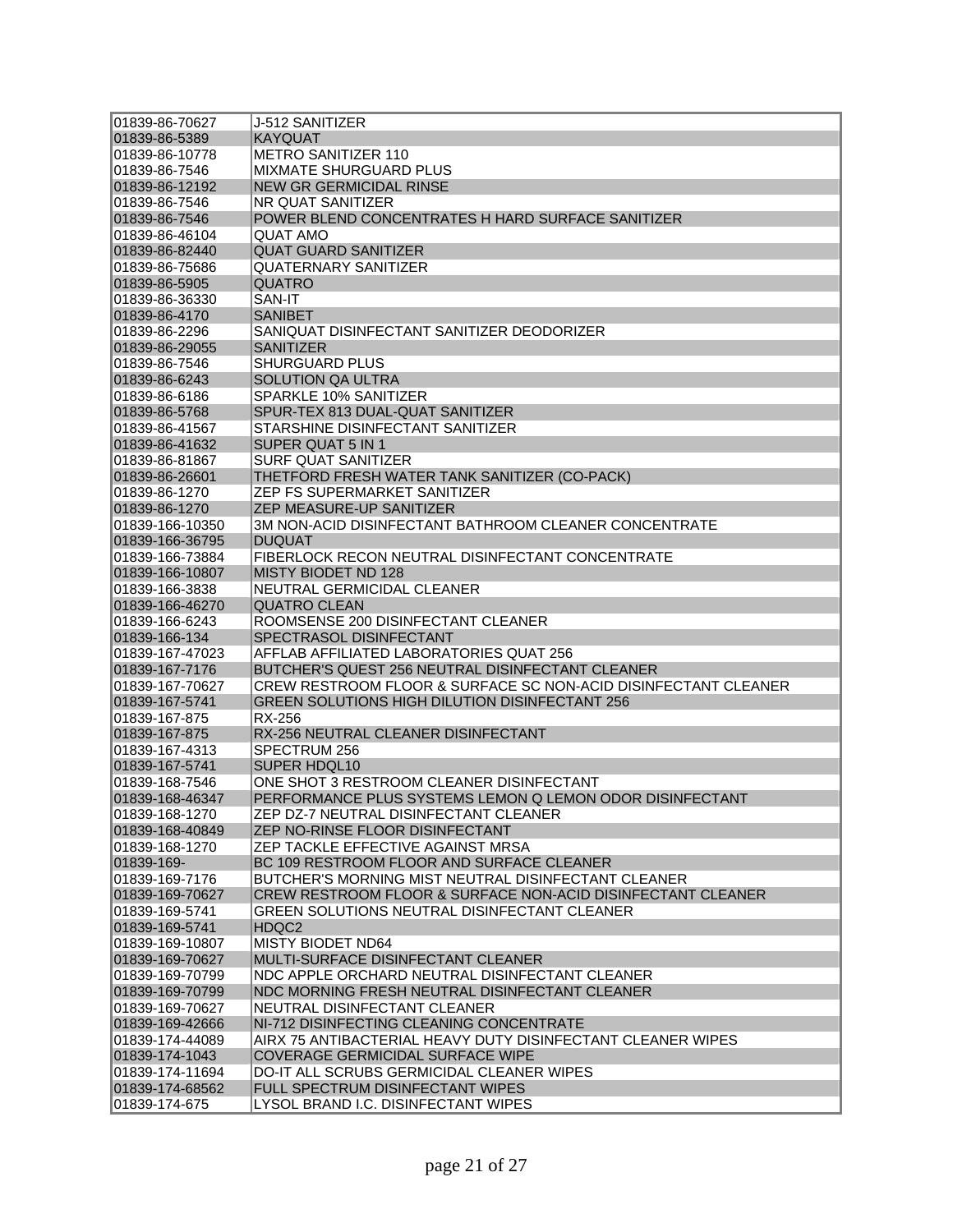| 01839-174-37549 | <b>MEDLINE MICRO-KILL</b>                                         |
|-----------------|-------------------------------------------------------------------|
| 01839-174-11694 | SCRUBS DO-IT ALL GERMICIDAL CLEANER WIPES                         |
| 01839-174-1270  | <b>ZEP CLEAN'EMS SPIRIT II DISINFECTANT TOWELS</b>                |
| 03862-177-43591 | SYNPHENOL-3 SYNTHETIC PHENOLIC DISINFECTANT                       |
| 03862-177-82278 | TEK-TROL DISINFECTANT-CLEANER-CONCENTRATE                         |
| 03862-178-106   | BRUPHENE 256 CLEANER-DISINFECTANT-DEODORIZER                      |
| 03862-178-559   | <b>BUCKEYE SUPERGARD</b>                                          |
| 03862-178-62296 | ISABEL CRISTINA LET'S DANCE CLEAR "N" FRESH CLEANER-DISINFECTANT- |
|                 | <b>DEODORIZER</b>                                                 |
| 03862-178-82278 | TEK-PHENE CLEANER-DISINFECTANT-DEODORANT                          |
| 05736-102-82440 | VORTEX NON-ACID DISINFECTANT BOWL AND RESTROOM CLEANER            |
| 05741-18        | <b>HEPACIDE QUAT II</b>                                           |
| 05741-18        | NABC NON-ACID DISINFECTANT BATHROOM CLEANER                       |
| 05741-20        | DMQ DAMP MOP NEUTRAL DISINFECTANT CLEANER                         |
| 05741-20        | NABC CONCENTRATE                                                  |
| 05813-67        | FLORAL FRESH CLOROX DISINFECTING SPRAY                            |
| 05813-67        | <b>FRESH SCENT CLOROX DISINFECTING SPRAY</b>                      |
| 05813-67        | GARDEN BOUQUET CLOROX DISINFECTING SPRAY                          |
|                 | MORNING DEW CLOROX DISINFECTING SPRAY                             |
| 05813-67        |                                                                   |
| 05813-67        | SPRING MIST CLOROX DISINFECTING SPRAY                             |
| 05813-67        | SUNSHINE BREEZE CLOROX DISINFECTING SPRAY                         |
| 05813-67        | TROPICAL DREAM CLOROX DISINFECTING SPRAY                          |
| 06659-3         | MARINE SPRAY NINE                                                 |
| 06659-3         | <b>SPRAY NINE</b>                                                 |
| 06659-3         | SPRAY NINE BBQ GRILL CLEANER                                      |
| 06659-3         | SPRAY NINE PATIO FURNITURE CLEANER                                |
| 06836-57-68959  | DECON-QUAT 100                                                    |
| 06836-57-18305  | <b>SELECT</b>                                                     |
| 06836-73-82440  | ACTION-D DISINFECTANT CLEANER DEODORIZER                          |
| 06836-73-4170   | <b>AF79 CONCENTRATE</b>                                           |
| 06836-73-63131  | ALLSTAR ACTION - D                                                |
| 06836-73-63131  | ALLSTAR CHEMTROL ACTION - D                                       |
| 06836-73-57761  | CASTLE H-110                                                      |
| 06836-73-70627  | CREW NA SC NON-ACID BOWL & BATHROOM DISINFECTANT CLEANER          |
| 06836-73-70627  | <b>DISINFECTANT CLEANER</b>                                       |
| 06836-73-65596  | <b>H-42 DISINFECTANT CLEANER</b>                                  |
| 06836-73-75821  | LEMON FRESH DISINFECTANT CLEANER                                  |
| 06836-73-70627  | TRIAD II DISINFECTANT CLEANER                                     |
| 06836-75-559    | BUCKEYE TERMINATOR                                                |
| 06836-75-45556  | <b>CEN-KLEEN IV</b>                                               |
| 06836-75-1606   | GERMATROL S-21                                                    |
| 06836-75-69920  | RAMSEY WIDE RANGE II NON-ACID DISINFECTANT WASHROOM CLEANER CONC  |
| 06836-75-68562  | VANQUISH                                                          |
| 06836-75-11547  | <b>VIRO-STAT</b>                                                  |
| 06836-77-75848  | AMERI-KLEEN WHIRLPOOL PEDICURE SPA ONE-STEP DISINFECTANT          |
| 06836-77-2212   | <b>ELIMSTAPH</b>                                                  |
| 06836-77-70397  | <b>OPI SPA COMPLETE</b>                                           |
| 06836-77-82713  | <b>PEDI-GIENE</b>                                                 |
| 06836-77-1658   | Q.T. PLUS                                                         |
| 06836-77-10648  | TEC-QUAT 128                                                      |
| 06836-78-1677   | 14 ANTIBACTERIAL ALL PURPOSE CLEANER                              |
| 06836-78-10350  | 3M BRAND QUAT DISINFECTANT CLEANER CONCENTRATE                    |
| 06836-78-1677   | 63 ALKALINE BATHROOM CLEANER & DISINFECTANT                       |
| 06836-78-1677   | A-456 II DISINFECTANT CLEANER                                     |
| 06836-78-10350  | COMPUBLEND II BASE V WITH FRAGRANCE                               |
| 06836-78-1043   | <b>COVERAGE PLUS</b>                                              |
|                 |                                                                   |
| 06836-78-2212   | LEGCIDE .5                                                        |
| 06836-78-1677   | OASIS 499 HBV DISINFECTANT                                        |
| 06836-78-4170   | QUAT STAT SC                                                      |
| 06836-78-1677   | QUATERNARY DISINFECTANT CLEANER                                   |
| 06836-138-4170  | FAST DRAW CHEMICAL MANAGEMENT SYSTEM 18 SANIBET 256               |
| 06836-138-5389  | <b>KAY RESTROOM CLEANER</b>                                       |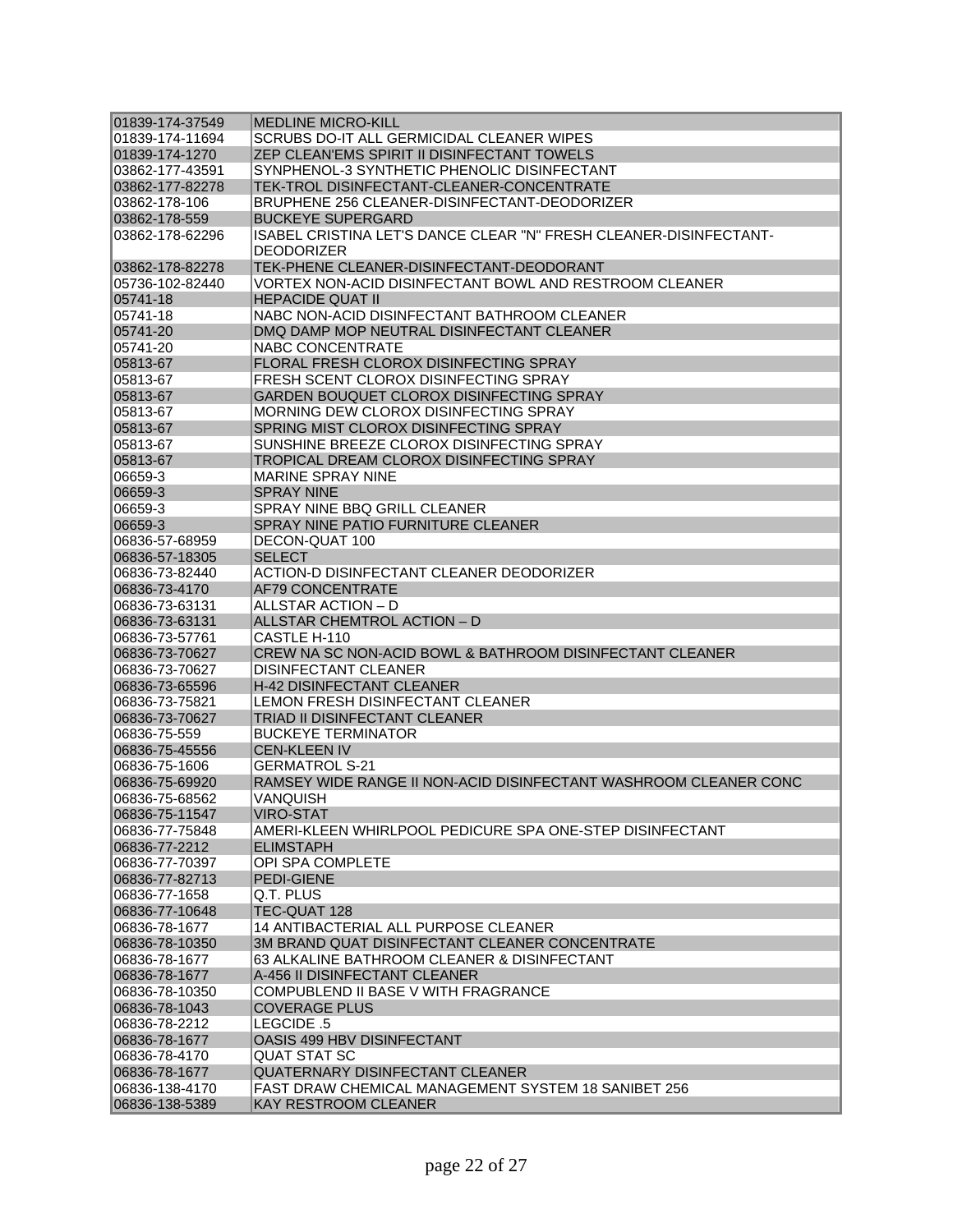| 06836-138-5389  | <b>KAYQUAT-L SANITIZER</b>                                          |
|-----------------|---------------------------------------------------------------------|
| 06836-138-6718  | PURSUE DISINFECTANT CLEANER                                         |
| 06836-138-29055 | <b>QUATERNARY DISINFECTANT</b>                                      |
| 06836-139-1043  | <b>COVERAGE PLUS NPD</b>                                            |
| 06836-139-71654 | DUPONT SENTRAMAX BROAD-SPECTRUM DISINFECTANT                        |
| 06836-140-56782 | SIMPLE GREEN D PRO 5                                                |
| 06836-140-68562 | VANOUISH                                                            |
| 06836-152-49827 | ANTIBACTERIAL LEMON FRESH PINE GLO (KITCHEN & BATHROOM CLEANER &    |
|                 | <b>DISINFECTANT</b>                                                 |
| 06836-152-2296  | BATHROOM PLUS NON-ACID DISINFECTANT BATHROOM CLEANER                |
| 06836-152-32970 | <b>CONQUEROR</b>                                                    |
| 06836-152-1043  | <b>COVERAGE SPRAY HB PLUS</b>                                       |
| 06836-152-63836 | FOSTER 40-80 DISINFECTANT                                           |
|                 |                                                                     |
| 06836-152-74518 | FRESH CITRUS SCENT SPIC & SPAN EVERYDAY ANTIBACTERIAL SPRAY CLEANER |
| 06836-152-1190  | <b>GSC (GERMICIDAL SPRAY CLEANER)</b>                               |
| 06836-152-8284  | HOME CHOICE LEMON SCENTED CLEANER                                   |
| 06836-152-8284  | HOME CHOICE PINE SCENTED CLEANER                                    |
| 06836-152-49827 | ORANGE FRESH PINE GLO ANTIBACTERIAL KITCHEN & BATHROOM CLEANER &    |
|                 | <b>DISINFECTANT</b>                                                 |
| 06836-152-49827 | PINE GLO ANTIBACTERIAL KITCHEN & BATHROOM CLEANER AND DISINFECTANT  |
| 06836-152-83064 | PUREWORKS ONE-STEP DISINFECTANT                                     |
| 06836-152-11547 | <b>VIRO-STAT RTU</b>                                                |
| 06836-152-1270  | ZEP AVIATION RTU CLEANER DISINFECTANT                               |
| 06836-204--4582 | AJAX EXPERT DISINFECTANT CLEANER SANITIZER                          |
| 06836-204-4582  | AJAX QSR DISINFECTANT BATHROOM CLEANER                              |
| 06836-204-6243  | AUTO-FLOOR NEUTRAL DISINFECTANT CLEANER                             |
| 06836-204-32970 | <b>CLEAN &amp; SHINE DISINFECTANT CLEANER</b>                       |
| 06836-204-68138 | <b>ENVIRO-SOLUTIONS #64</b>                                         |
| 06836-204-72747 | <b>MIRACLE DISINFECTANT</b>                                         |
| 06836-204-541   | <b>OUT BAC</b>                                                      |
| 06836-204-70799 | PLUM SENSE NON-ACID TOILET BOWL DISINFECTANT                        |
| 06836-204-42666 | PURPLE ACTION NON-ACID TOILET BOWL DISINFECTANT                     |
| 06836-204-13938 | TASKI NEUTRAL DISINFECTANT CLEANER                                  |
| 06836-206-18305 | BLEND RITE DISINFECTANT CLEANER #6                                  |
| 06836-206-67322 | CYCLE-DISINFECTANT "128" (PH NEUTRAL)                               |
| 06836-206-18305 | <b>NUTRA</b>                                                        |
| 06836-244-3573  | 10X CONCENTRATE SPIC AND SPAN DISINFECTING ALL-PURPOSE SPRAY AND    |
|                 | <b>GLASS CLEANER</b>                                                |
| 06836-244-3573  | 3-IN-1 DISINFECTING ALL-PURPOSE SPRAY AND GLASS CLEANER             |
| 06836-244-3573  | CONCENTRATE SPIC AND SPAN DISINFECTING ALL-PURPOSE SPRAY AND GLASS  |
|                 | <b>CLEANER</b>                                                      |
| 06836-245-3573  | MR. CLEAN ANTIBACTERIAL MULTI-SURFACE (LEMON SCENT)                 |
| 06836-245-3573  | MR. CLEAN ANTIBACTERIAL MULTI-SURFACE (ORANGE SCENT)                |
| 06836-245-3573  | MR. CLEAN MULTI-SURFACES ANTIBACTERIAL SPRAY (LEMON SCENT)          |
| 06836-245-3573  | MR. CLEAN MULTI-SURFACES ANTIBACTERIAL SPRAY (ORANGE SCENT)         |
| 06836-245-3573  | SPIC AND SPAN DISINFECTING ALL-PURPOSE SPRAY AND GLASS CLEANER      |
| 06836-309-10350 | BATHROOM DISINFECTANT CLEANER CONCENTRATE                           |
| 08383-3         | SPORICIDIN BRAND DISINFECTANT SOLUTION                              |
| 08383-7         | SPORICIDIN BRAND DISINFECTANT TOWELETTES                            |
| 09480-4-10597   | <b>MAXIWIPE GERMICIDAL CLOTH</b>                                    |
| 09480-4         | SUPER SANI CLOTH GERMICIDAL DISPOSABLE WIPE                         |
| 09480-6-1677    | ASEPTI-WIPE II                                                      |
| 09480-6-1677    | <b>DISINFECTANT WIPES</b>                                           |
| 09480-6-1043    | <b>GERMICIDAL WIPE</b>                                              |
| 09480-6-72956   | <b>SANI CART WIPE</b>                                               |
| 09480-6         | SANI CLOTH PLUS GERMICIDAL DISPOSABLE CLOTH                         |
| 09480-6-72956   | SANI-SURFACE BATHROOM DISINFECTANT WIPES                            |
| 09480-6-64285   | SANITEX PLUS GERMICIDAL DISPOSABLE WIPES                            |
| 09480-6-372     | THERACIDE PLUS HARD SURFACE DISINFECTANT                            |
|                 |                                                                     |
| 09480-6-67168   | THERACIDE PLUS HARD SURFACE DISINFECTANT                            |
| 10324-63-47023  | AFFLAB AFFILIATED LABORATORIES QS-10 DISINFECTANT                   |
| 10324-63-8370   | <b>BELVEDERE FRESH</b>                                              |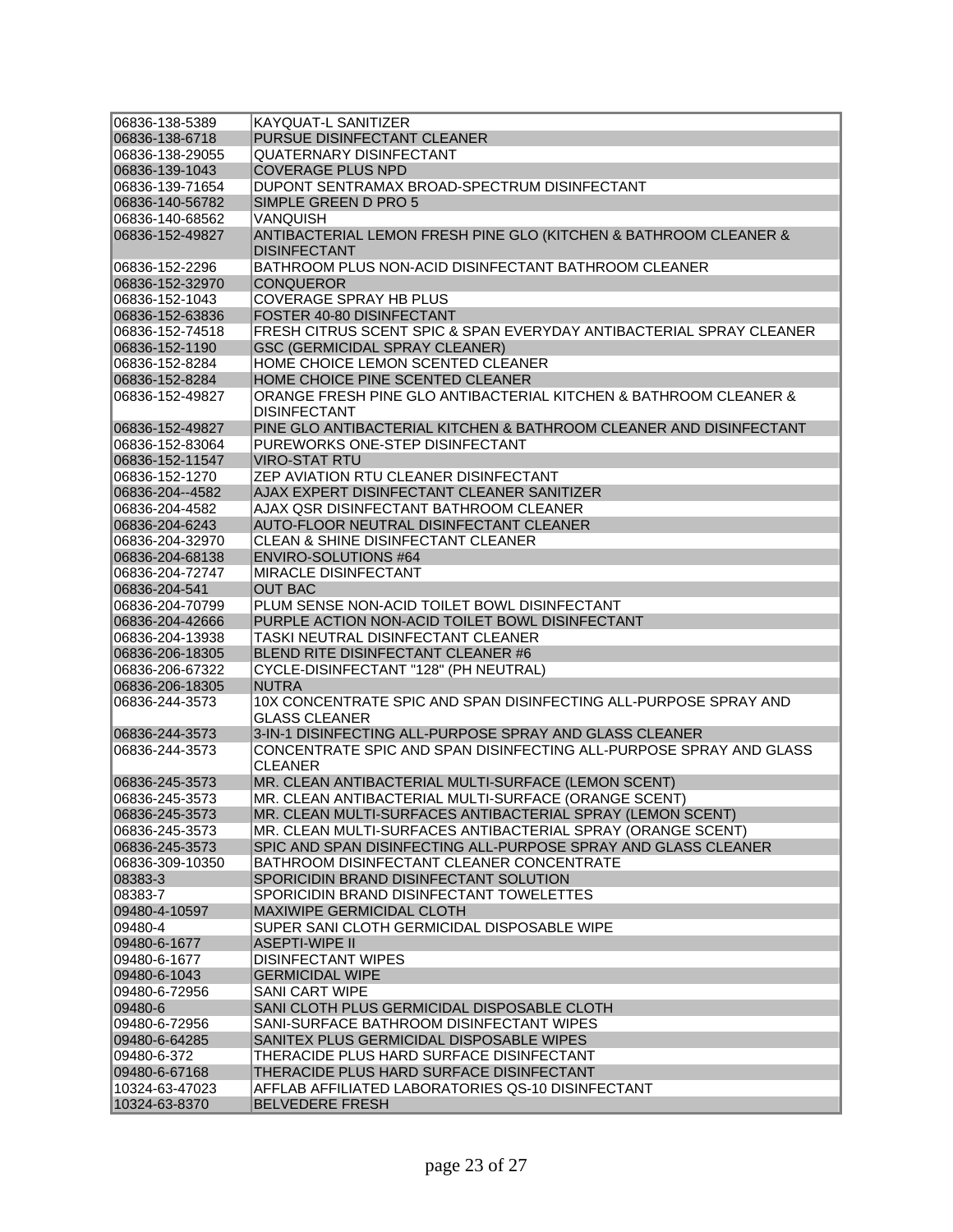| 10324-63-84424  | <b>COMPEER SANI QUAT</b>                                              |
|-----------------|-----------------------------------------------------------------------|
| 10324-63-73671  | <b>CRIMSON QUAT 10</b>                                                |
| 10324-63-4482   | DICAL-2                                                               |
| 10324-63-5449   | M-C 10 SANITIZER                                                      |
| 10324-63-8325   | <b>MPC MAINTENANCE SOLUTIONS SANI-512</b>                             |
| 10324-63-4313   | <b>MULTI-Q SANITIZER</b>                                              |
| 10324-63-2021   | NAMICIDE A 723 DISINFECTANT-SANITIZER, FUNGICIDE-VIRUCIDE-DEODORIZ.ER |
| 10324-63-68613  | PREMIUM PLUS PS-512 DISINFECTANT-SANITIZER-FUNGICIDE-VIRUCIDE         |
| 10324-63-12120  | Q PRO DISINFECTANT, SANITIZER, FUNGICIDE-VIRUCIDE-DEODORIZER          |
| 10324-63-3838   | <b>QUAT RINSE</b>                                                     |
| 10324-63-68613  | SANI-RINSE                                                            |
| 10324-63-61354  | <b>SANITIZER</b>                                                      |
| 10324-63-8325   | SOLUTION DEPOT 14 SANITIZER                                           |
| 10324-63-5768   | SPUR-TEX 813M DUAL-QUAT SANITIZER                                     |
| 10324-63-47023  | <b>STERAMINE</b>                                                      |
| 10324-72-9367   | <b>MOLDSTAT PLUS</b>                                                  |
| 10324-80-67212  | <b>BBJ MOLD AND MILDEW REMEDIATION CONCENTRATE</b>                    |
| 10324-80-5449   | <b>FUL-TROLE 64</b>                                                   |
| 10324-80-527    | GERM-O-SOLV 2                                                         |
| 10324-80-106    | <b>GREEN BATHROOM CLEANER</b>                                         |
| 10324-80-64405  | NISUS DSV                                                             |
| 10324-81-1677   | CD-634                                                                |
| 10324-81-58001  | MANITOWOC ICE MACHINE SANITIZER                                       |
| 10324-85-62512  |                                                                       |
|                 | 0% ACID BOWL & BATHROOM CLEANER                                       |
| 10324-85-64270  | BERKLEY & JENSEN GLASS & SURFACE ANTIBACTERIAL CLEANER                |
| 10324-85-64270  | BRILLO DISINFECTANT MULTI PURPOSE CLEANER                             |
| 10324-85-82671  | <b>CHOMP PRO MILDEW CLEANER</b>                                       |
| 10324-85-81229  | CLUBHOUSE KIT PROTECTIVE HEADGEAR DISINFECTANT                        |
| 10324-85-75190  | CRYPTON SUPER FABRICS DISINFECTANT & DEODORIZER                       |
| 10324-85-10634  | GLASS AND MULTI-SURFACE CLEANER DISINFECTANT                          |
| 10324-85-106    | GREEN RTU NON-ACID BATHROOM CLEANER                                   |
| 10324-85-65595  | <b>MAGNUM POWER LEMON SCENTED CLEANER</b>                             |
| 10324-85-65595  | <b>MAGNUM POWER PINE CLEANER</b>                                      |
| 10324-85-82480  | MOLDEX THE MOLD INHIBITOR                                             |
| 10324-85-3838   | <b>READIQUAT</b>                                                      |
| 10324-85-9519   | <b>SAVOGRAN MOLD MAGIC</b>                                            |
| 10324-85-5768   | SPUR TEX BATHROOM CLEANER/DISINFECTANT                                |
| 10324-85-29055  | SYSCO DISINFECTANT GLASS & MULTI-SURFACE CLEANER                      |
| 10324-85-59224  | VANGUARD GLASS & MULTI-SURFACE CLEANER DISINFECTANT                   |
| 10324-94-32258  | FLORALIFE MICROBLOC GREENHOUSE DISINFECTANT                           |
| 10324-108-1190  | ALTIMA 256 M                                                          |
| 10324-108-3640  | MARK E II ONE-STEP DISINFECTANT, GERMICIDAL DETERGENT & DEODORANT     |
| 10324-108-62512 | PRO-LINK BROADBAND Q256                                               |
| 10324-108-106   | UNIQUAT NEUTRAL DISINFECTANT 256                                      |
| 10324-113-1190  | ALTIMA 64 M                                                           |
| 10324-113-421   | GUARD +                                                               |
| 10324-113-12120 | TRIPLE SANITIZING/DEODORIZING CARPET CLEANER                          |
| 10324-117-527   | $F-29$                                                                |
| 10324-117-53992 | PCS PROMIX CLEANING SYSTEM #3803 FOOD SERVICE SANITIZER               |
| 10324-117-106   | <b>QUAT CLEAN IV</b>                                                  |
| 10324-117-1190  | <b>SANITIZER</b>                                                      |
| 10324-117-8722  | <b>SANITIZER</b>                                                      |
| 10324-117-1270  | <b>ZEP FS AMINE-Z</b>                                                 |
| 10324-120-3640  | MARK 11                                                               |
| 10324-140-8325  | <b>PVO 39 VETERINARY DISINFECTANT CLEANER</b>                         |
| 10324-141-5449  | CENTURY Q 256                                                         |
| 10324-154-83914 | NEUTRAL DISINFECTANT CLEANER                                          |
| 10324-155-8722  | <b>GERMICIDAL DETERGENT</b>                                           |
| 10324-155-3838  | NEUTRAL GERMICIDAL CLEANER                                            |
| 10324-157-34462 | ENVIRO MINT ONE STEP DISINFECTANT GERMICIDAL DETERGENT AND DEODORANT  |
| 10324-157-8722  | GERMICIDAL DETERGENTQ                                                 |
| 10324-157-45745 | MAXIM FRESH SCENT NDC DISINFECTANT DS 408                             |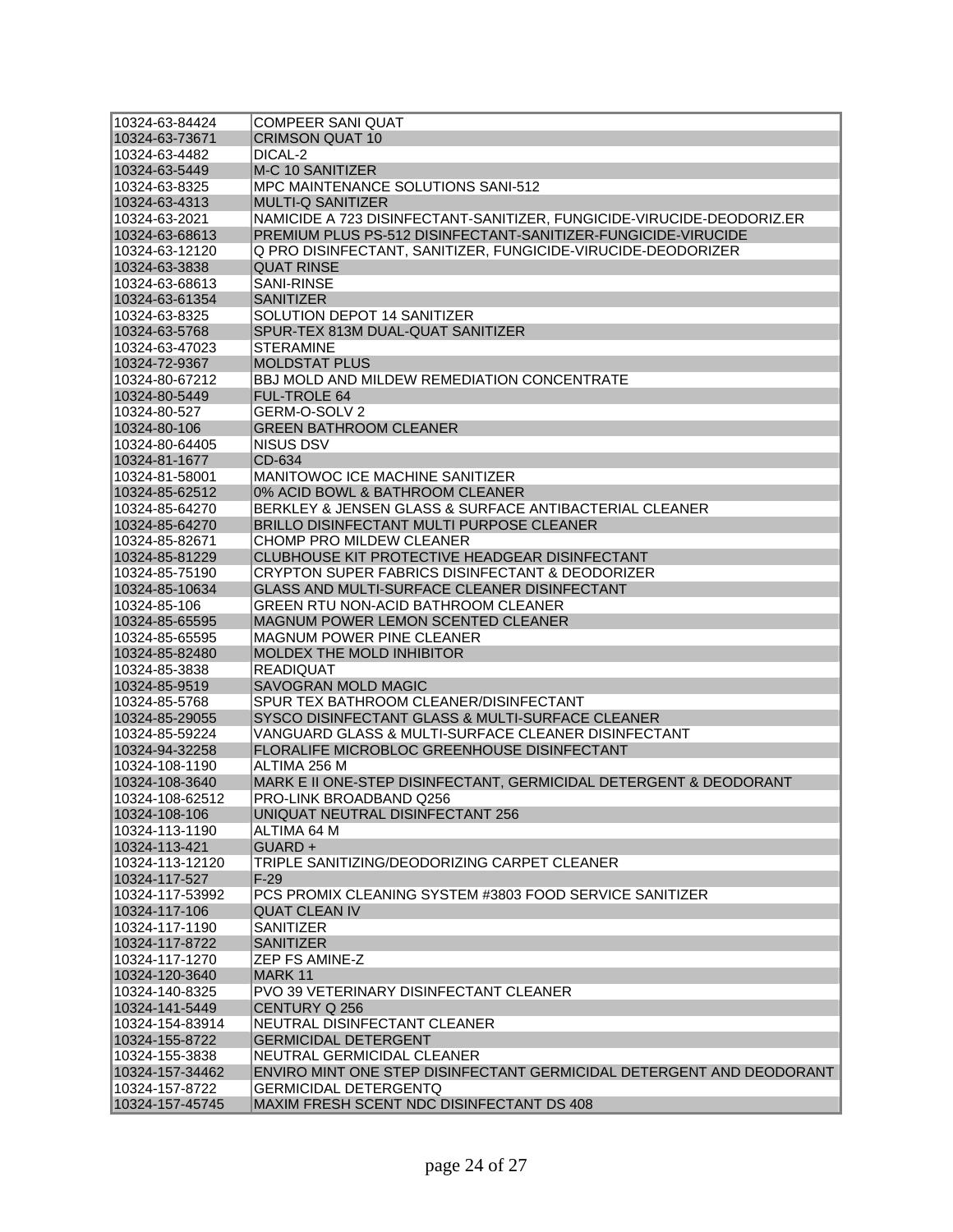| 10324-164-3838<br>QUAT 256<br>DISCIDE ULTRA DISINFECTING SPRAY<br>10492-5<br>10492-5-73041<br>GRAND TECHNOLOGY TURBA-NEX ULTRA SPRAY DISINFECTANT<br>SYNPHENOL-3 SYNTHETIC PHENOLIC DISINFECTANT<br>3862-177-43591<br>3862-177-82278<br>TEK-TROL DISINFECTANT-CLEANER-CONCENTRATE<br>11725-8-1677<br><b>ASEPTICARE 256</b><br>11725-8-106<br><b>BRUPHENE 256</b><br>11725-8-70627<br>EXPOSE II CLEANER DISINFECTANT DEODORANT<br>LET'S DANCE CLEAN 'N' FRESH CLEANER DISINFECTANT DEODORIZER<br>11725-8-62296<br>11725-8-5741<br>TB-CIDE PLUS<br>3862-178-106<br>BRUPHENE 256 CLEANER-DISINFECTANT-DEODORIZER<br><b>BUCKEYE SUPERGARD</b><br>3862-178-559<br>ISABEL CRISTINA LET'S DANCE CLEAR "N" FRESH CLEANER-DISINFECTANT-<br>3862-178-62296<br><b>DEODORIZER</b><br>TEK-PHENE CLEANER-DISINFECTANT-DEODORANT<br>3862-178-82278<br>46781-6-66279<br><b>BACKSCRATCHERS CAVICIDE</b><br>CAVICIDE SURFACE DISINFECTANT/DECONTAMINANT CLEANER<br>46781-6<br>ENVIROCIDE SURFACE DISINFECTANT/DECONTAMINANT CLEANER<br>46781-6<br><b>MAXISPRAY PLUS</b><br>46781-6-10597<br>46781-6<br>METRIGUARD SURFACE DISINFECTANT/DECONTAMINANT CLEANER<br>PDCARE SURFACE DISINFECTANT DECONTAMINANT CLEANER<br>46781-6-43100<br>46781-6-48930<br><b>STERALL PLUS SPRAY</b><br>46781-6-35659<br><b>Z3 SURFACE DISINFECTANT</b><br>1 CELLO ALL PURPOSE DISINFECTANT CLEANER<br>47371-131-257<br>64-SX-91<br>47371-131-491<br>AFFLAB AFFIL LABS NDC-64 ONE-STEP DISINFECTANT, GERM/DETERG/DEOD<br>47371-131-47023<br>AIRX 44 PLUS (NEUTRAL PH DISINFECTANT CLEANER & ODOR COUNTERACT.<br>47371-131-44089<br>ALLSTAR CHEMTROL LEM-O-QUAT<br>47371-131-63131<br>47371-131-63131<br>ALLSTAR LEM-O-QUAT<br><b>ALTIMA 64</b><br>47371-131-1190<br>ATTACK 64 NEUTRAL DISINFECTANT AND DETERGENT<br>47371-131-49025<br>47371-131-10637<br><b>BALL LEMON 64 CLEANER/DISINFECTANT</b><br><b>BALL PINE 64 CLEANER/DISINFECTANT</b><br>47371-131-10637<br>BUCKEYE SANICARE LEMON QUAT<br>47371-131-559<br><b>BUCKEYE SANICARE MINT QUAT</b><br>47371-131-559<br>47371-131-559<br>BUCKEYE SANICARE PINE QUAT<br>BUTCHER'S BLUE SKIES II DISINFECTANT CLEANER<br>47371-131-7176<br>47371-131-7176<br>BUTCHER'S LEMON FIELDS II DISINFECTANT CLEANER<br>BUTCHER'S PINE MOUNTAIN II DISINFECTANT CLEANER<br>47371-131-7176<br><b>CLEAN FORCE BATHROOM CLEANER</b><br>47371-131-541<br>ELEMENTS NEUTRAL DISINFECTANT CLEANER<br>47371-131-8325<br>47371-131-527<br>ENVIRO CARE NEUTRAL DISINFECTANT<br> 47371-131-527<br>ENVIROCARE NEUTRAL DISINFECTANT<br>EXTRA SPEARMENT SCENTED GERMICIDAL DETERGENT AND DEODORANT<br>47371-131-42666<br><b>GERM CONTROL</b><br>47371-131-18305<br><b>HERBAL 64</b><br>LEM-O-QUAT DISINFECTANT CLEANER DEODORIZER<br>47371-131-82440<br>47371-131-18305<br><b>LEMON ALL</b><br>LEMON CLEANER DISINFECTANT<br>47371-131-7546<br>47371-131-81867<br><b>LEMON COVE</b><br>47371-131-82105<br>LEMON DISINFECTANT CLEANER<br>47371-131-257<br>LEMON EXTRA NEUTRAL DISINFECTANT CLEANER<br>LIFEGUARD ONE STEP GERMICIDAL DETERGENT AND DEODORANT<br>47371-131-40208<br><b>MINT ALL</b><br>47371-131-18305<br>47371-131-81867<br><b>MINT COVE</b><br>47371-131-15124<br>MINT QUAT ONE STEP GERMICIDAL DETERGENT AND DEODORANT<br>47371-131-7546<br>MIXMATE SANITATION SYSTEM GERMICIDAL CLEANER<br>47371-131-8325<br>MPC MAINT. SOLUTIONS LEMON HI-CON 64 NEUTRAL DISINFECT. & DETERG<br>MPC MAINT. SOLUTIONS MINT HI-CON 64 NEUTRAL DISINFECT.&DETERGENT<br>47371-131-8325<br>47371-131-8325<br>MPC MAINT. SOLUTIONS PINE HI-CON 64 NEUTRAL DISINFECT. & DETERG.<br>NEUTRA QUAT DETERGENT AND DEODORANT | 10324-157-45745 | MAXIM LEMON DISINFECTANT CLEANER DISINFECTANT DS 402 |
|--------------------------------------------------------------------------------------------------------------------------------------------------------------------------------------------------------------------------------------------------------------------------------------------------------------------------------------------------------------------------------------------------------------------------------------------------------------------------------------------------------------------------------------------------------------------------------------------------------------------------------------------------------------------------------------------------------------------------------------------------------------------------------------------------------------------------------------------------------------------------------------------------------------------------------------------------------------------------------------------------------------------------------------------------------------------------------------------------------------------------------------------------------------------------------------------------------------------------------------------------------------------------------------------------------------------------------------------------------------------------------------------------------------------------------------------------------------------------------------------------------------------------------------------------------------------------------------------------------------------------------------------------------------------------------------------------------------------------------------------------------------------------------------------------------------------------------------------------------------------------------------------------------------------------------------------------------------------------------------------------------------------------------------------------------------------------------------------------------------------------------------------------------------------------------------------------------------------------------------------------------------------------------------------------------------------------------------------------------------------------------------------------------------------------------------------------------------------------------------------------------------------------------------------------------------------------------------------------------------------------------------------------------------------------------------------------------------------------------------------------------------------------------------------------------------------------------------------------------------------------------------------------------------------------------------------------------------------------------------------------------------------------------------------------------------------------------------------------------------------------------------------------------------------------------------------------------------------------------------------------------------------------------------------------------------------------------------------------------------------------------------------------------------------------------------------------------------------------------------------------------------------------------------------------------------------------------------------------------|-----------------|------------------------------------------------------|
|                                                                                                                                                                                                                                                                                                                                                                                                                                                                                                                                                                                                                                                                                                                                                                                                                                                                                                                                                                                                                                                                                                                                                                                                                                                                                                                                                                                                                                                                                                                                                                                                                                                                                                                                                                                                                                                                                                                                                                                                                                                                                                                                                                                                                                                                                                                                                                                                                                                                                                                                                                                                                                                                                                                                                                                                                                                                                                                                                                                                                                                                                                                                                                                                                                                                                                                                                                                                                                                                                                                                                                                                        |                 |                                                      |
|                                                                                                                                                                                                                                                                                                                                                                                                                                                                                                                                                                                                                                                                                                                                                                                                                                                                                                                                                                                                                                                                                                                                                                                                                                                                                                                                                                                                                                                                                                                                                                                                                                                                                                                                                                                                                                                                                                                                                                                                                                                                                                                                                                                                                                                                                                                                                                                                                                                                                                                                                                                                                                                                                                                                                                                                                                                                                                                                                                                                                                                                                                                                                                                                                                                                                                                                                                                                                                                                                                                                                                                                        |                 |                                                      |
|                                                                                                                                                                                                                                                                                                                                                                                                                                                                                                                                                                                                                                                                                                                                                                                                                                                                                                                                                                                                                                                                                                                                                                                                                                                                                                                                                                                                                                                                                                                                                                                                                                                                                                                                                                                                                                                                                                                                                                                                                                                                                                                                                                                                                                                                                                                                                                                                                                                                                                                                                                                                                                                                                                                                                                                                                                                                                                                                                                                                                                                                                                                                                                                                                                                                                                                                                                                                                                                                                                                                                                                                        |                 |                                                      |
|                                                                                                                                                                                                                                                                                                                                                                                                                                                                                                                                                                                                                                                                                                                                                                                                                                                                                                                                                                                                                                                                                                                                                                                                                                                                                                                                                                                                                                                                                                                                                                                                                                                                                                                                                                                                                                                                                                                                                                                                                                                                                                                                                                                                                                                                                                                                                                                                                                                                                                                                                                                                                                                                                                                                                                                                                                                                                                                                                                                                                                                                                                                                                                                                                                                                                                                                                                                                                                                                                                                                                                                                        |                 |                                                      |
|                                                                                                                                                                                                                                                                                                                                                                                                                                                                                                                                                                                                                                                                                                                                                                                                                                                                                                                                                                                                                                                                                                                                                                                                                                                                                                                                                                                                                                                                                                                                                                                                                                                                                                                                                                                                                                                                                                                                                                                                                                                                                                                                                                                                                                                                                                                                                                                                                                                                                                                                                                                                                                                                                                                                                                                                                                                                                                                                                                                                                                                                                                                                                                                                                                                                                                                                                                                                                                                                                                                                                                                                        |                 |                                                      |
|                                                                                                                                                                                                                                                                                                                                                                                                                                                                                                                                                                                                                                                                                                                                                                                                                                                                                                                                                                                                                                                                                                                                                                                                                                                                                                                                                                                                                                                                                                                                                                                                                                                                                                                                                                                                                                                                                                                                                                                                                                                                                                                                                                                                                                                                                                                                                                                                                                                                                                                                                                                                                                                                                                                                                                                                                                                                                                                                                                                                                                                                                                                                                                                                                                                                                                                                                                                                                                                                                                                                                                                                        |                 |                                                      |
|                                                                                                                                                                                                                                                                                                                                                                                                                                                                                                                                                                                                                                                                                                                                                                                                                                                                                                                                                                                                                                                                                                                                                                                                                                                                                                                                                                                                                                                                                                                                                                                                                                                                                                                                                                                                                                                                                                                                                                                                                                                                                                                                                                                                                                                                                                                                                                                                                                                                                                                                                                                                                                                                                                                                                                                                                                                                                                                                                                                                                                                                                                                                                                                                                                                                                                                                                                                                                                                                                                                                                                                                        |                 |                                                      |
|                                                                                                                                                                                                                                                                                                                                                                                                                                                                                                                                                                                                                                                                                                                                                                                                                                                                                                                                                                                                                                                                                                                                                                                                                                                                                                                                                                                                                                                                                                                                                                                                                                                                                                                                                                                                                                                                                                                                                                                                                                                                                                                                                                                                                                                                                                                                                                                                                                                                                                                                                                                                                                                                                                                                                                                                                                                                                                                                                                                                                                                                                                                                                                                                                                                                                                                                                                                                                                                                                                                                                                                                        |                 |                                                      |
|                                                                                                                                                                                                                                                                                                                                                                                                                                                                                                                                                                                                                                                                                                                                                                                                                                                                                                                                                                                                                                                                                                                                                                                                                                                                                                                                                                                                                                                                                                                                                                                                                                                                                                                                                                                                                                                                                                                                                                                                                                                                                                                                                                                                                                                                                                                                                                                                                                                                                                                                                                                                                                                                                                                                                                                                                                                                                                                                                                                                                                                                                                                                                                                                                                                                                                                                                                                                                                                                                                                                                                                                        |                 |                                                      |
|                                                                                                                                                                                                                                                                                                                                                                                                                                                                                                                                                                                                                                                                                                                                                                                                                                                                                                                                                                                                                                                                                                                                                                                                                                                                                                                                                                                                                                                                                                                                                                                                                                                                                                                                                                                                                                                                                                                                                                                                                                                                                                                                                                                                                                                                                                                                                                                                                                                                                                                                                                                                                                                                                                                                                                                                                                                                                                                                                                                                                                                                                                                                                                                                                                                                                                                                                                                                                                                                                                                                                                                                        |                 |                                                      |
|                                                                                                                                                                                                                                                                                                                                                                                                                                                                                                                                                                                                                                                                                                                                                                                                                                                                                                                                                                                                                                                                                                                                                                                                                                                                                                                                                                                                                                                                                                                                                                                                                                                                                                                                                                                                                                                                                                                                                                                                                                                                                                                                                                                                                                                                                                                                                                                                                                                                                                                                                                                                                                                                                                                                                                                                                                                                                                                                                                                                                                                                                                                                                                                                                                                                                                                                                                                                                                                                                                                                                                                                        |                 |                                                      |
|                                                                                                                                                                                                                                                                                                                                                                                                                                                                                                                                                                                                                                                                                                                                                                                                                                                                                                                                                                                                                                                                                                                                                                                                                                                                                                                                                                                                                                                                                                                                                                                                                                                                                                                                                                                                                                                                                                                                                                                                                                                                                                                                                                                                                                                                                                                                                                                                                                                                                                                                                                                                                                                                                                                                                                                                                                                                                                                                                                                                                                                                                                                                                                                                                                                                                                                                                                                                                                                                                                                                                                                                        |                 |                                                      |
|                                                                                                                                                                                                                                                                                                                                                                                                                                                                                                                                                                                                                                                                                                                                                                                                                                                                                                                                                                                                                                                                                                                                                                                                                                                                                                                                                                                                                                                                                                                                                                                                                                                                                                                                                                                                                                                                                                                                                                                                                                                                                                                                                                                                                                                                                                                                                                                                                                                                                                                                                                                                                                                                                                                                                                                                                                                                                                                                                                                                                                                                                                                                                                                                                                                                                                                                                                                                                                                                                                                                                                                                        |                 |                                                      |
|                                                                                                                                                                                                                                                                                                                                                                                                                                                                                                                                                                                                                                                                                                                                                                                                                                                                                                                                                                                                                                                                                                                                                                                                                                                                                                                                                                                                                                                                                                                                                                                                                                                                                                                                                                                                                                                                                                                                                                                                                                                                                                                                                                                                                                                                                                                                                                                                                                                                                                                                                                                                                                                                                                                                                                                                                                                                                                                                                                                                                                                                                                                                                                                                                                                                                                                                                                                                                                                                                                                                                                                                        |                 |                                                      |
|                                                                                                                                                                                                                                                                                                                                                                                                                                                                                                                                                                                                                                                                                                                                                                                                                                                                                                                                                                                                                                                                                                                                                                                                                                                                                                                                                                                                                                                                                                                                                                                                                                                                                                                                                                                                                                                                                                                                                                                                                                                                                                                                                                                                                                                                                                                                                                                                                                                                                                                                                                                                                                                                                                                                                                                                                                                                                                                                                                                                                                                                                                                                                                                                                                                                                                                                                                                                                                                                                                                                                                                                        |                 |                                                      |
|                                                                                                                                                                                                                                                                                                                                                                                                                                                                                                                                                                                                                                                                                                                                                                                                                                                                                                                                                                                                                                                                                                                                                                                                                                                                                                                                                                                                                                                                                                                                                                                                                                                                                                                                                                                                                                                                                                                                                                                                                                                                                                                                                                                                                                                                                                                                                                                                                                                                                                                                                                                                                                                                                                                                                                                                                                                                                                                                                                                                                                                                                                                                                                                                                                                                                                                                                                                                                                                                                                                                                                                                        |                 |                                                      |
|                                                                                                                                                                                                                                                                                                                                                                                                                                                                                                                                                                                                                                                                                                                                                                                                                                                                                                                                                                                                                                                                                                                                                                                                                                                                                                                                                                                                                                                                                                                                                                                                                                                                                                                                                                                                                                                                                                                                                                                                                                                                                                                                                                                                                                                                                                                                                                                                                                                                                                                                                                                                                                                                                                                                                                                                                                                                                                                                                                                                                                                                                                                                                                                                                                                                                                                                                                                                                                                                                                                                                                                                        |                 |                                                      |
|                                                                                                                                                                                                                                                                                                                                                                                                                                                                                                                                                                                                                                                                                                                                                                                                                                                                                                                                                                                                                                                                                                                                                                                                                                                                                                                                                                                                                                                                                                                                                                                                                                                                                                                                                                                                                                                                                                                                                                                                                                                                                                                                                                                                                                                                                                                                                                                                                                                                                                                                                                                                                                                                                                                                                                                                                                                                                                                                                                                                                                                                                                                                                                                                                                                                                                                                                                                                                                                                                                                                                                                                        |                 |                                                      |
|                                                                                                                                                                                                                                                                                                                                                                                                                                                                                                                                                                                                                                                                                                                                                                                                                                                                                                                                                                                                                                                                                                                                                                                                                                                                                                                                                                                                                                                                                                                                                                                                                                                                                                                                                                                                                                                                                                                                                                                                                                                                                                                                                                                                                                                                                                                                                                                                                                                                                                                                                                                                                                                                                                                                                                                                                                                                                                                                                                                                                                                                                                                                                                                                                                                                                                                                                                                                                                                                                                                                                                                                        |                 |                                                      |
|                                                                                                                                                                                                                                                                                                                                                                                                                                                                                                                                                                                                                                                                                                                                                                                                                                                                                                                                                                                                                                                                                                                                                                                                                                                                                                                                                                                                                                                                                                                                                                                                                                                                                                                                                                                                                                                                                                                                                                                                                                                                                                                                                                                                                                                                                                                                                                                                                                                                                                                                                                                                                                                                                                                                                                                                                                                                                                                                                                                                                                                                                                                                                                                                                                                                                                                                                                                                                                                                                                                                                                                                        |                 |                                                      |
|                                                                                                                                                                                                                                                                                                                                                                                                                                                                                                                                                                                                                                                                                                                                                                                                                                                                                                                                                                                                                                                                                                                                                                                                                                                                                                                                                                                                                                                                                                                                                                                                                                                                                                                                                                                                                                                                                                                                                                                                                                                                                                                                                                                                                                                                                                                                                                                                                                                                                                                                                                                                                                                                                                                                                                                                                                                                                                                                                                                                                                                                                                                                                                                                                                                                                                                                                                                                                                                                                                                                                                                                        |                 |                                                      |
|                                                                                                                                                                                                                                                                                                                                                                                                                                                                                                                                                                                                                                                                                                                                                                                                                                                                                                                                                                                                                                                                                                                                                                                                                                                                                                                                                                                                                                                                                                                                                                                                                                                                                                                                                                                                                                                                                                                                                                                                                                                                                                                                                                                                                                                                                                                                                                                                                                                                                                                                                                                                                                                                                                                                                                                                                                                                                                                                                                                                                                                                                                                                                                                                                                                                                                                                                                                                                                                                                                                                                                                                        |                 |                                                      |
|                                                                                                                                                                                                                                                                                                                                                                                                                                                                                                                                                                                                                                                                                                                                                                                                                                                                                                                                                                                                                                                                                                                                                                                                                                                                                                                                                                                                                                                                                                                                                                                                                                                                                                                                                                                                                                                                                                                                                                                                                                                                                                                                                                                                                                                                                                                                                                                                                                                                                                                                                                                                                                                                                                                                                                                                                                                                                                                                                                                                                                                                                                                                                                                                                                                                                                                                                                                                                                                                                                                                                                                                        |                 |                                                      |
|                                                                                                                                                                                                                                                                                                                                                                                                                                                                                                                                                                                                                                                                                                                                                                                                                                                                                                                                                                                                                                                                                                                                                                                                                                                                                                                                                                                                                                                                                                                                                                                                                                                                                                                                                                                                                                                                                                                                                                                                                                                                                                                                                                                                                                                                                                                                                                                                                                                                                                                                                                                                                                                                                                                                                                                                                                                                                                                                                                                                                                                                                                                                                                                                                                                                                                                                                                                                                                                                                                                                                                                                        |                 |                                                      |
|                                                                                                                                                                                                                                                                                                                                                                                                                                                                                                                                                                                                                                                                                                                                                                                                                                                                                                                                                                                                                                                                                                                                                                                                                                                                                                                                                                                                                                                                                                                                                                                                                                                                                                                                                                                                                                                                                                                                                                                                                                                                                                                                                                                                                                                                                                                                                                                                                                                                                                                                                                                                                                                                                                                                                                                                                                                                                                                                                                                                                                                                                                                                                                                                                                                                                                                                                                                                                                                                                                                                                                                                        |                 |                                                      |
|                                                                                                                                                                                                                                                                                                                                                                                                                                                                                                                                                                                                                                                                                                                                                                                                                                                                                                                                                                                                                                                                                                                                                                                                                                                                                                                                                                                                                                                                                                                                                                                                                                                                                                                                                                                                                                                                                                                                                                                                                                                                                                                                                                                                                                                                                                                                                                                                                                                                                                                                                                                                                                                                                                                                                                                                                                                                                                                                                                                                                                                                                                                                                                                                                                                                                                                                                                                                                                                                                                                                                                                                        |                 |                                                      |
|                                                                                                                                                                                                                                                                                                                                                                                                                                                                                                                                                                                                                                                                                                                                                                                                                                                                                                                                                                                                                                                                                                                                                                                                                                                                                                                                                                                                                                                                                                                                                                                                                                                                                                                                                                                                                                                                                                                                                                                                                                                                                                                                                                                                                                                                                                                                                                                                                                                                                                                                                                                                                                                                                                                                                                                                                                                                                                                                                                                                                                                                                                                                                                                                                                                                                                                                                                                                                                                                                                                                                                                                        |                 |                                                      |
|                                                                                                                                                                                                                                                                                                                                                                                                                                                                                                                                                                                                                                                                                                                                                                                                                                                                                                                                                                                                                                                                                                                                                                                                                                                                                                                                                                                                                                                                                                                                                                                                                                                                                                                                                                                                                                                                                                                                                                                                                                                                                                                                                                                                                                                                                                                                                                                                                                                                                                                                                                                                                                                                                                                                                                                                                                                                                                                                                                                                                                                                                                                                                                                                                                                                                                                                                                                                                                                                                                                                                                                                        |                 |                                                      |
|                                                                                                                                                                                                                                                                                                                                                                                                                                                                                                                                                                                                                                                                                                                                                                                                                                                                                                                                                                                                                                                                                                                                                                                                                                                                                                                                                                                                                                                                                                                                                                                                                                                                                                                                                                                                                                                                                                                                                                                                                                                                                                                                                                                                                                                                                                                                                                                                                                                                                                                                                                                                                                                                                                                                                                                                                                                                                                                                                                                                                                                                                                                                                                                                                                                                                                                                                                                                                                                                                                                                                                                                        |                 |                                                      |
|                                                                                                                                                                                                                                                                                                                                                                                                                                                                                                                                                                                                                                                                                                                                                                                                                                                                                                                                                                                                                                                                                                                                                                                                                                                                                                                                                                                                                                                                                                                                                                                                                                                                                                                                                                                                                                                                                                                                                                                                                                                                                                                                                                                                                                                                                                                                                                                                                                                                                                                                                                                                                                                                                                                                                                                                                                                                                                                                                                                                                                                                                                                                                                                                                                                                                                                                                                                                                                                                                                                                                                                                        |                 |                                                      |
|                                                                                                                                                                                                                                                                                                                                                                                                                                                                                                                                                                                                                                                                                                                                                                                                                                                                                                                                                                                                                                                                                                                                                                                                                                                                                                                                                                                                                                                                                                                                                                                                                                                                                                                                                                                                                                                                                                                                                                                                                                                                                                                                                                                                                                                                                                                                                                                                                                                                                                                                                                                                                                                                                                                                                                                                                                                                                                                                                                                                                                                                                                                                                                                                                                                                                                                                                                                                                                                                                                                                                                                                        |                 |                                                      |
|                                                                                                                                                                                                                                                                                                                                                                                                                                                                                                                                                                                                                                                                                                                                                                                                                                                                                                                                                                                                                                                                                                                                                                                                                                                                                                                                                                                                                                                                                                                                                                                                                                                                                                                                                                                                                                                                                                                                                                                                                                                                                                                                                                                                                                                                                                                                                                                                                                                                                                                                                                                                                                                                                                                                                                                                                                                                                                                                                                                                                                                                                                                                                                                                                                                                                                                                                                                                                                                                                                                                                                                                        |                 |                                                      |
|                                                                                                                                                                                                                                                                                                                                                                                                                                                                                                                                                                                                                                                                                                                                                                                                                                                                                                                                                                                                                                                                                                                                                                                                                                                                                                                                                                                                                                                                                                                                                                                                                                                                                                                                                                                                                                                                                                                                                                                                                                                                                                                                                                                                                                                                                                                                                                                                                                                                                                                                                                                                                                                                                                                                                                                                                                                                                                                                                                                                                                                                                                                                                                                                                                                                                                                                                                                                                                                                                                                                                                                                        |                 |                                                      |
|                                                                                                                                                                                                                                                                                                                                                                                                                                                                                                                                                                                                                                                                                                                                                                                                                                                                                                                                                                                                                                                                                                                                                                                                                                                                                                                                                                                                                                                                                                                                                                                                                                                                                                                                                                                                                                                                                                                                                                                                                                                                                                                                                                                                                                                                                                                                                                                                                                                                                                                                                                                                                                                                                                                                                                                                                                                                                                                                                                                                                                                                                                                                                                                                                                                                                                                                                                                                                                                                                                                                                                                                        |                 |                                                      |
|                                                                                                                                                                                                                                                                                                                                                                                                                                                                                                                                                                                                                                                                                                                                                                                                                                                                                                                                                                                                                                                                                                                                                                                                                                                                                                                                                                                                                                                                                                                                                                                                                                                                                                                                                                                                                                                                                                                                                                                                                                                                                                                                                                                                                                                                                                                                                                                                                                                                                                                                                                                                                                                                                                                                                                                                                                                                                                                                                                                                                                                                                                                                                                                                                                                                                                                                                                                                                                                                                                                                                                                                        |                 |                                                      |
|                                                                                                                                                                                                                                                                                                                                                                                                                                                                                                                                                                                                                                                                                                                                                                                                                                                                                                                                                                                                                                                                                                                                                                                                                                                                                                                                                                                                                                                                                                                                                                                                                                                                                                                                                                                                                                                                                                                                                                                                                                                                                                                                                                                                                                                                                                                                                                                                                                                                                                                                                                                                                                                                                                                                                                                                                                                                                                                                                                                                                                                                                                                                                                                                                                                                                                                                                                                                                                                                                                                                                                                                        |                 |                                                      |
|                                                                                                                                                                                                                                                                                                                                                                                                                                                                                                                                                                                                                                                                                                                                                                                                                                                                                                                                                                                                                                                                                                                                                                                                                                                                                                                                                                                                                                                                                                                                                                                                                                                                                                                                                                                                                                                                                                                                                                                                                                                                                                                                                                                                                                                                                                                                                                                                                                                                                                                                                                                                                                                                                                                                                                                                                                                                                                                                                                                                                                                                                                                                                                                                                                                                                                                                                                                                                                                                                                                                                                                                        |                 |                                                      |
|                                                                                                                                                                                                                                                                                                                                                                                                                                                                                                                                                                                                                                                                                                                                                                                                                                                                                                                                                                                                                                                                                                                                                                                                                                                                                                                                                                                                                                                                                                                                                                                                                                                                                                                                                                                                                                                                                                                                                                                                                                                                                                                                                                                                                                                                                                                                                                                                                                                                                                                                                                                                                                                                                                                                                                                                                                                                                                                                                                                                                                                                                                                                                                                                                                                                                                                                                                                                                                                                                                                                                                                                        |                 |                                                      |
|                                                                                                                                                                                                                                                                                                                                                                                                                                                                                                                                                                                                                                                                                                                                                                                                                                                                                                                                                                                                                                                                                                                                                                                                                                                                                                                                                                                                                                                                                                                                                                                                                                                                                                                                                                                                                                                                                                                                                                                                                                                                                                                                                                                                                                                                                                                                                                                                                                                                                                                                                                                                                                                                                                                                                                                                                                                                                                                                                                                                                                                                                                                                                                                                                                                                                                                                                                                                                                                                                                                                                                                                        |                 |                                                      |
|                                                                                                                                                                                                                                                                                                                                                                                                                                                                                                                                                                                                                                                                                                                                                                                                                                                                                                                                                                                                                                                                                                                                                                                                                                                                                                                                                                                                                                                                                                                                                                                                                                                                                                                                                                                                                                                                                                                                                                                                                                                                                                                                                                                                                                                                                                                                                                                                                                                                                                                                                                                                                                                                                                                                                                                                                                                                                                                                                                                                                                                                                                                                                                                                                                                                                                                                                                                                                                                                                                                                                                                                        |                 |                                                      |
|                                                                                                                                                                                                                                                                                                                                                                                                                                                                                                                                                                                                                                                                                                                                                                                                                                                                                                                                                                                                                                                                                                                                                                                                                                                                                                                                                                                                                                                                                                                                                                                                                                                                                                                                                                                                                                                                                                                                                                                                                                                                                                                                                                                                                                                                                                                                                                                                                                                                                                                                                                                                                                                                                                                                                                                                                                                                                                                                                                                                                                                                                                                                                                                                                                                                                                                                                                                                                                                                                                                                                                                                        |                 |                                                      |
|                                                                                                                                                                                                                                                                                                                                                                                                                                                                                                                                                                                                                                                                                                                                                                                                                                                                                                                                                                                                                                                                                                                                                                                                                                                                                                                                                                                                                                                                                                                                                                                                                                                                                                                                                                                                                                                                                                                                                                                                                                                                                                                                                                                                                                                                                                                                                                                                                                                                                                                                                                                                                                                                                                                                                                                                                                                                                                                                                                                                                                                                                                                                                                                                                                                                                                                                                                                                                                                                                                                                                                                                        |                 |                                                      |
|                                                                                                                                                                                                                                                                                                                                                                                                                                                                                                                                                                                                                                                                                                                                                                                                                                                                                                                                                                                                                                                                                                                                                                                                                                                                                                                                                                                                                                                                                                                                                                                                                                                                                                                                                                                                                                                                                                                                                                                                                                                                                                                                                                                                                                                                                                                                                                                                                                                                                                                                                                                                                                                                                                                                                                                                                                                                                                                                                                                                                                                                                                                                                                                                                                                                                                                                                                                                                                                                                                                                                                                                        |                 |                                                      |
|                                                                                                                                                                                                                                                                                                                                                                                                                                                                                                                                                                                                                                                                                                                                                                                                                                                                                                                                                                                                                                                                                                                                                                                                                                                                                                                                                                                                                                                                                                                                                                                                                                                                                                                                                                                                                                                                                                                                                                                                                                                                                                                                                                                                                                                                                                                                                                                                                                                                                                                                                                                                                                                                                                                                                                                                                                                                                                                                                                                                                                                                                                                                                                                                                                                                                                                                                                                                                                                                                                                                                                                                        | 47371-131-7546  |                                                      |
|                                                                                                                                                                                                                                                                                                                                                                                                                                                                                                                                                                                                                                                                                                                                                                                                                                                                                                                                                                                                                                                                                                                                                                                                                                                                                                                                                                                                                                                                                                                                                                                                                                                                                                                                                                                                                                                                                                                                                                                                                                                                                                                                                                                                                                                                                                                                                                                                                                                                                                                                                                                                                                                                                                                                                                                                                                                                                                                                                                                                                                                                                                                                                                                                                                                                                                                                                                                                                                                                                                                                                                                                        |                 |                                                      |
|                                                                                                                                                                                                                                                                                                                                                                                                                                                                                                                                                                                                                                                                                                                                                                                                                                                                                                                                                                                                                                                                                                                                                                                                                                                                                                                                                                                                                                                                                                                                                                                                                                                                                                                                                                                                                                                                                                                                                                                                                                                                                                                                                                                                                                                                                                                                                                                                                                                                                                                                                                                                                                                                                                                                                                                                                                                                                                                                                                                                                                                                                                                                                                                                                                                                                                                                                                                                                                                                                                                                                                                                        |                 |                                                      |
|                                                                                                                                                                                                                                                                                                                                                                                                                                                                                                                                                                                                                                                                                                                                                                                                                                                                                                                                                                                                                                                                                                                                                                                                                                                                                                                                                                                                                                                                                                                                                                                                                                                                                                                                                                                                                                                                                                                                                                                                                                                                                                                                                                                                                                                                                                                                                                                                                                                                                                                                                                                                                                                                                                                                                                                                                                                                                                                                                                                                                                                                                                                                                                                                                                                                                                                                                                                                                                                                                                                                                                                                        |                 |                                                      |
|                                                                                                                                                                                                                                                                                                                                                                                                                                                                                                                                                                                                                                                                                                                                                                                                                                                                                                                                                                                                                                                                                                                                                                                                                                                                                                                                                                                                                                                                                                                                                                                                                                                                                                                                                                                                                                                                                                                                                                                                                                                                                                                                                                                                                                                                                                                                                                                                                                                                                                                                                                                                                                                                                                                                                                                                                                                                                                                                                                                                                                                                                                                                                                                                                                                                                                                                                                                                                                                                                                                                                                                                        |                 |                                                      |
|                                                                                                                                                                                                                                                                                                                                                                                                                                                                                                                                                                                                                                                                                                                                                                                                                                                                                                                                                                                                                                                                                                                                                                                                                                                                                                                                                                                                                                                                                                                                                                                                                                                                                                                                                                                                                                                                                                                                                                                                                                                                                                                                                                                                                                                                                                                                                                                                                                                                                                                                                                                                                                                                                                                                                                                                                                                                                                                                                                                                                                                                                                                                                                                                                                                                                                                                                                                                                                                                                                                                                                                                        |                 |                                                      |
|                                                                                                                                                                                                                                                                                                                                                                                                                                                                                                                                                                                                                                                                                                                                                                                                                                                                                                                                                                                                                                                                                                                                                                                                                                                                                                                                                                                                                                                                                                                                                                                                                                                                                                                                                                                                                                                                                                                                                                                                                                                                                                                                                                                                                                                                                                                                                                                                                                                                                                                                                                                                                                                                                                                                                                                                                                                                                                                                                                                                                                                                                                                                                                                                                                                                                                                                                                                                                                                                                                                                                                                                        |                 |                                                      |
|                                                                                                                                                                                                                                                                                                                                                                                                                                                                                                                                                                                                                                                                                                                                                                                                                                                                                                                                                                                                                                                                                                                                                                                                                                                                                                                                                                                                                                                                                                                                                                                                                                                                                                                                                                                                                                                                                                                                                                                                                                                                                                                                                                                                                                                                                                                                                                                                                                                                                                                                                                                                                                                                                                                                                                                                                                                                                                                                                                                                                                                                                                                                                                                                                                                                                                                                                                                                                                                                                                                                                                                                        |                 |                                                      |
|                                                                                                                                                                                                                                                                                                                                                                                                                                                                                                                                                                                                                                                                                                                                                                                                                                                                                                                                                                                                                                                                                                                                                                                                                                                                                                                                                                                                                                                                                                                                                                                                                                                                                                                                                                                                                                                                                                                                                                                                                                                                                                                                                                                                                                                                                                                                                                                                                                                                                                                                                                                                                                                                                                                                                                                                                                                                                                                                                                                                                                                                                                                                                                                                                                                                                                                                                                                                                                                                                                                                                                                                        |                 |                                                      |
|                                                                                                                                                                                                                                                                                                                                                                                                                                                                                                                                                                                                                                                                                                                                                                                                                                                                                                                                                                                                                                                                                                                                                                                                                                                                                                                                                                                                                                                                                                                                                                                                                                                                                                                                                                                                                                                                                                                                                                                                                                                                                                                                                                                                                                                                                                                                                                                                                                                                                                                                                                                                                                                                                                                                                                                                                                                                                                                                                                                                                                                                                                                                                                                                                                                                                                                                                                                                                                                                                                                                                                                                        |                 |                                                      |
|                                                                                                                                                                                                                                                                                                                                                                                                                                                                                                                                                                                                                                                                                                                                                                                                                                                                                                                                                                                                                                                                                                                                                                                                                                                                                                                                                                                                                                                                                                                                                                                                                                                                                                                                                                                                                                                                                                                                                                                                                                                                                                                                                                                                                                                                                                                                                                                                                                                                                                                                                                                                                                                                                                                                                                                                                                                                                                                                                                                                                                                                                                                                                                                                                                                                                                                                                                                                                                                                                                                                                                                                        |                 |                                                      |
|                                                                                                                                                                                                                                                                                                                                                                                                                                                                                                                                                                                                                                                                                                                                                                                                                                                                                                                                                                                                                                                                                                                                                                                                                                                                                                                                                                                                                                                                                                                                                                                                                                                                                                                                                                                                                                                                                                                                                                                                                                                                                                                                                                                                                                                                                                                                                                                                                                                                                                                                                                                                                                                                                                                                                                                                                                                                                                                                                                                                                                                                                                                                                                                                                                                                                                                                                                                                                                                                                                                                                                                                        |                 |                                                      |
|                                                                                                                                                                                                                                                                                                                                                                                                                                                                                                                                                                                                                                                                                                                                                                                                                                                                                                                                                                                                                                                                                                                                                                                                                                                                                                                                                                                                                                                                                                                                                                                                                                                                                                                                                                                                                                                                                                                                                                                                                                                                                                                                                                                                                                                                                                                                                                                                                                                                                                                                                                                                                                                                                                                                                                                                                                                                                                                                                                                                                                                                                                                                                                                                                                                                                                                                                                                                                                                                                                                                                                                                        |                 |                                                      |
|                                                                                                                                                                                                                                                                                                                                                                                                                                                                                                                                                                                                                                                                                                                                                                                                                                                                                                                                                                                                                                                                                                                                                                                                                                                                                                                                                                                                                                                                                                                                                                                                                                                                                                                                                                                                                                                                                                                                                                                                                                                                                                                                                                                                                                                                                                                                                                                                                                                                                                                                                                                                                                                                                                                                                                                                                                                                                                                                                                                                                                                                                                                                                                                                                                                                                                                                                                                                                                                                                                                                                                                                        |                 |                                                      |
|                                                                                                                                                                                                                                                                                                                                                                                                                                                                                                                                                                                                                                                                                                                                                                                                                                                                                                                                                                                                                                                                                                                                                                                                                                                                                                                                                                                                                                                                                                                                                                                                                                                                                                                                                                                                                                                                                                                                                                                                                                                                                                                                                                                                                                                                                                                                                                                                                                                                                                                                                                                                                                                                                                                                                                                                                                                                                                                                                                                                                                                                                                                                                                                                                                                                                                                                                                                                                                                                                                                                                                                                        |                 |                                                      |
|                                                                                                                                                                                                                                                                                                                                                                                                                                                                                                                                                                                                                                                                                                                                                                                                                                                                                                                                                                                                                                                                                                                                                                                                                                                                                                                                                                                                                                                                                                                                                                                                                                                                                                                                                                                                                                                                                                                                                                                                                                                                                                                                                                                                                                                                                                                                                                                                                                                                                                                                                                                                                                                                                                                                                                                                                                                                                                                                                                                                                                                                                                                                                                                                                                                                                                                                                                                                                                                                                                                                                                                                        |                 |                                                      |
|                                                                                                                                                                                                                                                                                                                                                                                                                                                                                                                                                                                                                                                                                                                                                                                                                                                                                                                                                                                                                                                                                                                                                                                                                                                                                                                                                                                                                                                                                                                                                                                                                                                                                                                                                                                                                                                                                                                                                                                                                                                                                                                                                                                                                                                                                                                                                                                                                                                                                                                                                                                                                                                                                                                                                                                                                                                                                                                                                                                                                                                                                                                                                                                                                                                                                                                                                                                                                                                                                                                                                                                                        |                 |                                                      |
|                                                                                                                                                                                                                                                                                                                                                                                                                                                                                                                                                                                                                                                                                                                                                                                                                                                                                                                                                                                                                                                                                                                                                                                                                                                                                                                                                                                                                                                                                                                                                                                                                                                                                                                                                                                                                                                                                                                                                                                                                                                                                                                                                                                                                                                                                                                                                                                                                                                                                                                                                                                                                                                                                                                                                                                                                                                                                                                                                                                                                                                                                                                                                                                                                                                                                                                                                                                                                                                                                                                                                                                                        | 47371-131-41567 |                                                      |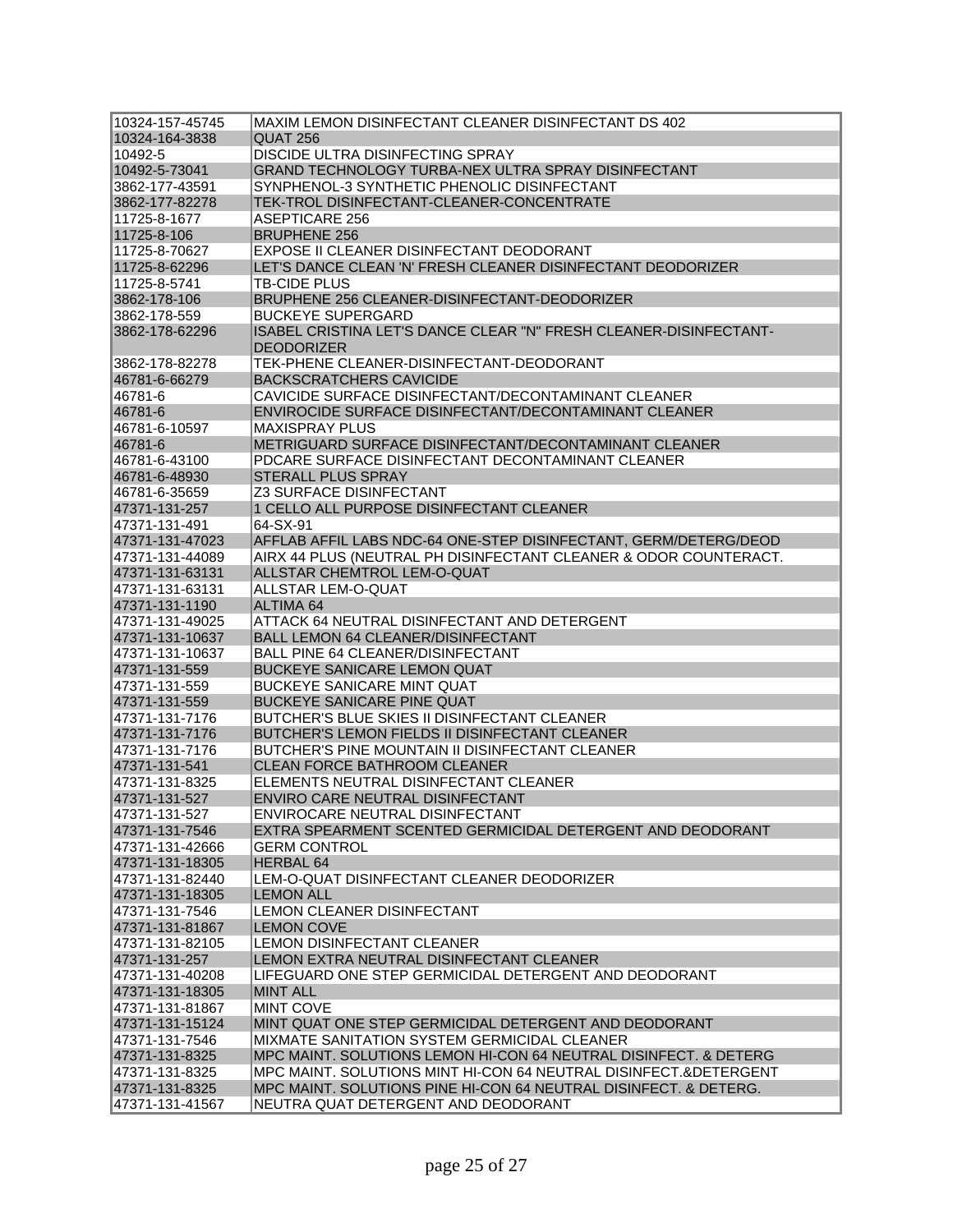| 47371-131-45133 | NEUTRAL QUAT DISINFECTANT                                         |
|-----------------|-------------------------------------------------------------------|
| 47371-131-2296  | NEUTRAL-Q DISINFECTANT CLEANER DEODORANT                          |
| 47371-131-1658  | NON-ACID RESTROOM DISINFECTANT/CLEANER                            |
| 47371-131-68613 | NU-QUAT NEUTRAL DISINFECTANT                                      |
| 47371-131-4313  | PC 752 NEUTRACIDE 64 ONE-STEP GERMICIDAL, DETERGENT AND DEODORANT |
| 47371-131-4170  | PH7Q                                                              |
| 47371-131-18305 | <b>PINE ALL</b>                                                   |
| 47371-131-7546  | PINE CLEANER DISINFECTANT                                         |
| 47371-131-81867 | <b>PINE COVE</b>                                                  |
| 47371-131-75672 | PREMIER VALUE ANTIBACTERIAL ALL PURPOSE CLEANER (LEMON SCENT)     |
| 47371-131-8714  | <b>QUATRICIDE PV</b>                                              |
| 47371-131-69920 | RAMSEY FREQUENCY 64 NEUTRAL DISINFECTANT CLEANER                  |
| 47371-131-1658  | <b>RE-JUV-NAL</b>                                                 |
| 47371-131-64935 | RELIABLE GERMICIDAL DETERGENT AND DEODORANT                       |
| 47371-131-7546  | SANIFECT PLUS 1 (MISCO INTERNATIONAL)                             |
| 47371-131-7546  | SANIFECT PLUS 2 FRESH 'N CLEAN                                    |
| 47371-131-7546  | <b>SANIFECT PLUS 3 MINT</b>                                       |
| 47371-131-527   | <b>SELECT PLUS</b>                                                |
| 47371-131-70799 | STATE FORMULA 236 TERG-O-CIDE                                     |
| 47371-131-49025 | SUPER CONCENTRATE TROPICAL BREEZE CLEANER DISINFEC. & DEODORIZER  |
| 47371-131-15748 | TRIPLE CROWN DISINFECTANT CLEANER                                 |
| 47371-131-541   | <b>TRIPLE PLAY</b>                                                |
| 47371-131-53570 | WEGMANS FRESH SCENT DEODORIZING CLEANER DISINFECTANT              |
| 56392-7         | DISPATCH HOSPITAL CLEANER DISINFECTANT WITH BLEACH                |
| 56392-8         | DISPATCH HOSPITAL CLEANER DISINFECTANT TOWELS WITH BLEACH         |
| 60142-1-71654   | DUPONT RELYON DISINFECTANT SOLUTION AND INSTRUMENT PRE-SOAK       |
| 60142-1         | VIRAGUARD HOSPITAL DISINFECTANT/CLEANER & INSTRUMENT PRESOAK      |
| 60142-3-71654   | DUPONT RELYON DISINFECTANT WIPES                                  |
| 60142-3         | VIRAGUARD HOSPITAL SURFACE DISINFECTANT TOWELETTE                 |
| 60142-3         | VIRAGUARD TOILET SEAT WIPES                                       |
| 61178-1-4582    | AJAX EXPERT DISINFECTANT CLEANER/SANITIZER                        |
| 61178-1-257     | <b>CELLO SOLARCIDE HBV</b>                                        |
| 61178-1-3150    | <b>CETYLCIDE II</b>                                               |
| 61178-1-1043    | <b>COVERAGE HB</b>                                                |
| 61178-1-541     | <b>DIS-TROY ADVANTAGE</b>                                         |
| 61178-1-70799   | ECOLUTION DISINFECTANT                                            |
| 61178-1-42964   | <b>HB QUAT</b>                                                    |
| 61178-1-8325    | IMPERIAL CARPET SANITIZING EXTRACTION/BONNET CLEANER              |
| 61178-1-8325    | LOCK & FILL LF5, NON-ACID DISINFECTANT RESTROOM CLEANER           |
| 61178-1-40208   | <b>POWERHOUSE</b>                                                 |
| 61178-1-1658    | RE-JUV-NAL HBV                                                    |
| 61178-1-559     | SANICARE QUAT 64                                                  |
| 61178-1-13051   | <b>SANTASTIC</b>                                                  |
| 61178-1-73884   | <b>SHOCK WAVE</b>                                                 |
| 61178-1-8325    | SOLUTION DEPOT #5 NON-ACID DISINFECTANT RESTROOM CLEANER          |
| 61178-1-8325    | SPECTRUM HBV HOSPITAL VIRUCIDAL DISINFECTANT                      |
| 61178-1-70799   | STATE SPECTR-O-CIDE                                               |
| 61178-1-42666   | <b>SUPERCIDE</b>                                                  |
| 61178-1-303     | <b>TOR-HB</b>                                                     |
| 61178-1-63562   | ULTRONICS ULTRACARE DISINFECTANT CLEANER/DEODORIZER CONCENTRATE   |
| 61178-1-9250    | UNITED 262 HEPACIDE                                               |
| 61178-2-1677    | ASEPTI-HB                                                         |
| 61178-2-1043    | <b>COVERAGE SPRAY HB</b>                                          |
| 61178-2-72802   | SANI-MIST READY TO USE                                            |
| 61178-2-73884   | <b>SHOCKWAVE RTU</b>                                              |
| 61178-2-8325    | SPECTRUM HBV (READY TO USE)                                       |
| 61178-4-9480    | SANI-CLOTH HB                                                     |
| 61178-5-10350   | HB QUAT DISINFECTANT CLEANER CONCENTRATE                          |
| 62472-2         | <b>KENNELSOL HC</b>                                               |
| 66243-1-40208   | DOUBLE DARE READY-TO-USE                                          |
| 66243-1         | ODO-BAN READY-TO-USE                                              |
| 66243-1-29055   | ODOR ELIMINATOR & DISINFECTANT                                    |
|                 |                                                                   |